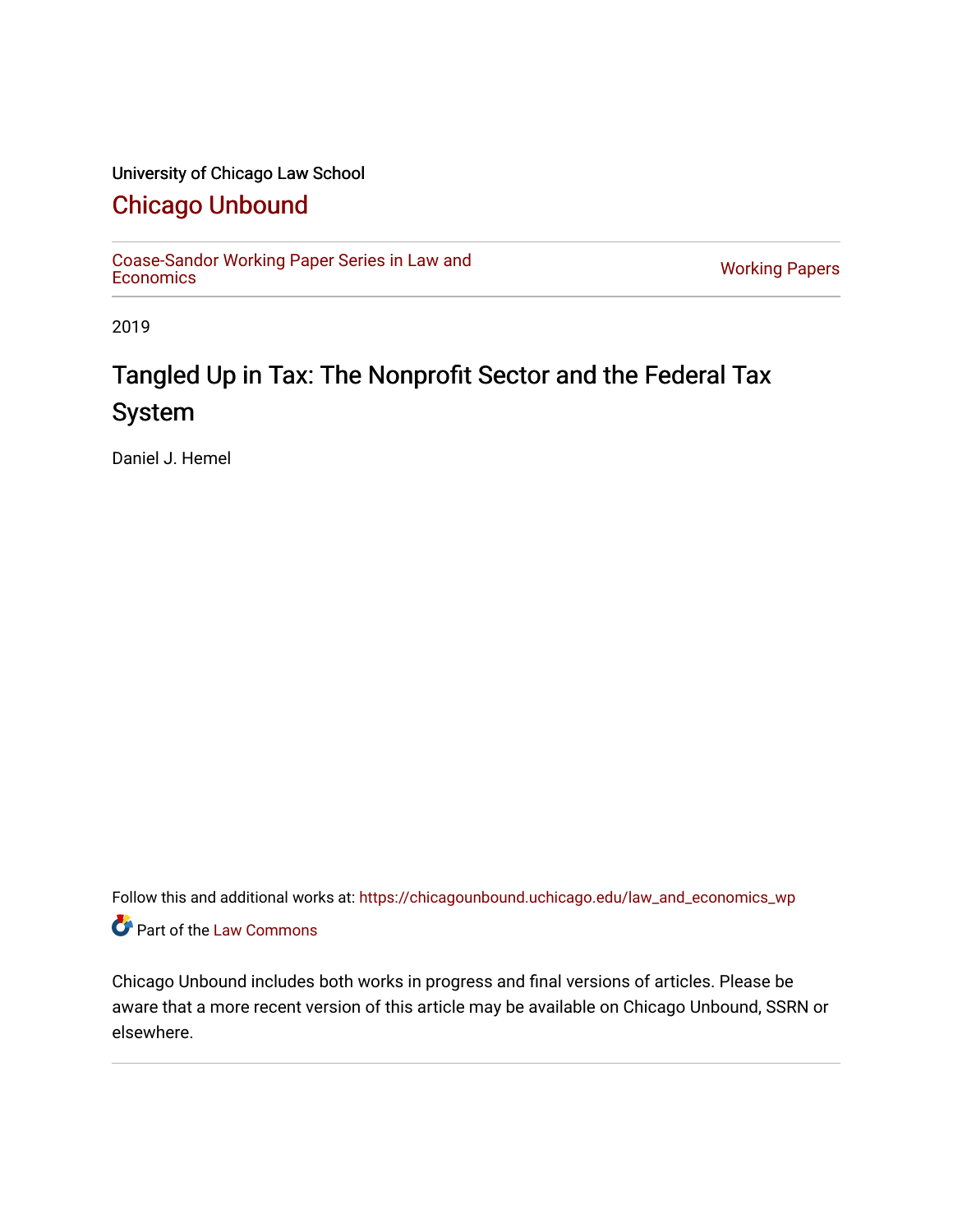# **Tangled Up in Tax**

# **The Nonprofit Sector and the Federal Tax System**

Daniel J. Hemel $1$ 

*Exemption* is the term most often used by scholars, practitioners, and policy makers to describe the relationship between nonprofit organizations and the federal tax system in the United States. But although the term is useful as shorthand to characterize the complicated connections between the nonprofit sector and federal tax law, it also should be recognized as the misnomer that it largely is. The nonprofit sector is subject to a wide range of federal taxes some of which apply broadly to nonprofit and for-profit entities alike, others of which fall almost exclusively on organizations that are ostensibly "exempt." Insofar as nonprofit entities are excused from payment of federal income tax, exemption comes with a heavy load of compliance burdens, disclosure obligations, and other behavioral restrictions that dictate the day-to-day lives of these organizations. Rather than existing at several steps' remove from the federal tax system, nonprofit entities are, in fact, tangled up in tax.

Indeed, if the relationship between the nonprofit sector and the federal tax system were to be summarized in a single word, *entanglement* rather than *exemption* would be the more appropriate term. Nonprofit organizations in the United States are caught in a complex web of nonprofit-specific code provisions, the most significant of which are summarized and evaluated in previous editions of this book upon which this chapter builds (Simon 1987; Simon, Dale and Chisholm 2006). Even seemingly unrelated tax statutes often tie back to the nonprofit sector in winding ways. There is, moreover, no non-entangling option; even total exemption would result in interactions between tax authorities and nonprofit organizations at exemption's boundaries.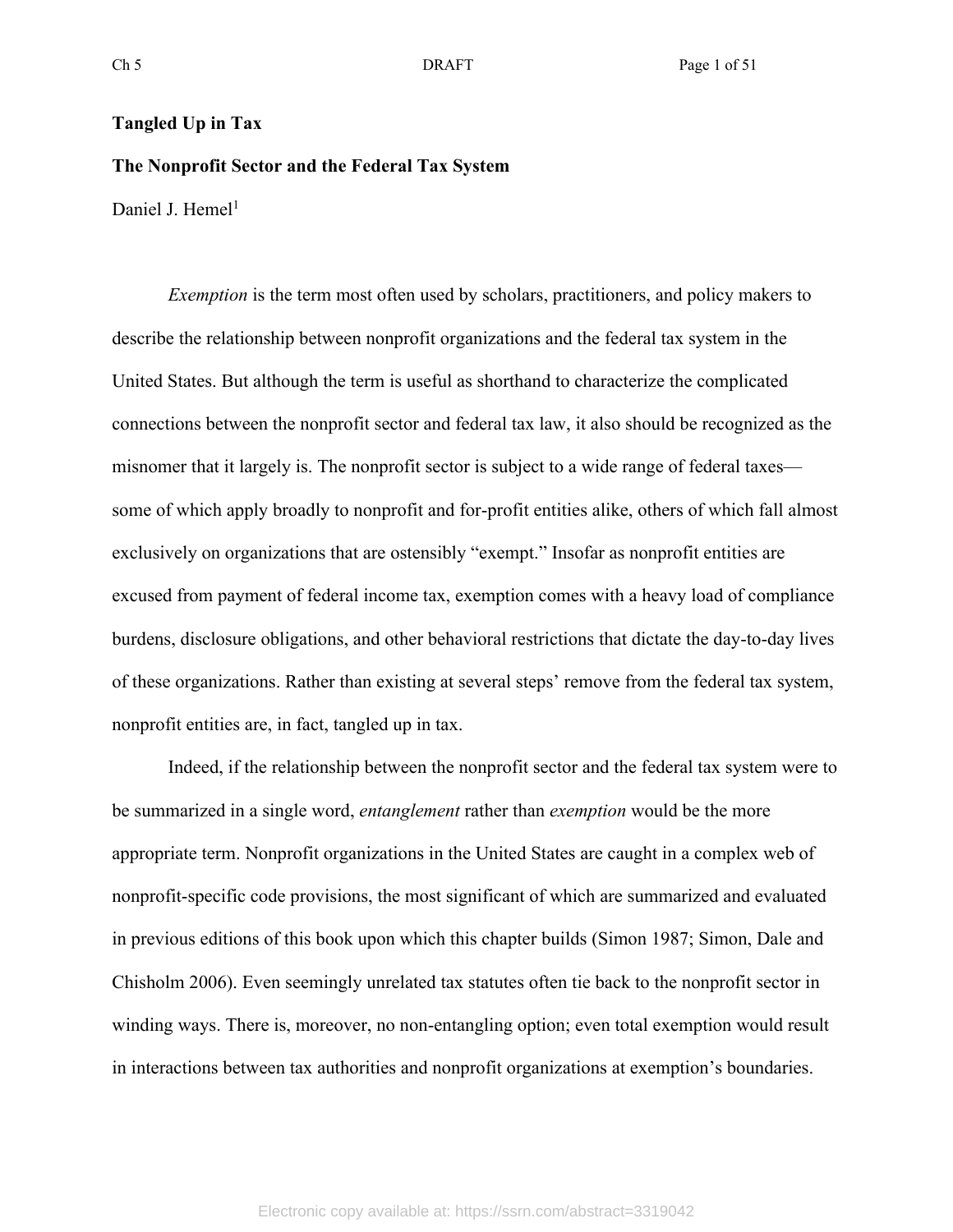Some interactions between the federal tax system and the nonprofit sector are probably desirable. Insofar as the federal tax system seeks to support nonprofit organizations, such support almost inevitably involves a considerable degree of contact. The dominant dilemma in the design of the federal tax rules for nonprofit organizations is how to manage entanglement without releasing all strings.

Before proceeding further, it may help to clarify what exactly "entanglement" entails. The dictionary definition of *entanglement* is straightforward—"the condition of being deeply involved"—but that single definition elides entanglement's many manifestations (Merriam-Webster n.d.). Courts and commentators have drawn a helpful distinction between *administrative entanglement* and *political entanglement* (e.g., *Meek v. Pittenger* 1975; Underwood 1976). Administrative entanglement refers to the involvement of tax authorities in the lives of nonprofit organizations; political entanglement refers to the involvement of nonprofit organizations in the political sphere. Each category can be subdivided further. The clearest form of administrative entanglement is *enforcement entanglement*, which occurs when tax authorities audit the returns of nonprofit organizations or seek to collect taxes from them (e.g., through liens, levies, and foreclosures). Enforcement entanglement can be avoided if nonprofit organizations are exempt from tax, but exemption leads to a second form of administrative entanglement: *borderline entanglement* (i.e., interactions between nonprofit organizations and tax authorities policing exemption's boundaries) (Zelinsky 2012). Meanwhile, political entanglement can occur when nonprofit organizations are *subjects* of political controversy or when they are *participants* in political conflict. The two categories sometimes overlap, as when issues of taxation tug nonprofit organizations into the political sphere. Likewise, the efforts of tax authorities to prevent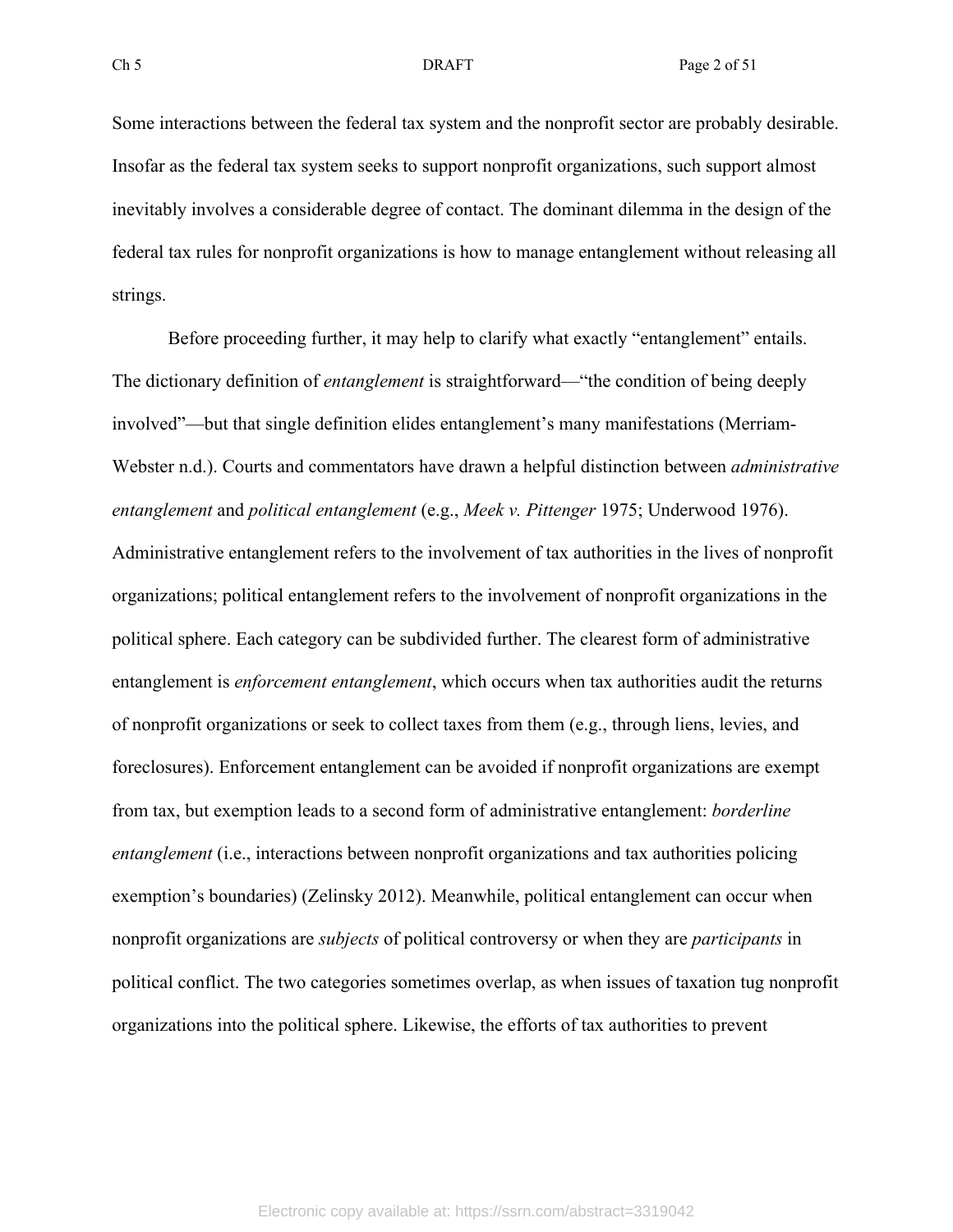nonprofit organizations from becoming involved in political conflicts may themselves be a source of administrative entanglement.

Administrative entanglement and political entanglement both refer to the entanglement of the nonprofit sector and the organs of government; a different type of entanglement occurs when nonprofit organizations become involved in the market—for example, by operating profitseeking enterprises. *Market entanglement* raises several potential concerns. One is a worry about unfair competition between nonprofit organizations that enjoy the benefits of tax exemption and for-profit firms that pay full freight (Rose-Ackerman 1982). A second concern is that excessive entanglement between the nonprofit sector and the market will divert nonprofit organizations from their core missions (Dees 1998). A third is that nonprofit managers will prove ill-equipped to succeed in commercial ventures and that they will squander their organizations' resources when they try (Hansmann 1989). The weight of these concerns is discussed at greater length in other chapters of this book (Mosley, Chapter 10, "Social Service Nonprofits"; Brest, Chapter 16, "The Outcomes Movement in Philanthropy and the Nonprofit Sector"). The key point for purposes of this chapter is that market entanglement is an additional dimension of entanglement between the nonprofit sector and other sectors of society that the tax system seeks to control.

This chapter approaches the phenomenon of entanglement in four sections. The first section sets out the central dilemma in the tax treatment of nonprofit organizations: how to support the nonprofit sector through the tax system while managing administrative, political, and market entanglement. The second section explores the key provisions of the Internal Revenue Code affecting the nonprofit sector and explains how these provisions balance a set of seemingly irreconcilable policy objectives with varying degrees of success. The third section considers recent legislative changes that significantly reduce the tax system's support for the nonprofit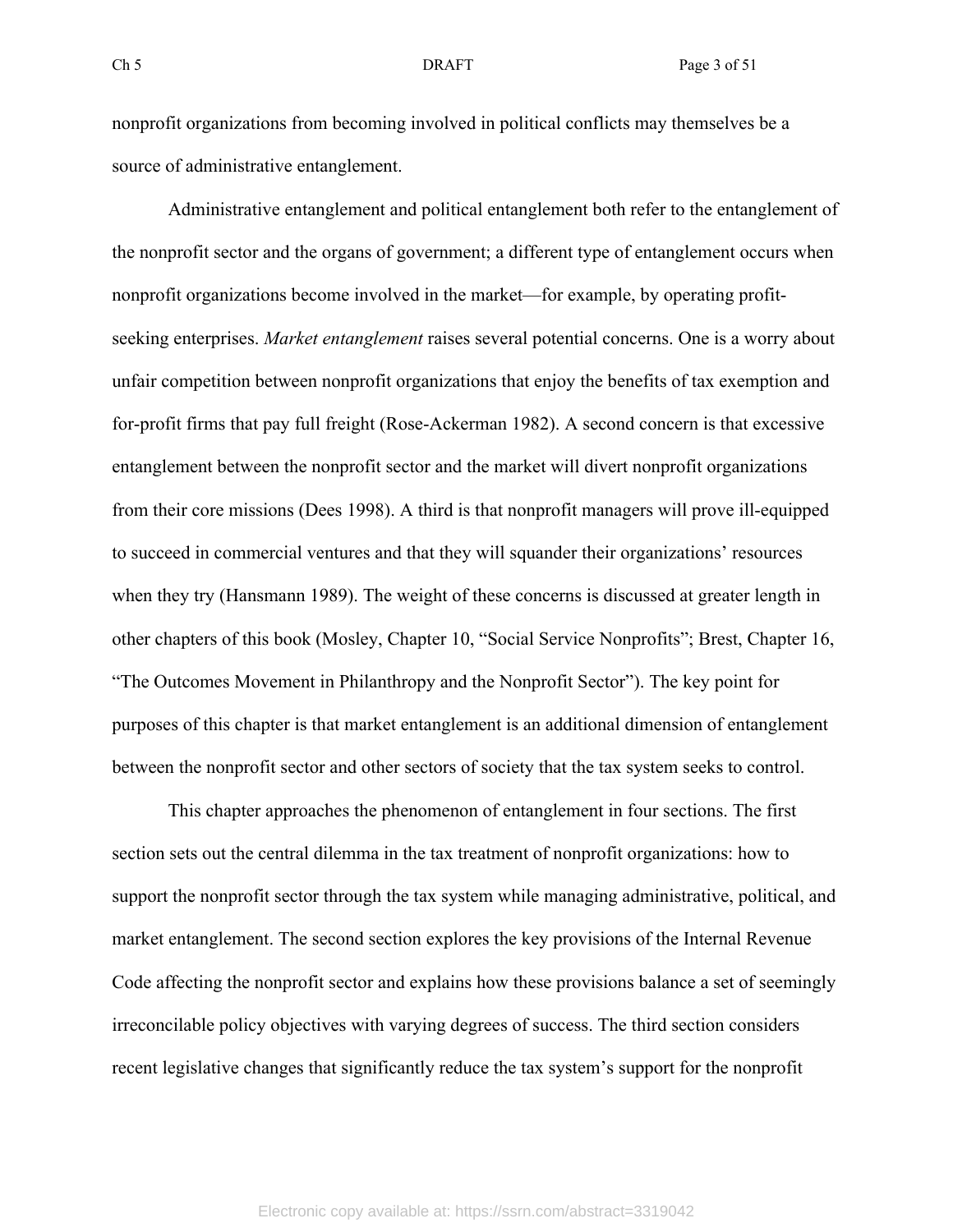sector while generating greater entanglement along several dimensions, and also raising the possibility that some nonprofit entities will opt out of tax-exempt status altogether. A final section offers tentative thoughts on entanglement's future and reflections on possible reforms.

## **Entanglement in Theory**

The notion of entanglement is familiar to lawyers from the First Amendment context, where one element of the Supreme Court's test for whether a provision violates the Establishment Clause is whether it produces "an excessive government entanglement with religion" (*Lemon v. Kurtzman* 1971, quoting *Walz v. Tax Commission of the City of New York* 1970). Not coincidentally, this oft-cited phrase originates in a case addressing the tax treatment of nonprofit organizations. In that case, Bronx attorney Frederick Walz argued that a New York state statute exempting churches and other nonprofit organizations from property taxes violated the First Amendment's prohibition on any "law respecting an establishment of religion" (Graham 1970). The Supreme Court rejected Walz's argument in a 1970 decision that introduced the concept of entanglement into First Amendment jurisprudence.

The justices' opinions in *Walz* reveal four perspectives on the relationship between exemption and entanglement. Chief Justice Warren Burger, who wrote the majority opinion, posited that exemption minimizes entanglement rather than supporting exempted entities. "Either course, taxation of churches or exemption, occasions some degree of involvement with religion," the chief justice acknowledged, but "elimination of exemption would tend to expand the involvement of government by giving rise to tax valuation of church property, tax liens, tax foreclosures, and the direct confrontations and conflicts that follow in the train of those legal processes" (*Walz v. Tax Commission of the City of New York* 1970:674–675). Justice William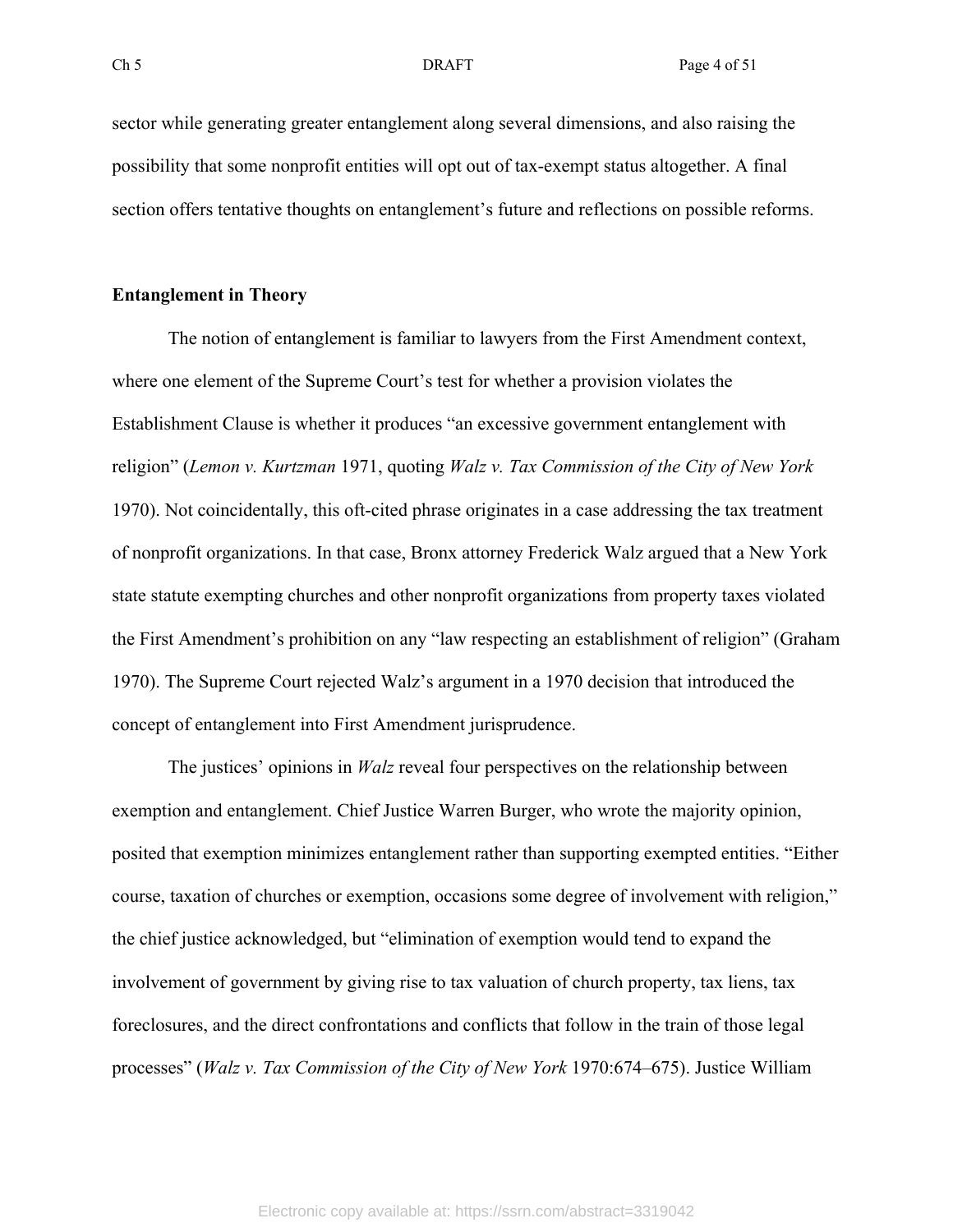Brennan, in a concurring opinion, argued that exemption serves to support "the diversity of association, viewpoint, and enterprise essential to a vigorous, pluralistic society." Although Brennan did not go as far as Burger in arguing that taxation would lead to *greater* government entanglement in church affairs, he said that termination of exemptions would not "quantitatively lessen the extent of state involvement." Exemption, moreover, is "fundamentally different" from—and less entangling than—direct subsidies (i.e., cash grants), according to Brennan, because exemption involves "passive" rather than "affirmative" state involvement (*Walz v. Tax Commission of the City of New York* 1970:690–691). The "symbolism of exemption," he wrote, quoting Harvard Law School professor Paul Freund, is "that organized religion is not expected to support the state" and that "the state is not expected to support the church" (*Walz v. Tax Commission of the City of New York* 1970:691, quoting Freund 1969).

Two members of the court—Justice John Marshall Harlan and Justice William Douglas—both acknowledged the economic equivalence between exemption and subsidy but nonetheless fell on opposite sides of the ultimate  $7-1$  split.<sup>2</sup> Justice Harlan, in a solo concurrence, said that "sweeping" exemptions like New York's property tax reprieve "need not entangle the government in difficult classifications of what is or is not religious" because the statute covered a broad range of sectarian and secular eleemosynary organizations. He added that exemption is generally less entangling than a direct subsidy because "subsidies, unlike exemptions, must be passed on periodically and thus invite more political controversy" (*Walz v. Tax Commission of the City of New York* 1970:699). The lone dissenter, Justice Douglas, was unmoved by his colleagues' efforts to distinguish exemption from other forms of support. "A tax exemption is a subsidy," plain and simple, he wrote, and he saw little reason to believe that either was less entangling than the other (*Walz v. Tax Commission of the City of New York* 1970:704).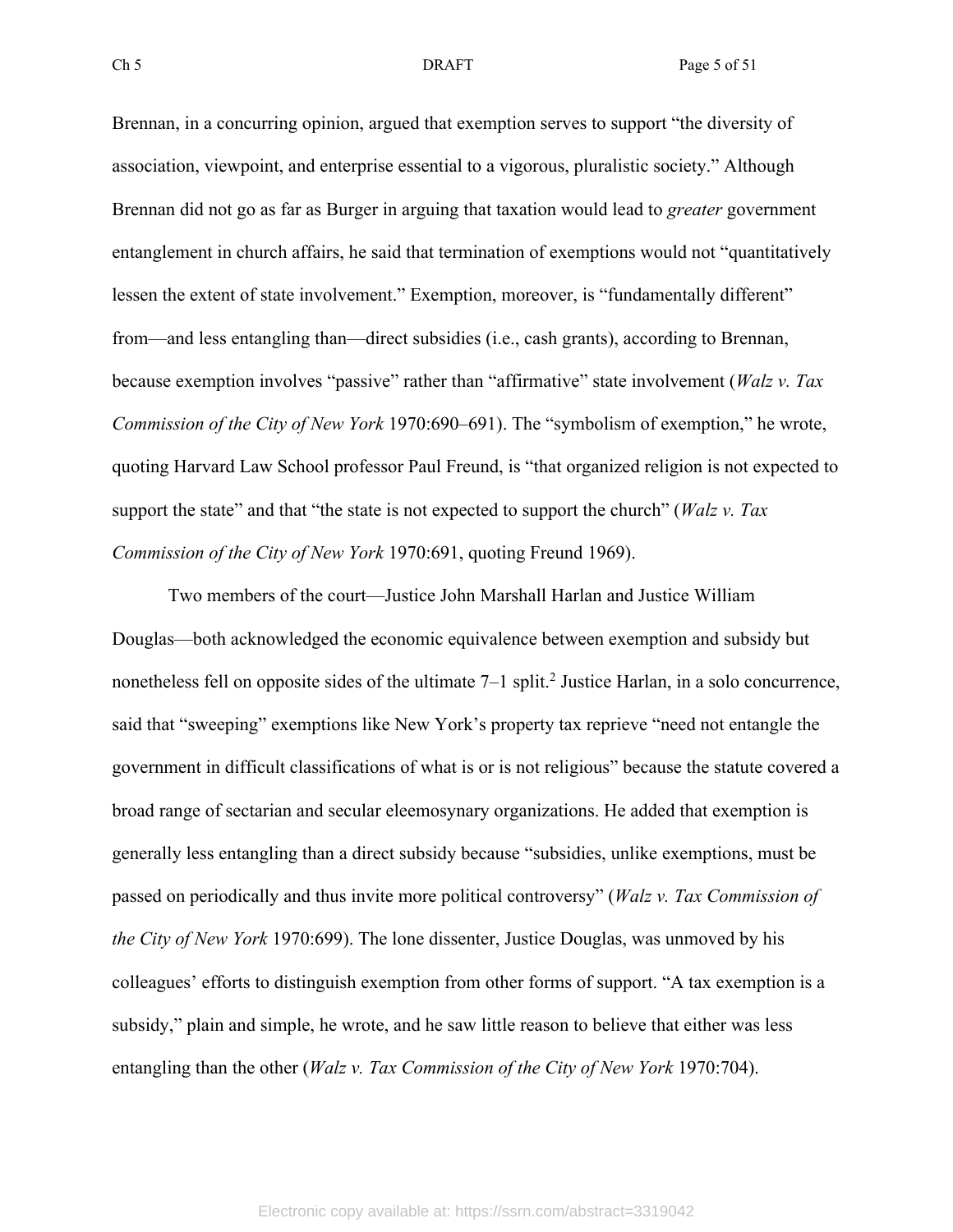The question presented in *Walz*—whether property tax exemptions for houses of worship result in "excessive government entanglement with religion" or otherwise violate the Establishment Clause—is just one among a constellation of issues surrounding exemption and entanglement. Nonetheless, the justices' opinions in that case illuminate important aspects of the relationship between nonprofit institutions and the tax system. First and foremost, the opinions acknowledge that both taxation and exemption result in some amount of entanglement. As Edward Zelinsky would later write, "In the tax context, there are no disentangling alternatives" (Zelinsky 2017:xv). To use the terminology introduced earlier, exemption trades away enforcement entanglement for greater borderline entanglement. Even if we allow organizations to self-certify that they satisfy the exemption criteria, the process of establishing those criteria still requires lawmakers to decide which organizations do and do not merit the implicit support that exemption provides.

Second, the opinions of Justices Brennan, Harlan, and Douglas highlight some of the most salient similarities and differences between exemptions and subsidies. Exemption is indeed the economic equivalent of taxation coupled with a subsidy equal to the tax liability that the exempt organization otherwise would have to pay. And yet exemptions and subsidies often differ symbolically and programmatically. Exemptions, on the whole, may be less controversial and subject to less frequent reauthorization than subsidies and in this respect may reduce political entanglement. Whether that constitutes an argument in favor of exemptions is contestable. What Justice Harlan refers to negatively as "political controversy" might be cast in a more positive light as "democratic debate."

The comparison between support via exemption and support via subsidy skips over the question of why the tax system should support nonprofit organizations in the first place. One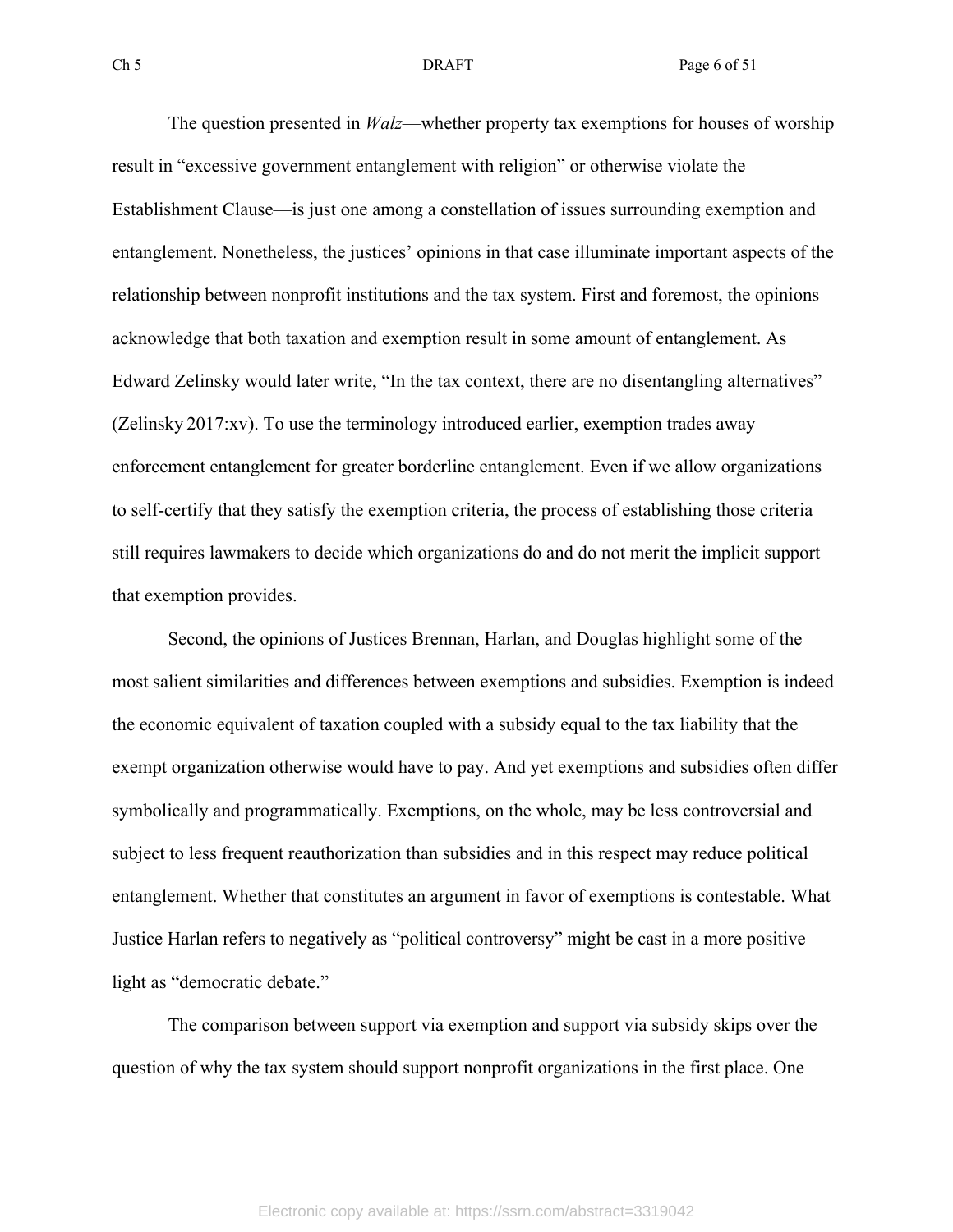potential answer is that nonprofit organizations produce goods that are quasi-public (i.e., nonrivalrous) or public (i.e., nonrivalrous and nonexcludable), and that market mechanisms tend to underproduce goods of that character. But the public goods account runs into the reality that, for many nonprofit organizations, the production of public goods is not a primary activity. Hospital beds, for example, are both rivalrous and excludable; the same is arguably true for seats in a classroom and in a symphony hall.

A related justification for government support of the nonprofit sector posits that nonprofit institutions tend to redistribute to the poor. This explanation overlaps with the first. We might think of redistribution as a public good because it (possibly) leads to lower crime rates, because it generates greater political and social stability, and because individuals have a moral or aesthetic taste for living in more equal societies (Thurow 1971). In any event, the redistribution rationale—like the public goods account—applies to a relatively small segment of the nonprofit space. While some nonprofit organizations (e.g., soup kitchens and homeless shelters) redistribute, others (e.g., many art museums, operas, K–12 private schools, and business leagues) do not. In some cases, nonprofit organizations that enjoy tax-exempt status actively oppose redistributive efforts (Hendrie 2015; Americans for Tax Reform 2018).<sup>3</sup> Moreover, if the goal is to redistribute wealth from rich to poor, then we might ask why policy makers have chosen to do so indirectly via tax-favored treatment for nonprofit organizations rather than directly through cash assistance, food stamps, housing vouchers, and so on. If the government supports nonprofit institutions through tax exemption in order to advance redistributive objectives, then it is pursuing a far from first-best strategy to achieve that goal.

Three other rationales fare somewhat better in justifying the federal tax system's support for the nonprofit sector. One—which we might call the *Tocquevillian account*—emphasizes the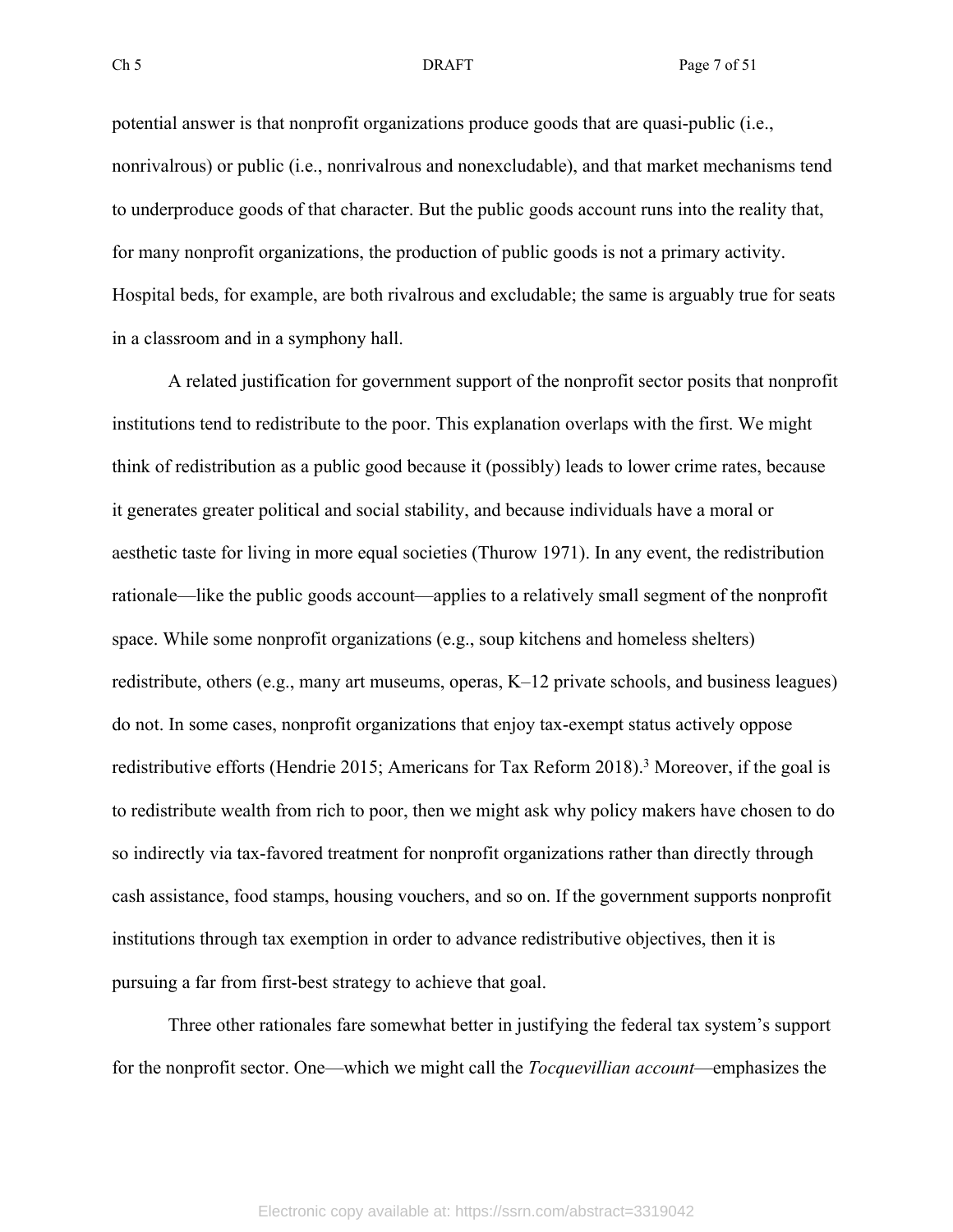importance of nonprofit organizations as checks on governmental power. A second—which can be characterized as the *Hayekian account*—highlights the ability of the nonprofit sector to aggregate information and preferences without succumbing to the pathologies of the political process and central planning. A third—which I call the *Pigouvian account*—posits that gifts to nonprofit organizations generate positive externalities (i.e., social benefits that the giver of the gift does not fully capture), and that government subsidies are necessary to ensure that the optimal amount of gift-giving occurs.4

Start with the Tocquevillian account. Tocqueville feared that governments in democratic societies would acquire excessive power unless citizens formed and fostered nonprofit associations that organized joint undertakings, generated social capital, and thereby checked governmental growth (Tocqueville [1840] 1899). The implications of Tocqueville's theories for the nonprofit sector have been well rehearsed elsewhere (Clemens 2006; Smith and Grønbjerg 2006); the key point here is that the Tocquevillian account assumes a separation between the nonprofit sector and the state. Government support for the nonprofit sector thus must be designed to avoid excessive administrative entanglement; otherwise the Tocquevillian virtues of nonprofit associations are lost. The implications for political entanglement are more subtle. Separation between the nonprofit sector and the state is a Tocquevillian value, but in order to perform their checking function, nonprofit organizations must interject themselves into political life under certain circumstances.

What I call the Hayekian account differs from the Tocquevillian narrative, but the policy implications are similar. Friedrich Hayek argued that "the peculiar character of the problem of a rational economic order is determined precisely by the fact that the knowledge of the circumstances of which we must make use never exists in concentrated or integrated form, but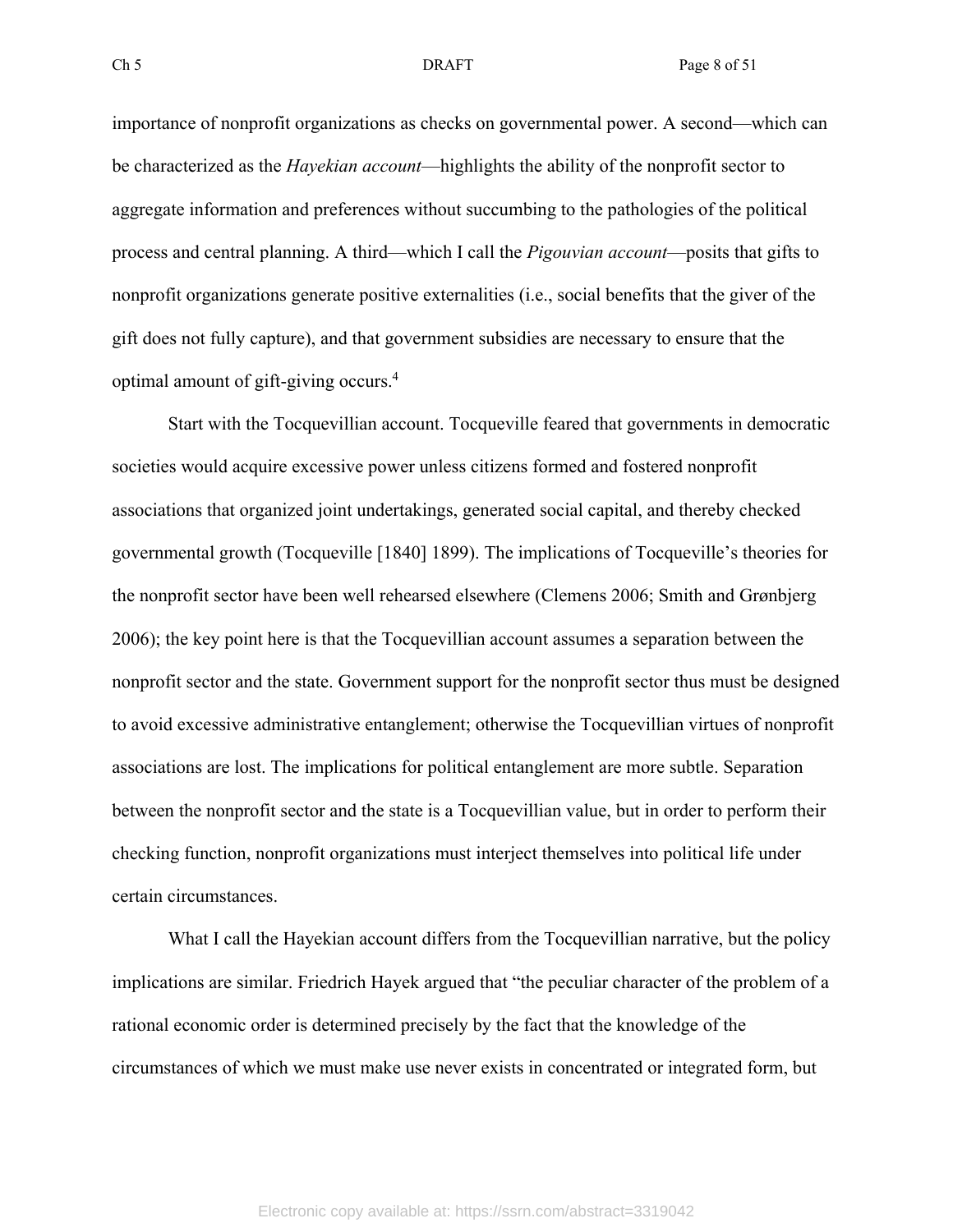solely as the dispersed bits of incomplete and frequently contradictory knowledge which all the separate individuals possess" (Hayek 1945:519). Centralized planning is doomed to fail, according to Hayek, because central planners lack the information they need to allocate resources optimally (or even intelligently). Majoritarian electoral processes are unlikely to solve the information problem either. As Saul Levmore puts the point, "Voters across the country are unlikely to be well informed about my local hospital or your university, so a conventional exercise in direct democracy would not delegate decision-making to better informed parties" (Levmore 1998:427). The exemption for nonprofit organizations and its cousin, the deduction for charitable contributions, deliver support based on the resource allocation decisions of individuals who enjoy greater access to information than do legislators and bureaucrats. These individual decisions can be thought of as "ballots" through which individuals cast votes regarding the distribution of public funds.

The Hayekian account, like the Tocquevillian account, counsels against too active a government role in determining the destination and degree of support. After all, the premise underlying the Hayekian account is that individuals know more than the government about which organizations will use funds in the most socially productive ways. The Hayekian account also helps explain why we might opt for exemption and deduction over, say, a several-hundreddollar voucher that each citizen could allocate to nonprofit organizations of his or her choosing. With exemption and deduction, the size of the subsidy scales with the amount that an organization raises from donors and other constituents. In this respect, as Levmore notes, such subsidies "permit[] intensity of preferences (or knowledge) to be recorded" (Levmore 1998:428).

A purely passive approach to government support for the nonprofit sector would pose obvious problems, however. If any organization could self-certify as tax exempt, then much of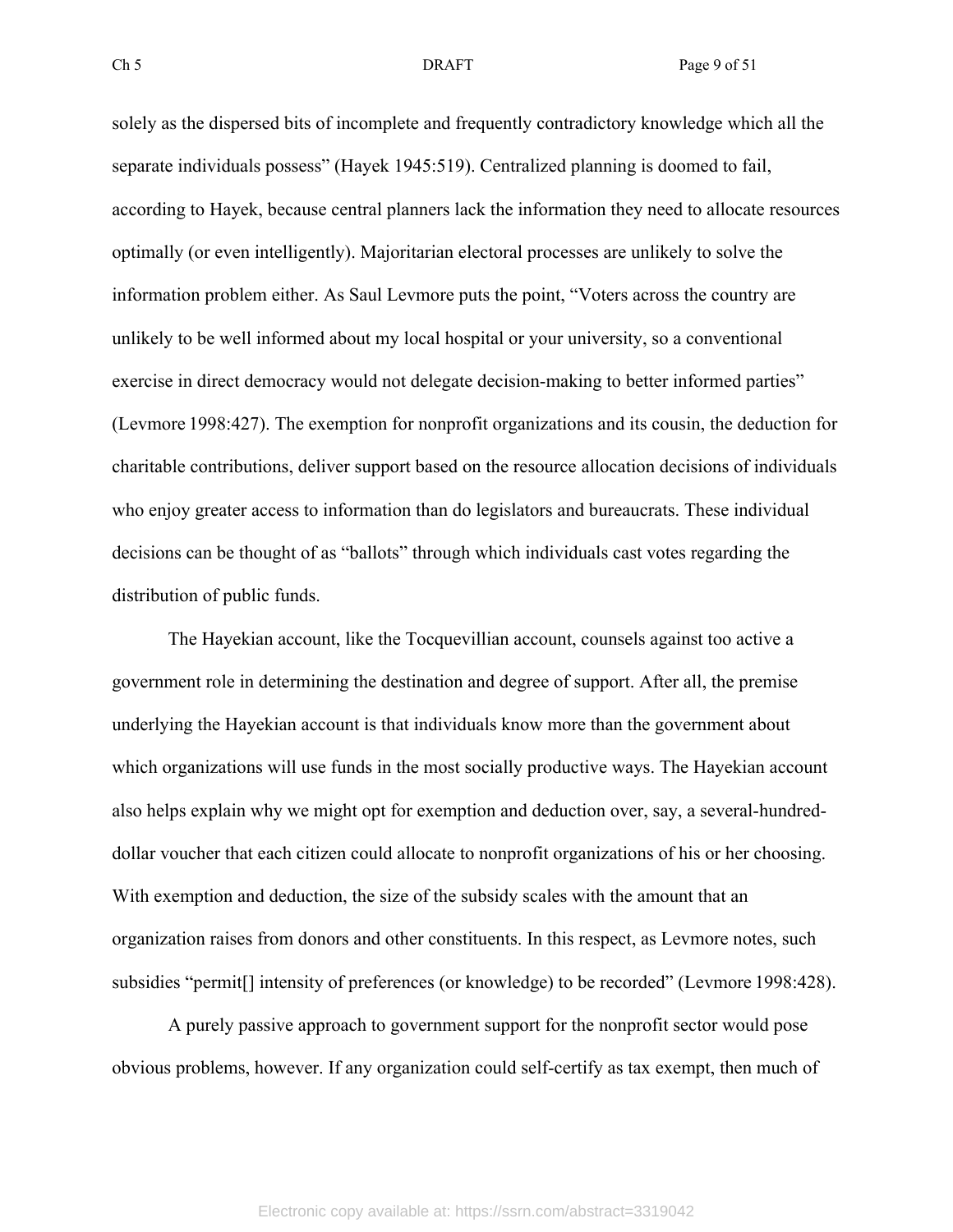the income tax base would wither rapidly. To paraphrase James Madison, if men were angels, no entanglement would be necessary, but given the non-angelic nature of many men and women, the government must establish and enforce some rules to prevent us from transferring all of our assets to exempt entities that exist purely to support our own lifestyles. The Tocquevillian and Hayekian accounts require that nonprofit organizations enjoy a significant degree of freedom from administrative entanglement with government, and yet some strings must remain attached or else the tax base will fall out from under us.

The Pigouvian account (the name being derived from the early- to mid-twentieth century English economist Arthur Cecil Pigou) proceeds quite differently than the Tocquevillian and Hayekian accounts, though some of its implications are similar. It builds on the observation that individuals are imperfect altruists: they derive a personal benefit from giving to others (what might be called "warm glow"), but they do not fully account for the interests of others when allocating resources themselves. The Pigouvian account posits that in some cases, a subsidy for charitable contributions will be needed in order to induce individuals to make gifts that leave society on the whole better off.

Arithmetic may illustrate the point. Imagine that *A* derives a "warm glow" benefit of 99 from giving 100 to *B*. *A*, in other words, is an imperfect altruist: she cares about *B*, but she still would prefer that resources be allocated to her rather than to *B*. Thus, absent any intervention, *A* will fail to make the gift to *B* even though the total benefit from the gift  $(A \text{'s } 99 \text{ plus } B \text{'s } 100)$  is greater than the benefit that *A* gets from consuming the 100 herself.

Under these circumstances, as Louis Kaplow has explained, total welfare can be enhanced by offering a small subsidy to *A* for giving to *B*. Consider, for example, a policy that offers a subsidy of 2 to *A* for every 100 that she gives to *B* (Kaplow 1995). The subsidy leads the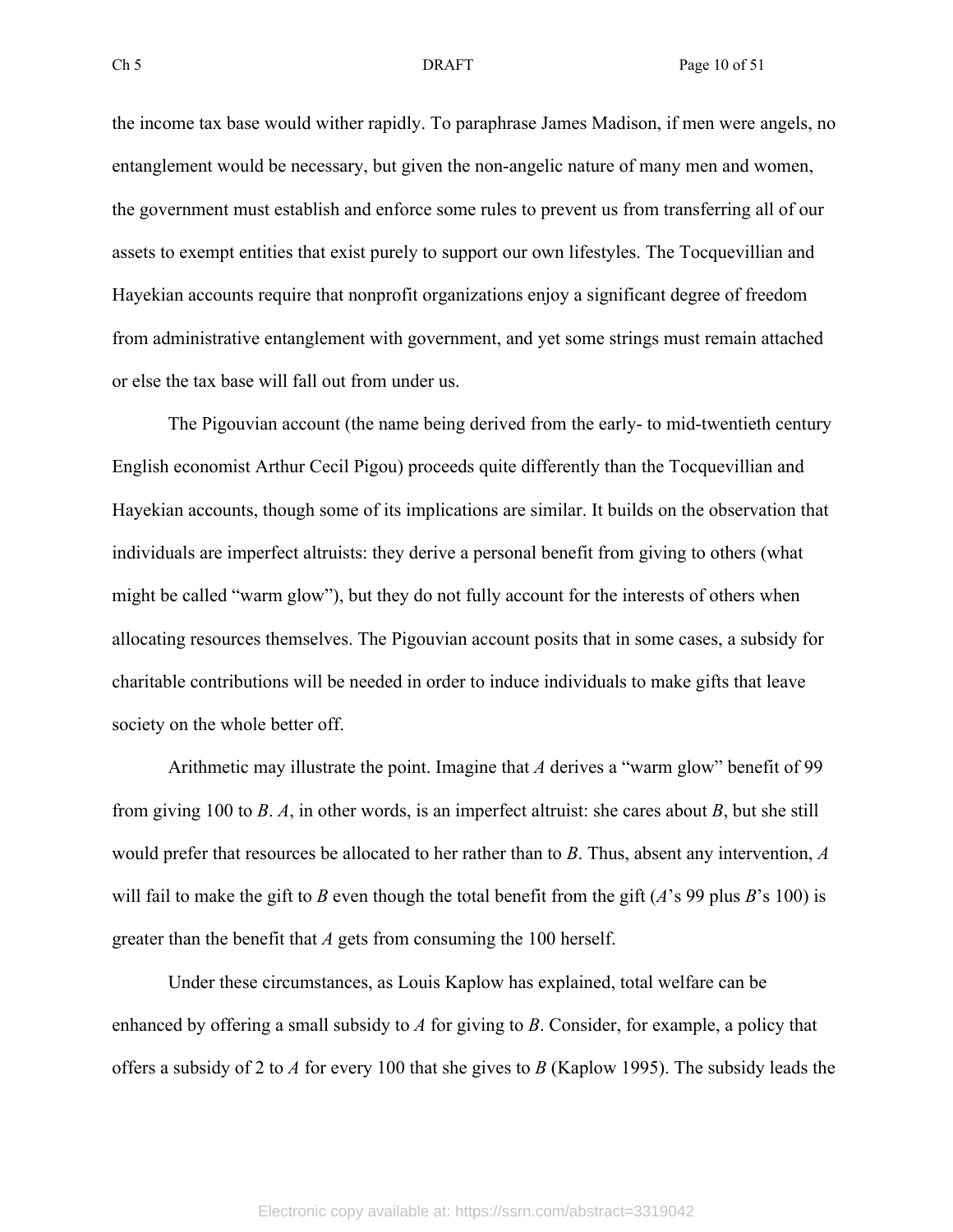imperfectly altruistic *A* to give 100 to *B*, even though she would not have done so before the subsidy. The reason why is that the benefit of 99 that *A* derives from giving to *B* plus the subsidy (worth 2 to her) for doing so exceeds the opportunity cost to *A* of sacrificing 100. The total benefit in the gift-giving case is 199 as compared to 100 when *A* declines to give and consumes herself.5

Interestingly, nothing in the Pigouvian account is specific to *charitable* giving. The donee (*B* in the example above) could just as easily be another individual rather than an organization. The Pigouvian justification for subsidizing gifts does depend, though, on the premise that transfers from *A* to *B* are bona fide transfers from which *A* derives utility. If, by contrast, *A* and *B* did not care about each other but simply exchanged "gifts" with each other (e.g., *A* gives 100 to *B* and *B* gives 100 to *A*), then society would have no interest in subsidizing the transfers. Indeed, the back-and-forth transfers would likely reduce social welfare because they entail transaction costs with no benefits. The Pigouvian account thus suggests a need for rules to ensure that subsidized gifts from *A* to *B* do not flow back to *A*.

One important implication of the Pigouvian account is that it suggests that subsidies for charitable giving may enhance social welfare even if charities allocate resources less efficiently than the government. Imagine that *C* derives a benefit of 60 from giving 100 to a nonprofit organization. Imagine also that the nonprofit organization uses its resources less efficiently than the government would. Assume that the government would generate a benefit of 100 from spending 100, while the nonprofit organization would generate a benefit of only 50 from spending the same amount.

Even though the nonprofit organization will spend its resources less efficiently than the government, there is still a strong welfarist argument in this scenario for offering a subsidy to *C*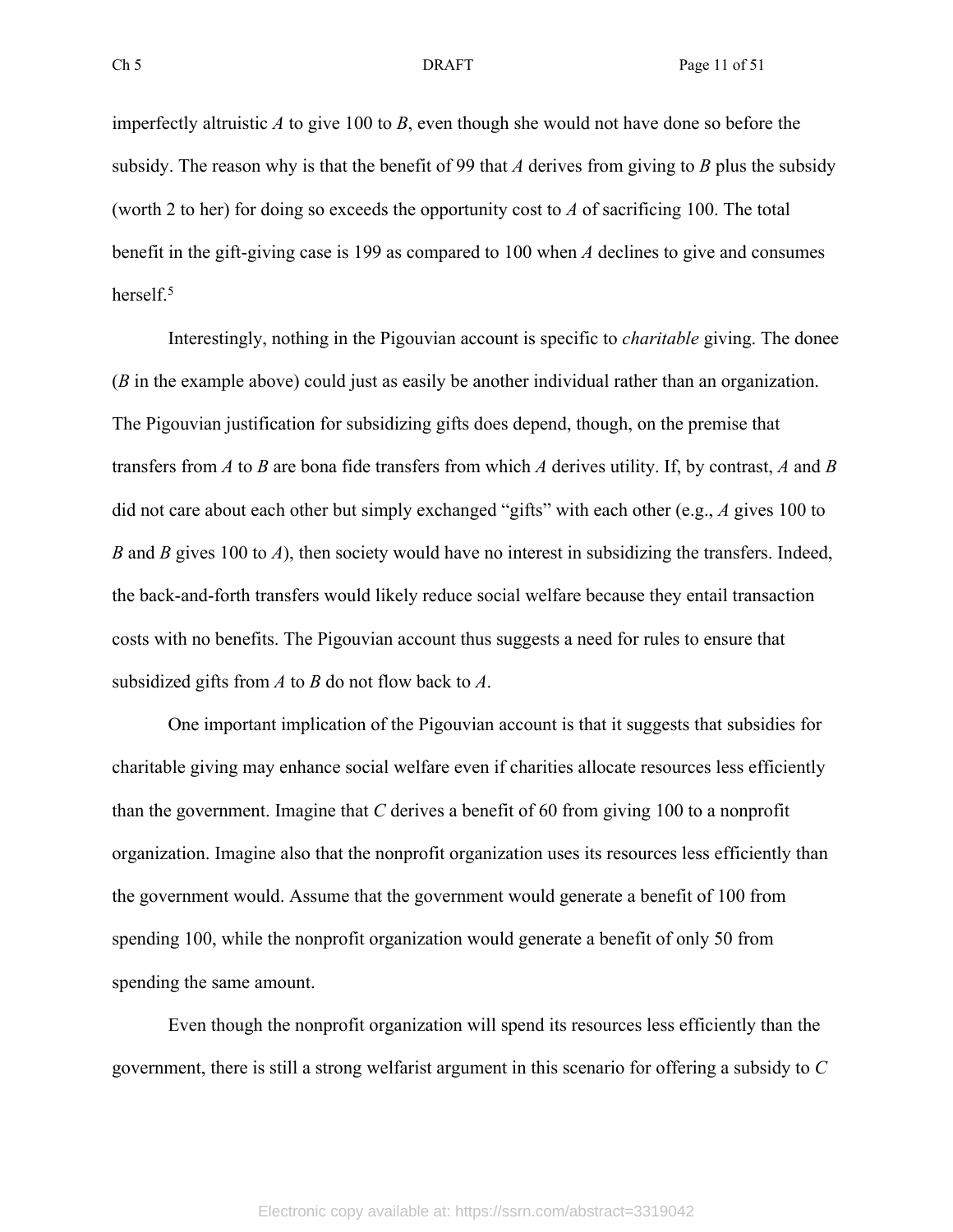to induce her to give to the organization. Say that the government offers *C* a tax benefit of 40 if she gives 100 to the organization. *C* is now indifferent between giving 100 to charity (warm glow benefits of 60; tax benefit of 40) and consuming the 100 herself. Thus, by offering a charitable subsidy of 40, the government can induce *C* to make a charitable gift that leaves *C* no worse off and society 50 better off, even though the charity is less efficient than the government.

Exactly how large this Pigouvian subsidy for charitable contributions should be is the subject of a robust economics literature.<sup>6</sup> The key point for present purposes is that the Pigouvian account can offer an additional justification for government subsidies to the nonprofit sector that mirrors the Tocquevillian and Hayekian accounts in several important respects and differs in several others. Like the Tocquevillian and Hayekian accounts, the Pigouvian account provides a rationale for a laissez-faire approach to the regulation of the nonprofit sector. Underlying the Pigouvian account is the premise that individuals derive satisfaction from donating to charities that they have chosen; presumably this satisfaction would be squandered if the government commandeered the nonprofit sector and transformed charitable giving into a form of paying taxes.7 But unlike the Tocquevillian account, the Pigouvian account does not depend on the democratic benefits of nongovernmental organizations and, unlike the Hayekian account, it does not depend on the assumption that the allocation of resources by nongovernmental actors will be more efficient than the allocation of resources by legislators and bureaucrats. To the contrary, the Pigouvian account suggests that legislators and bureaucrats can tolerate a certain amount of inefficiency among nonprofit organizations without sacrificing the welfare benefits of charitable giving.

Finally, note that the decision to support nonprofit organizations through exemption and its cousin, deduction, may reduce administrative and political entanglement relative to direct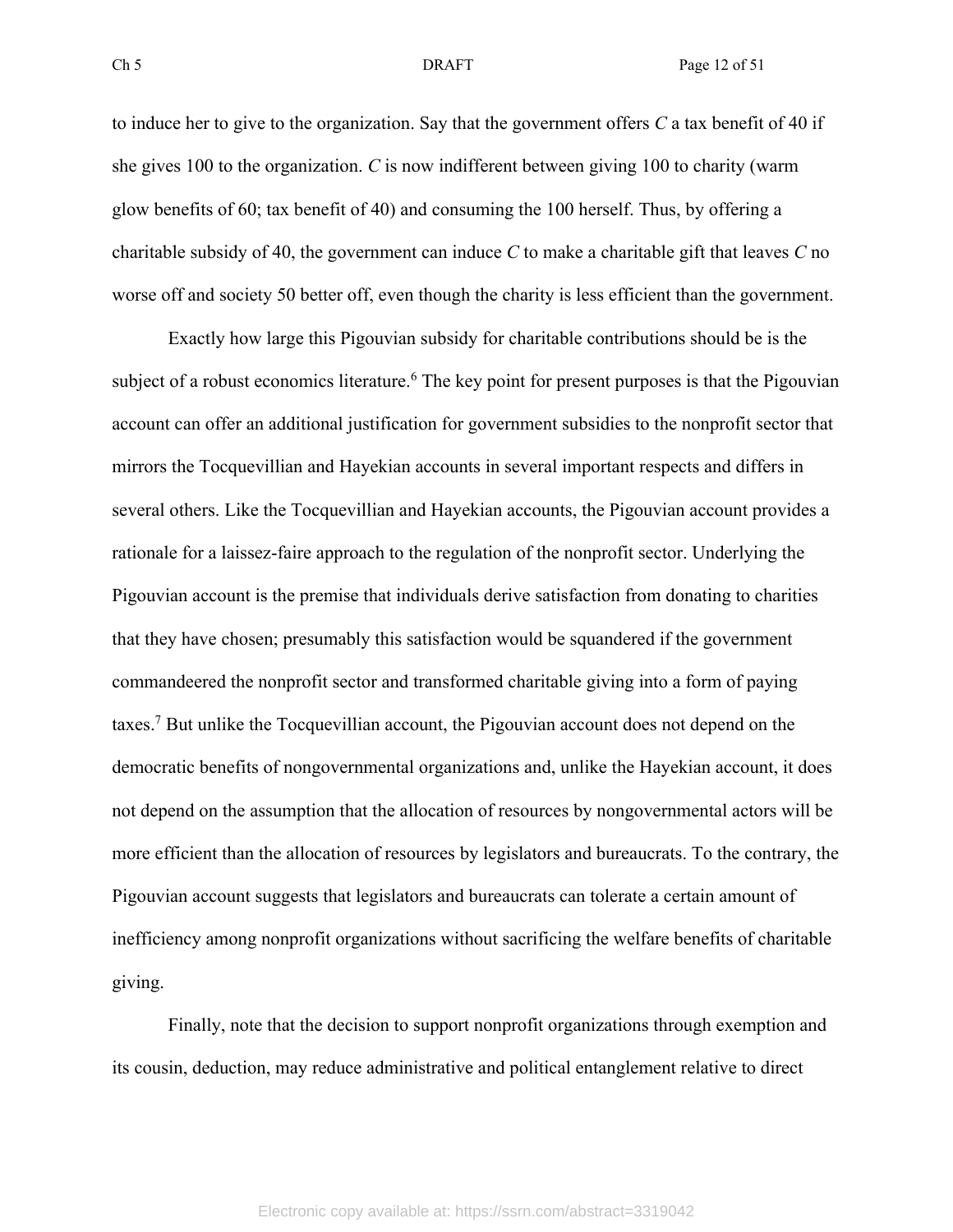subsidies, but that decision also raises concerns regarding market entanglement. One concern (discussed at greater length shortly) is that tax-exempt organizations will enjoy an unfair competitive advantage vis-à-vis taxpaying firms that offer similar services. Perhaps a more serious concern is that individuals will seek to claim charitable contribution deductions for transfers to nonprofit organizations that effectively amount to purchases of goods and services purchases that, in many cases, would not be tax-deductible if they occurred in a more transparent market context. Policy makers may succeed in managing market entanglement through welldesigned rules and standards, but the concerns will nonetheless linger. In short, exemption and deduction do not eliminate entanglement altogether but simply trade different types of entanglement for forms that appear to be more tolerable.

### **Entanglement in Practice**

The two main ways in which the federal tax system supports the nonprofit sector are exemption and deduction. Exemption allows nonprofit organizations to earn income without paying entity-level tax; deduction allows donors to a subset of nonprofit organizations to reduce their taxable income by the amount of the gift. But such support comes with strings attached. The federal tax system employs six specific strategies of control over nonprofit organizations that enjoy the benefit of exemption and the subset of those that are also aided through deduction. The six strategies are (1) purpose restrictions, (2) limits on specific activities, (3) nondistribution constraints, (4) transparency requirements, (5) public support conditions, and (6) payout mandates. Not all such strategies are employed with respect to all entities, but all six seek to strike a balance (successfully or not) between support and the various varieties of entanglement.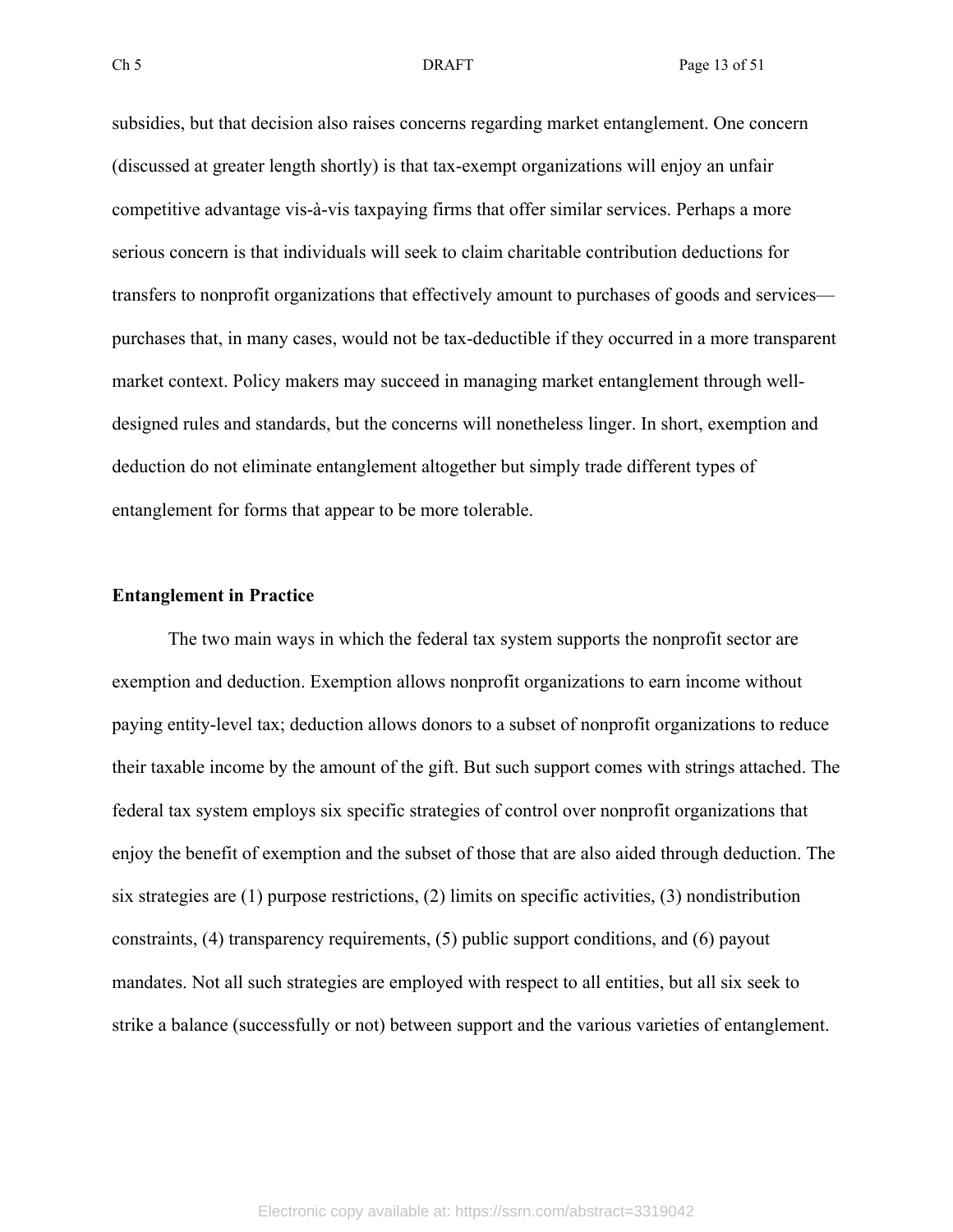# *Purpose Restrictions*

Section 501(c) of the Internal Revenue Code provides an exemption from federal income tax for organizations organized and operated for specific purposes. Its sprawling twenty-nineparagraph list of exempt organizations ranges from congressionally chartered corporations (section  $501(c)(1)$ ) to cooperative health insurance issuers (section  $501(c)(29)$ ). Most familiarly, section 501(c)(3) allows an exemption for entities organized and operated exclusively for one of nine ends: religious, charitable, scientific, testing for public safety, literary, educational, fostering national or international amateur sports competition, prevention of cruelty to children, and prevention of cruelty to animals. These " $(c)(3)$ " entities include most of the largest nonprofit organizations by assets and revenue. They occupy a privileged position within the nonprofit sector because donors to  $(c)(3)$  entities—unlike donors to most other exempt organizations—are eligible to claim charitable contribution deductions for their gifts.<sup>8</sup>

Section  $501(c)(3)$  organizations account for about three quarters of all entities exempt from taxation under section 501, but several other paragraphs are worthy of note. Section 501(c)(4) extends the benefit of exemption (but not deduction) to "organizations not organized for profit but operated exclusively for the promotion of social welfare," including AARP, the American Civil Liberties Union (ACLU), the National Rifle Association (NRA), the Sierra Club, and a number of nonprofit health plans. Section  $501(c)(5)$  reaches labor, agricultural, and horticultural organizations, including the AFL-CIO, the American Farm Bureau Federation, and many of their affiliates.<sup>9</sup> Section 501(c)(6) applies to business leagues, chambers of commerce, real estate boards, boards of trade, and "professional football leagues" (a category that has been extended to include nonfootball athletic associations such as the PGA Tour and the U.S. Tennis Association). Section 501(c)(7) covers "clubs organized for pleasure, recreation, and other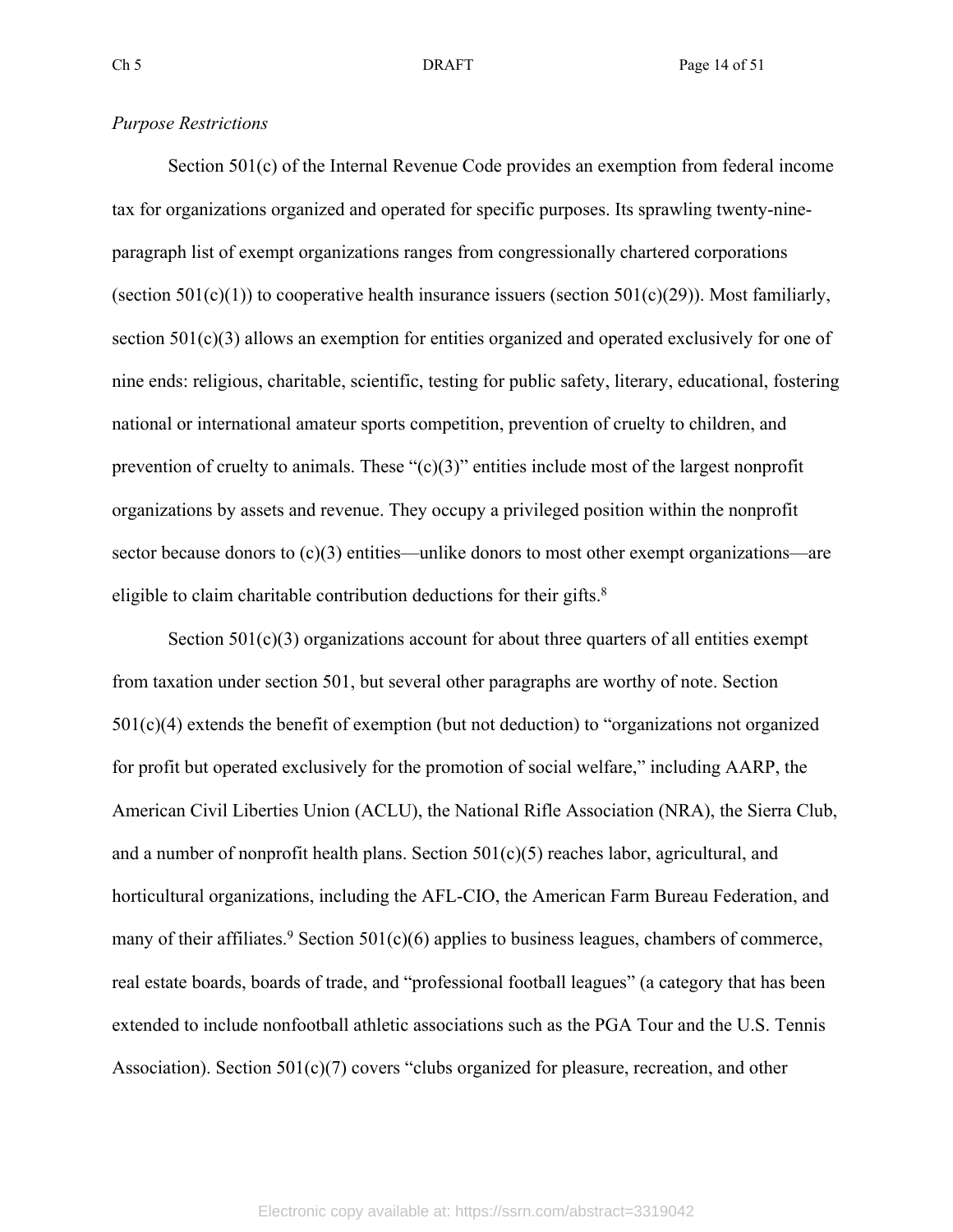nonprofitable purposes." Two separate paragraphs grant exemptions to fraternal societies operating under the lodge system: section  $501(c)(8)$ , which applies to societies providing for the payment of life, sick, accident, or other benefits to members or their dependents, and section 501(c)(10), which applies to societies whose net earnings are devoted exclusively to religious, charitable, scientific, literary, educational, and fraternal purposes. Section  $501(c)(10)$  societies are—like section (c)(3)s but unlike most other exempt entities—eligible to receive tax-deductible contributions as long as those gifts are used exclusively for religious, charitable, scientific, literary, and educational (but not fraternal) purposes.

Although the scope of section  $501(c)(3)$  is broad, and the rest of section  $501(c)$  reaches further still, some limits merit mention. First, organizations that engage in illegal activities may be disqualified from exempt status. Thus, in a 1975 ruling, the IRS denied exemption under  $501(c)(3)$  and  $501(c)(4)$  to a nonprofit organization formed to promote world peace that primarily sponsored protests at which it urged demonstrators to engage in civil disobedience.<sup>10</sup> More recently, the IRS in 2013 denied exemption to a nonprofit cooperative association of cannabis producers based on the "well established" principle that "tax deductions and exemptions are not applicable to activities that are illegal."<sup>11</sup> The IRS also has long held that educational institutions seeking exemption under section  $501(c)(3)$  must adopt a "racially nondiscriminatory policy as to students"—a conclusion that it (loosely) derived from section  $501(c)(3)$ 's language regarding permissible purposes.<sup>12</sup> The Supreme Court upheld that position in a controversial 1983 case involving Bob Jones University, which at the time banned interracial dating among its students. "To warrant exemption under  $\S$  501(c)(3)," Chief Justice Burger wrote for the court's majority, "an institution . . . must demonstrably serve and be in harmony with the public interest," and its "purpose must not be so at odds with the common community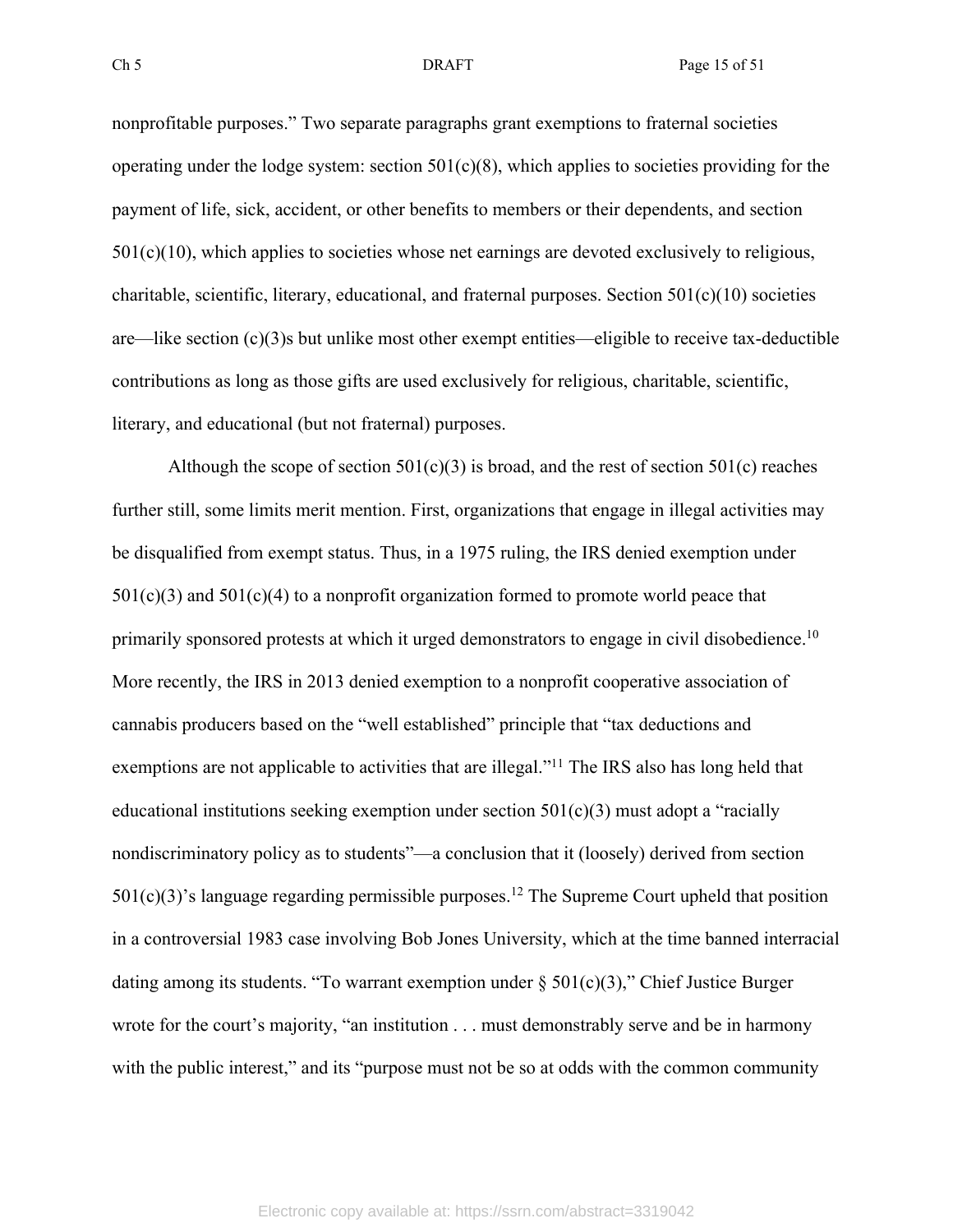conscience as to undermine any public benefit that might otherwise be conferred" (*Bob Jones University v. United States* 1983:591–592).

Chief Justice Burger's opinion in the *Bob Jones* case drew a sharp rebuke from his colleague Justice Lewis Powell, who found the "element of conformity" in the chief justice's analysis to be "troubling." "Far from representing an effort to reinforce any perceived 'common community conscience,'" Powell wrote, "the provision of tax exemptions to nonprofit groups is one indispensable means of limiting the influence of governmental orthodoxy on important areas of community life" (*Bob Jones University v. United States* 1983:609). The back-and-forth between Burger and Powell illustrates a central challenge for the tax system. On the one hand, the tax system seeks to support the nonprofit sector while avoiding excessive entanglement; on the other hand, few are willing to say that every nonprofit organization is entitled to such support regardless of its purpose. Indeed, even Justice Powell ultimately agreed with the majority's result in *Bob Jones*, though he arrived at that result through different reasoning.

The compromises struck by the IRS, Congress, and the courts are uneasy. The IRS still denies section  $501(c)(3)$  status to educational institutions with racially discriminatory policies toward students, but it grants such status to educational institutions that prohibit students from marrying across religious lines and that bar same-sex relationships.<sup>13</sup> It has denied section  $501(c)(3)$  status to an organization whose primary purpose was to decriminalize sexual activity between "consenting" children and adults—a decision that the Tax Court later upheld—but a number of white supremacist organizations have gained exemption under section  $501(c)(3)$ (*Mysteryboy Inc. v. Commissioner* 2010; Stiffman 2016). Congress, for its part, enacted legislation in 1976 that denied exemption under section 501(c)(7) to social clubs whose written policies discriminate on the basis of race, color, or religion, though it amended that language four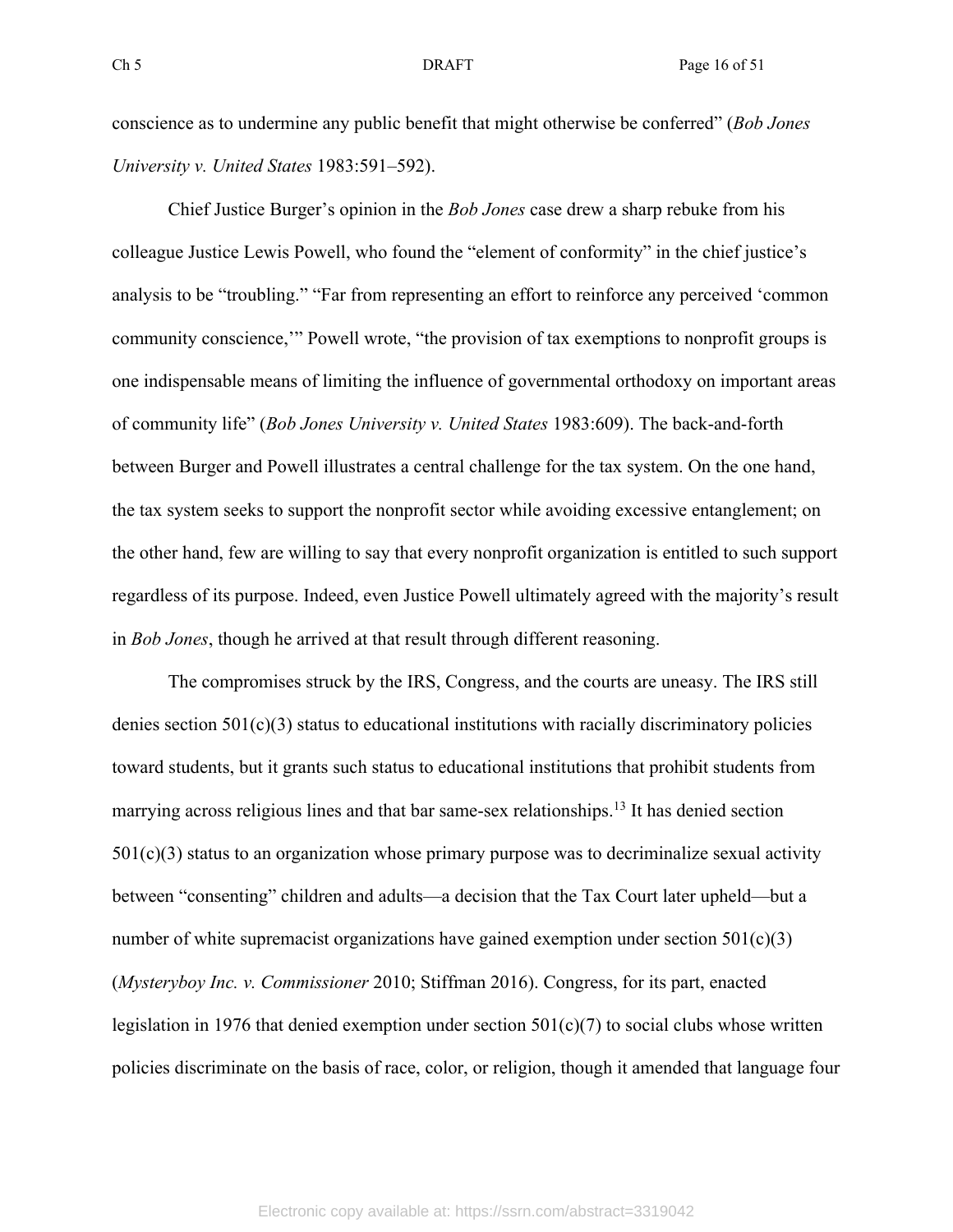years later to reauthorize exemption for clubs that "in good faith" limit their membership to followers of a particular religion "in order to further the teachings or principles of that religion, and not to exclude individuals of a particular race or color."14 These decisions may or may not be defensible; more importantly for the present discussion, these sorts of legislative and regulatory judgment calls are inevitable whenever the tax system restricts eligibility for exemption and deduction on the basis of purpose.

### *Limits on Specific Activities*

A second way in which the federal tax system regulates nonprofit entities is to limit exemption on the basis of the activities in which organizations engage. These restrictions potentially reduce political entanglement and market entanglement, though at the cost of additional administrative entanglement.

Limits on Political Entanglement: Section 501(c)(3) flatly prohibits organizations that enjoy exemption under that paragraph from engaging in certain political activities. Specifically, it says that a (c)(3) cannot "participate in, or intervene in, . . . any political campaign on behalf of (or in opposition to) any candidate for public office." This restriction is known as the Johnson Amendment, so named for then senator Lyndon B. Johnson, who added it to the code in 1954 after two (c)(3) organizations backed his opponent in the Democratic Party primary for U.S. Senate in Texas (O'Daniel 2001). It has proven to be one of the most controversial features of section  $501(c)(3)$  in the decades since.

Several justifications for the Johnson Amendment are plausible, beyond what was likely the original rationale (i.e., ensuring that Lyndon Johnson retained his Senate seat in 1954). One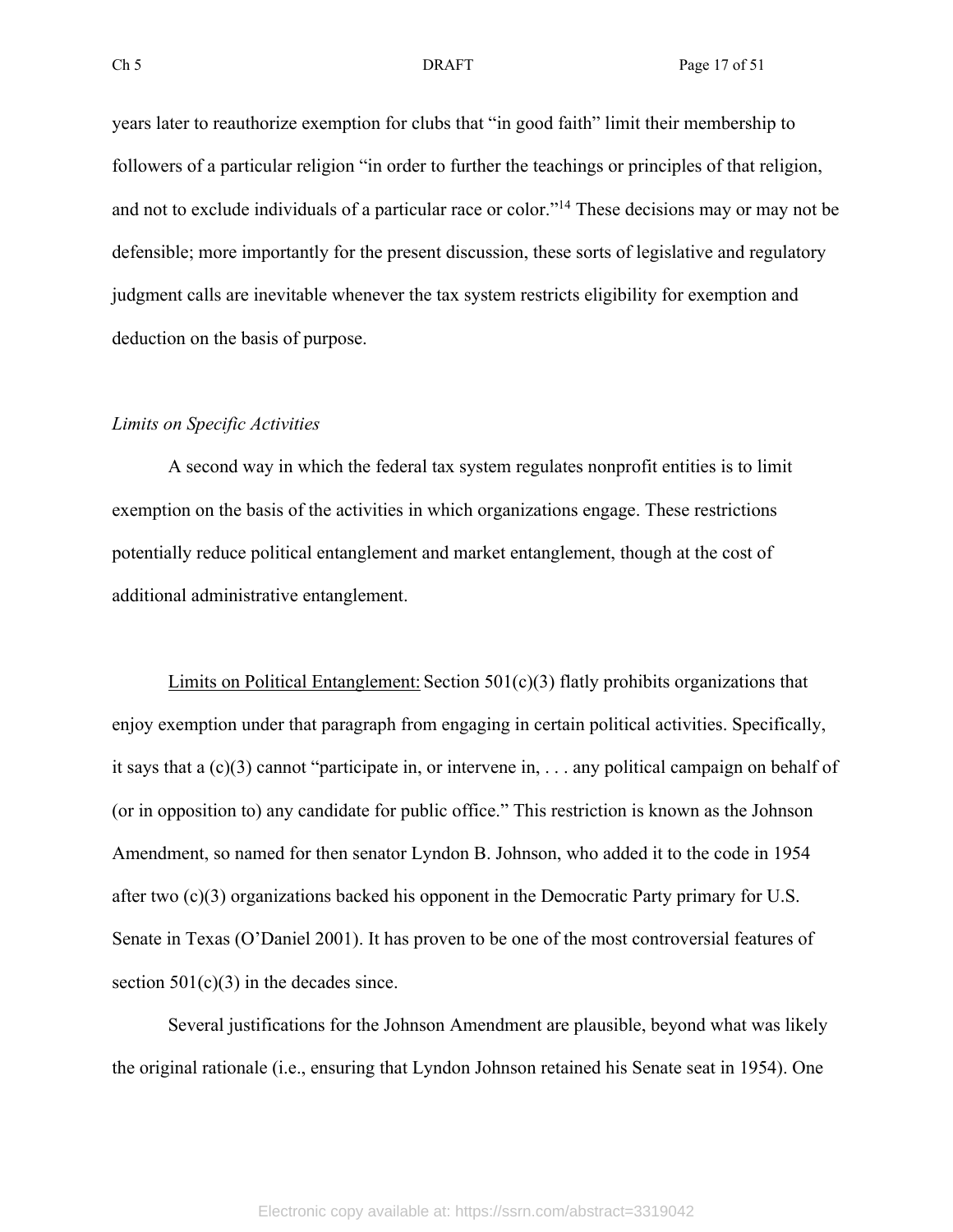argument, building on the Pigouvian account, is that political campaigns are zero-sum and so campaign expenditures do not in general lead to positive externalities (or, more precisely, the benefit to the supported candidate is offset by the detriment to her rival). The counterargument is that our democracy functions better with an electorate that is well informed; thus, interventions in political campaigns, insofar as they convey valuable information to voters, do indeed generate positive externalities. Other potential justifications for the Johnson Amendment emphasize its role in reducing political entanglement. The Johnson Amendment arguably shields (c)(3)s from political pressure exerted by elected officials seeking endorsements and other campaign-related support. Partly for this reason, thousands of clergy members and dozens of other  $(c)(3)$  leaders spoke out against legislation in 2017 that would have carved out a de minimis exception to the Johnson Amendment (Banks 2017; Taeb 2017). (The proposal passed the House as part of the late 2017 tax reform package but was eliminated from the Senate version and the final legislation for procedural reasons (Aprill and Hemel 2018).) The Johnson Amendment also might be said to preserve a politics- and partisanship-free zone of American life. The argument would be that our polity and our society are stronger and more stable when bonds of friendship and social capital cut across party lines, and that by limiting the benefits of  $(c)(3)$  status to organizations that stay out of politics, the Johnson Amendment encourages the sorts of institutions that promote these cross-cutting ties.

Significantly, the Johnson Amendment does not prohibit all political activity on the part of  $(c)(3)$  entities. Those organizations still may seek to "influence legislation," as long as those efforts do not become a "substantial part" of the organization's activities. Some (c)(3) entities are eligible to opt out of the substantiality standard and into a quantitative test that allows lobbying expenditures up to a specific dollar limit (\$1 million a year for the largest  $(c)(3)$  organizations).<sup>15</sup>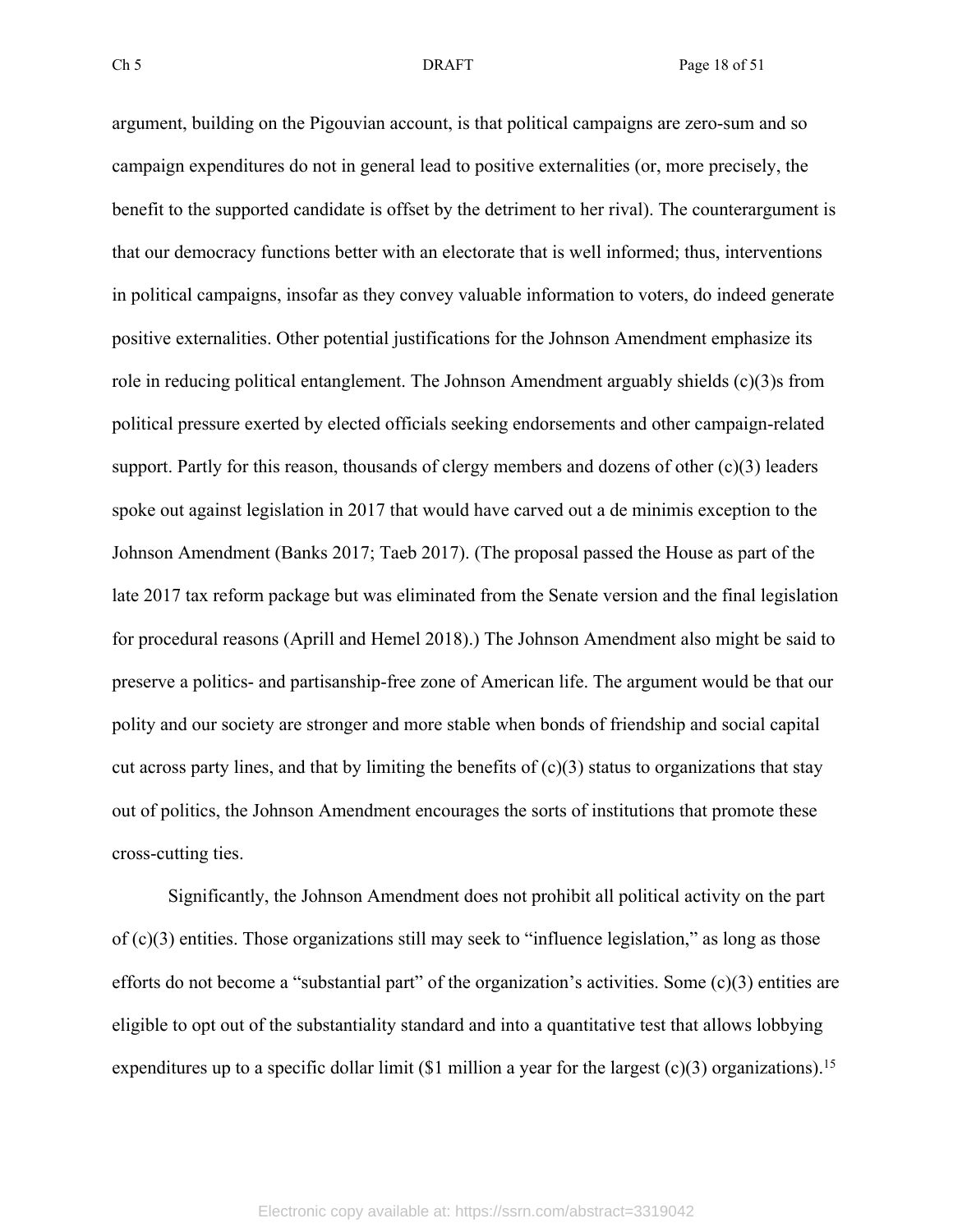Educational institutions, hospitals and medical research organizations, and most other public charities can opt into section 501(h); private foundations cannot. Interestingly, Congress in 1976 also excluded churches from eligibility for the section 501(h) quantitative test at the request of religious leaders, who expressed concern that the IRS might be influenced by the test even with respect to churches that did not opt in.16

The Johnson Amendment applies only to organizations that are exempt under section  $501(c)(3)$  and section  $501(c)(29)$  (the paragraph for cooperative health insurers). Organizations covered by other code provisions can endorse candidates without losing their exempt status and can engage in lobbying activities without abiding by section  $501(c)(3)$ 's substantiality standard or section 501(h)'s quantitative test. Most controversially, the IRS's interpretation of section  $501(c)(4)$  has allowed organizations exempt under that paragraph to engage in substantial campaign-related activities. Although the statute limits exempt status to organizations that are "operated exclusively for the promotion of social welfare," regulations dating back to 1960 allow organizations to qualify under section  $501(c)(4)$  if they are "primarily engaged" in social welfare promotion. Interventions in political campaigns on behalf of or in opposition to candidates for public office do not qualify as "promotion of social welfare" under those regulations,<sup>17</sup> but the slip from "exclusively" to "primarily" has prompted practitioners to argue and advise clients that section 501(c)(4) organizations can engage in substantial campaign-related efforts—perhaps up to 50 percent of total activity—without running afoul of the primary activity standard (Colvin 2010). The IRS also has said that organizations covered by section  $501(c)(5)$  (labor unions, etc.) and section  $501(c)(6)$  (business leagues, etc.) can engage in political action as long as their primary purpose and activities remain consistent with the code paragraph under which they claim exemption.18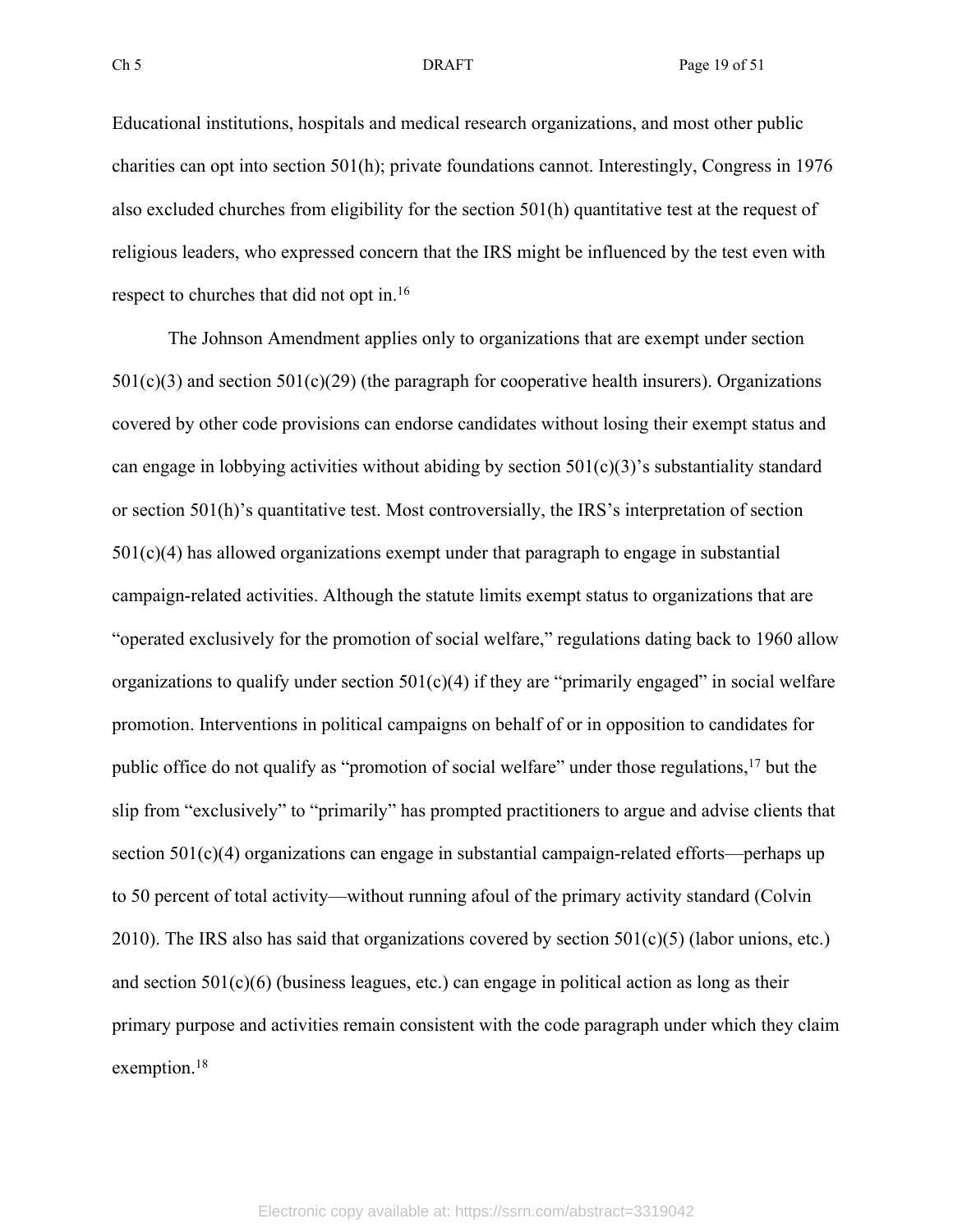The tax treatment of political activity by nonprofit organizations poses challenging normative questions. The key point for present purposes is that whatever approach the tax system takes toward political activity by nonprofit organizations, entanglement of some form is inevitable. The Johnson Amendment's bright-line prohibition on politicking potentially leads to enforcement entanglement, both when the IRS takes away an entity's exempt status and subsequently when the IRS seeks to collect taxes from the now-nonexempt organization. But even that "bright line" is not so bright, as the definition of campaign activity turns out to be fuzzy at the edges.19 A more permissive regime still requires the tax authority to decide how much is too much and what activities count toward that quantitative or qualitative threshold. The one way to avoid these line-drawing questions would be to give all nonprofit organizations carte blanche to engage in as much political activity as they want without endangering their exempt status, but while that would minimize administrative entanglement over political activity questions, it would only further entangle the nonprofit sector in the political process.

Limits on Market Entanglement: In addition to the limits on political entanglement discussed earlier, the federal tax system seeks to limit market entanglement through the unrelated business income tax, or UBIT. The tax is set at the same rate as the corporate income tax and thus has the effect of treating the "unrelated business income" of an exempt organization as if it were nonexempt income earned by a for-profit firm. It applies both to  $(c)(3)$ s and noncharitable exempt organizations. And although total UBIT collections are quite modest (in 2013, less than \$500 million for all organizations exempt under section 501(c), or about 0.02 percent of all federal tax collections that year<sup>20</sup>), the UBIT looms large over planning and operations for many nonprofit organizations.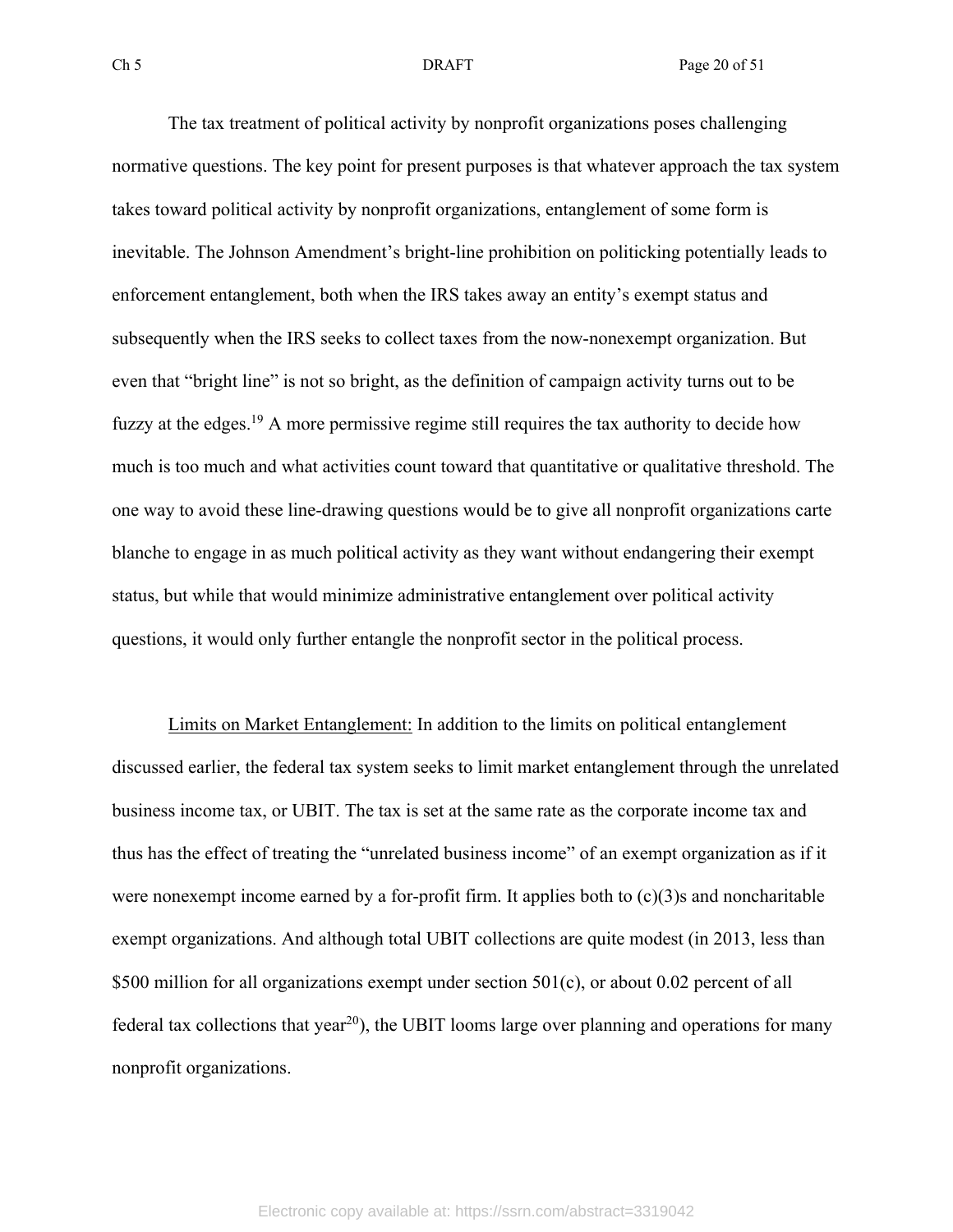UBIT generally applies to trades and businesses "regularly carried on" by exempt organizations that are "not substantially related" to the organization's exempt purpose,  $21$  with a number of important exceptions—including for dividends, interest, annuities, royalties, and most rental income.<sup>22</sup> Thus, a university that earns income from an executive master's in business administration program will not pay UBIT on that income stream, because the activity is substantially related to the university's educational purpose, but if the university owns a macaroni factory, then it almost certainly will pay UBIT on its income from that enterprise. The macaroni factory example is not fanciful: the acquisition of a macaroni factory by New York University School of Law in 1947 was one event triggering the passage of the first UBIT statute three years later.23 Other factual scenarios present more difficult line-drawing challenges. For example, the IRS has ruled that an art museum gift shop's sales of greeting cards that display artwork from the museum's own collection and from other art collections do not constitute "unrelated business income" because those sales "contribute[] importantly to the achievement of the museum's exempt educational purposes by stimulating and enhancing public awareness, interest, and appreciation of art,"<sup>24</sup> but sales of scientific books and city souvenirs by an art museum gift shop are subject to UBIT because those items "have no causal relationship to art or to artistic endeavor."25

It is questionable whether the UBIT rules actually protect for-profit firms against competition from nonprofit entities. In the absence of the UBIT rules, nonprofit entities presumably would allocate capital to whatever investments they thought would yield the highest returns. Those investments likely would be spread across sectors, affecting the overall supply of capital and thus the rate of return on capital investment but not necessarily impacting any specific sector disproportionately. To illustrate: imagine that in a world without UBIT,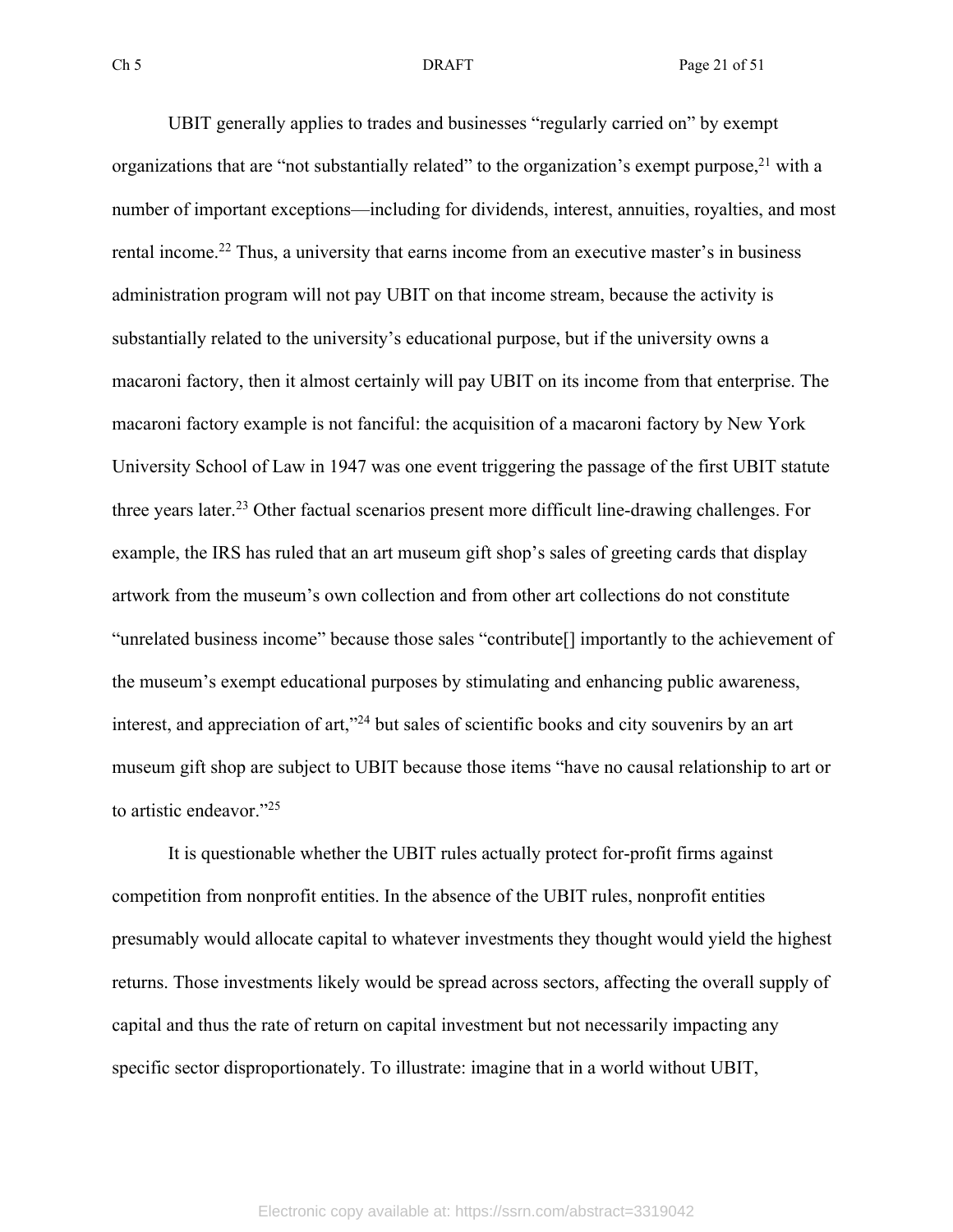University X enters into book publishing, macaroni manufacturing, and sausage making. Under the UBIT rules, however, University X has the ability to earn tax-exempt income from book publishing but not from macaroni manufacturing or sausage making, and so it may choose to invest in book publishing even when the expected pretax return there is lower than the expected pretax return from macaroni manufacturing and sausage making.<sup>26</sup> The likely result is that with UBIT, for-profit book publishers bear the brunt of competition from universities, whereas without UBIT, the effects of competition would be more evenly distributed. More generally, the UBIT provisions systematically disfavor for-profit firms in sectors such as education and medical care that nonprofit organizations can enter without facing tax (Rose-Ackerman 1982).

The current UBIT regime still can be defended on other grounds. In the absence of the UBIT provisions, nonprofit enterprises would have an incentive to form or acquire active business enterprises in order to take advantage of exemption. Imagine, for example, that the pretax rate of return on capital investment in the corporate sector is 10 percent and the corporate income tax rate is 20 percent. Thus, if a university buys \$100 of stock in a for-profit macaroni manufacturing corporation, it can expect to earn after-tax returns of \$8 per year. If the university instead buys the macaroni factory and integrates the enterprise into its nonprofit structure, then absent UBIT—the university's return on the \$100 investment would rise from \$8 to \$10. Indeed, even if the university could not manage the macaroni factory as efficiently as a for-profit corporation could, the university still would be better off buying the factory rather than buying stock in the for-profit macaroni corporation so long as the university could generate greater than an 8 percent return when operating the factory itself. The UBIT rules mitigate this potential distortion by equalizing the tax treatment of the university-owned macaroni factory and the factory owned by a for-profit corporation. This arguably reduces market entanglement, because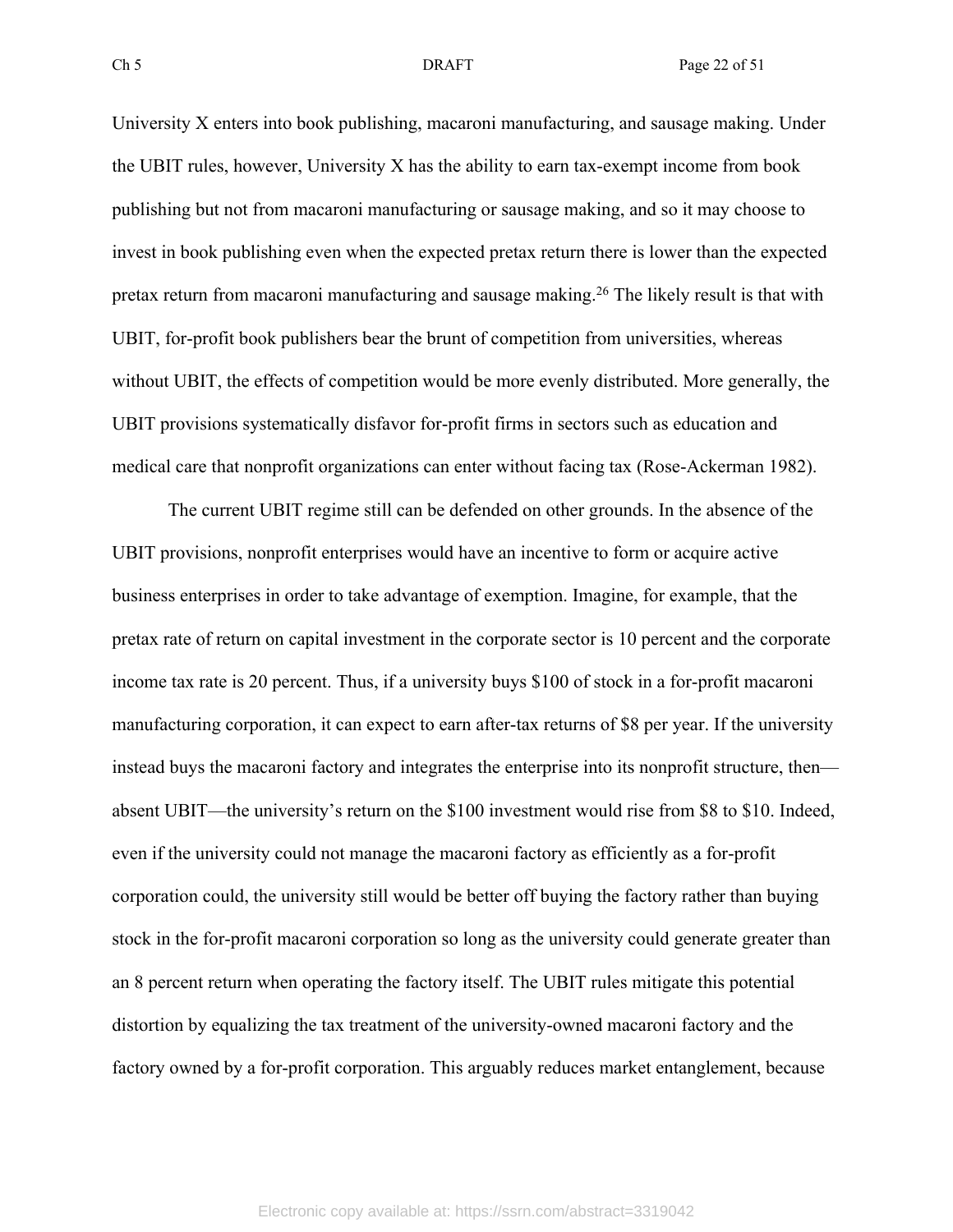passive investments in for-profit enterprises are less likely than active investments to divert nonprofit managers from their organizational missions.

The UBIT rules also might be justified on the basis of the Hayekian account outlined earlier.<sup>27</sup> Recall that the argument there was that individuals know more than legislators and bureaucrats about which nonprofit entities ought to receive additional resources. Charitable contributions arguably reflect these individual judgments. So, at least potentially, do decisions to purchase goods and services related to a nonprofit organization's exempt purpose. For example, a student's decision to pay tuition at a particular university, or a patient's decision to pay for treatment at a particular hospital, may reflect the student's or patient's judgment that the university or hospital is effective at achieving its educational or medical mission. Choices by individuals to contribute to charities or to patronize the related businesses of nonprofit organizations can thus be thought of as "ballots" that convey information about which institutions merit the support that deduction and exemption supply. By contrast, a grocery shopper's decision to buy a box of macaroni produced by a university-owned factory potentially tells us less about whether the university is effective at achieving its educational goals, and so the argument goes—income derived from that sale should not lead to the university receiving any more support from the tax system.28

This cursory discussion does not exhaust all of the arguments in favor of UBIT and against. What it does seek to illustrate is that the decision to support the nonprofit sector through income tax exemption—a choice that arguably reduces administrative and political entanglement—potentially leads to greater market entanglement as nonprofit organizations have an incentive to operate unrelated businesses in order to leverage their tax-exempt status. The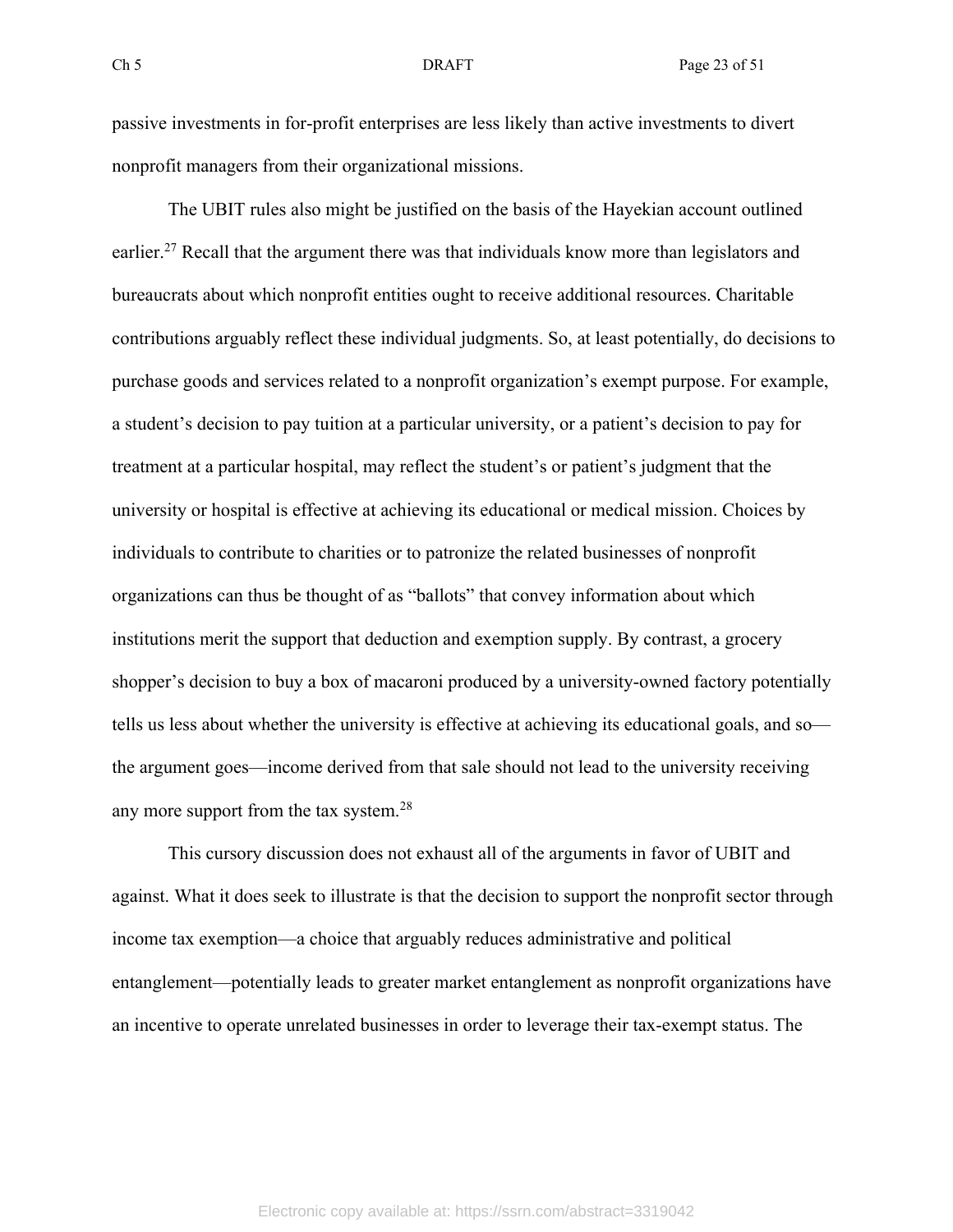federal tax system has responded to this outcome through a set of complicated rules that seek to manage market entanglement, but at the cost of additional administrative entanglement.

# *Nondistribution Constraints*

A defining feature of nonprofit organizations—and a central concern of the federal tax regime for nonprofit entities—is the nondistribution constraint: the rule that nonprofit organizations cannot distribute their assets to directors, officers, or others who control the organization. Several provisions embody or reflect this rule. Sections  $501(c)(3)$ ,  $501(c)(4)$ ,  $501(c)(6)$ , and  $501(c)(7)$  all state that in order for an organization to qualify for exemption under those paragraphs, "no part of the net earnings" of the organization may "inure[] to the benefit of any private shareholder."<sup>29</sup> Section 501(c)(10) arrives at a similar result through slightly different language.<sup>30</sup> Regulations impose equivalent restrictions with respect to labor unions and agricultural and horticultural organizations exempt under sections  $501(c)(5)$ .<sup>31</sup> In addition, section 4958, enacted in 1996, imposes a tax on "excess benefit" transactions between exempt organizations and various "disqualified persons," a category that includes anyone who has been "in a position to exercise substantial influence" over the organization in the previous five years. The tax applies to any transaction between a disqualified person and an exempt organization in which the disqualified person receives an economic benefit that exceeds the value of the consideration that she has provided to the organization. The tax begins at 25 percent of the excess benefit and rises to 200 percent if the transaction is not reversed within the year.<sup>32</sup> Additional penalties for self-dealing apply to private foundations and their contributors and managers.<sup>33</sup>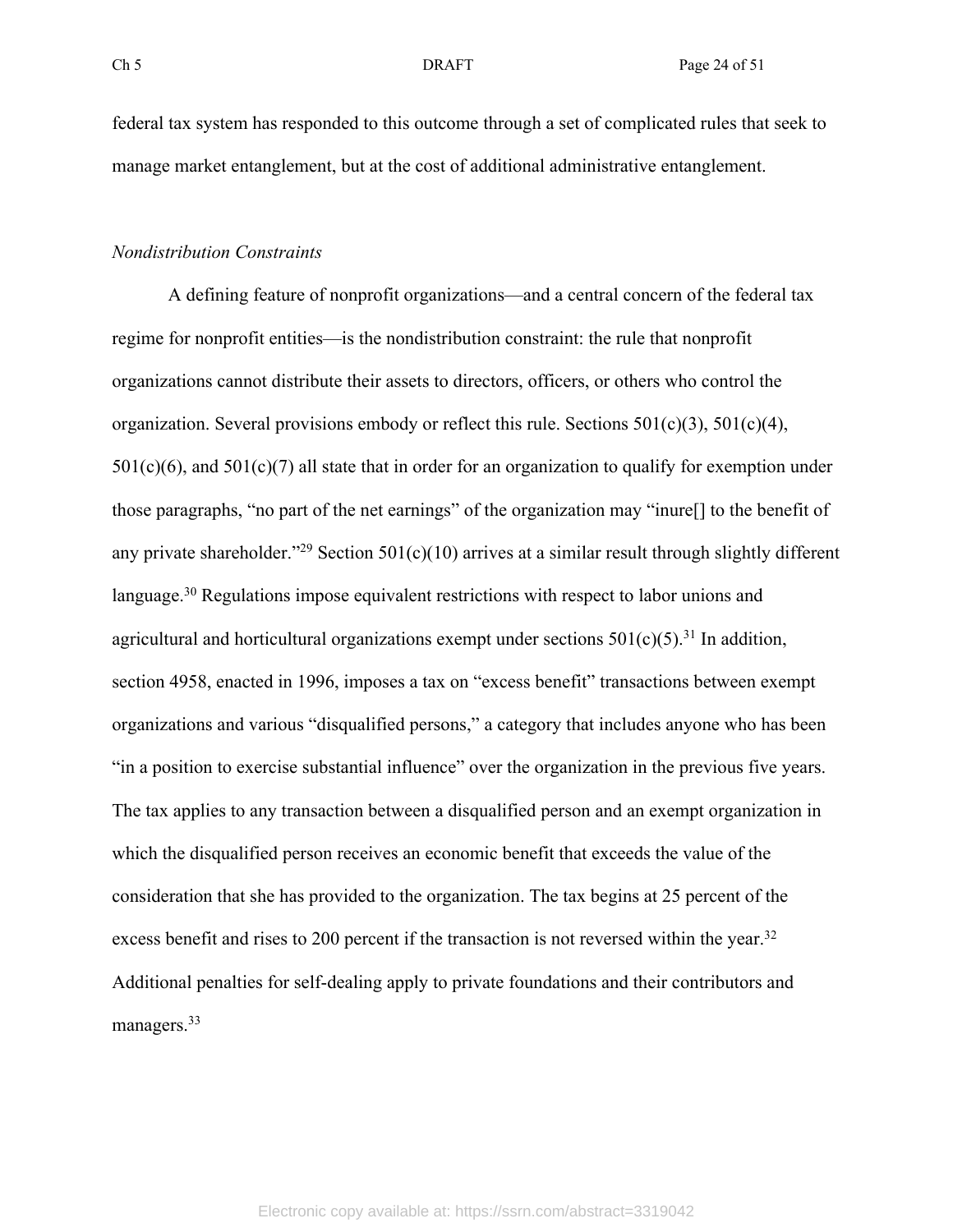The relationship between the nondistribution constraint and entanglement is nuanced. Enforcement of the nondistribution constraint and related rules inevitably results in administrative entanglement. For example, section 4958's tax on "excess benefit" transactions requires the IRS to determine whether a nonprofit manager has been paid more than her work is worth—an inquiry that is anything but straightforward (Jones 2000). At the same time, the nondistribution constraint also serves an entanglement management function. To see why, imagine a regime that allowed a deduction for charitable contributions and an income tax exemption for nonprofit organizations but imposed no constraint on distribution. Individuals would have an incentive to hold their assets in nonprofit organizations that they control; whenever an individual desired liquidity, she could direct her organization to distribute its assets back to her. She would, in effect, have an individual retirement account (IRA) with no limits. The tax authority might try to stop this by enforcing purpose restrictions more rigorously and scrutinizing exemption applications more aggressively; otherwise, the consequences for the fisc could be dire. By relying on the nondistribution constraint and similar self-dealing rules, the IRS can reduce the risk of tax arbitrage through exempt organizations without placing too much emphasis on the purpose provisions. These rules related to nondistribution rules are, concededly, crude proxies for whether an organization is pursuing objectives worthy of exemption, but they likely entail fewer difficult value judgments than purpose-focused inquiries might.

The nondistribution constraint has been a topic of considerable scholarly debate over the last several decades.<sup>34</sup> Of particular note, Anup Malani and Eric Posner have proposed that the nondistribution constraint be relaxed so that section  $501(c)(3)$  organizations can raise equity capital and incentivize managers with a share of profits. They acknowledge that this might lead individuals and firms to try to use  $(c)(3)$ s as tax shelters, but they respond that nondistribution is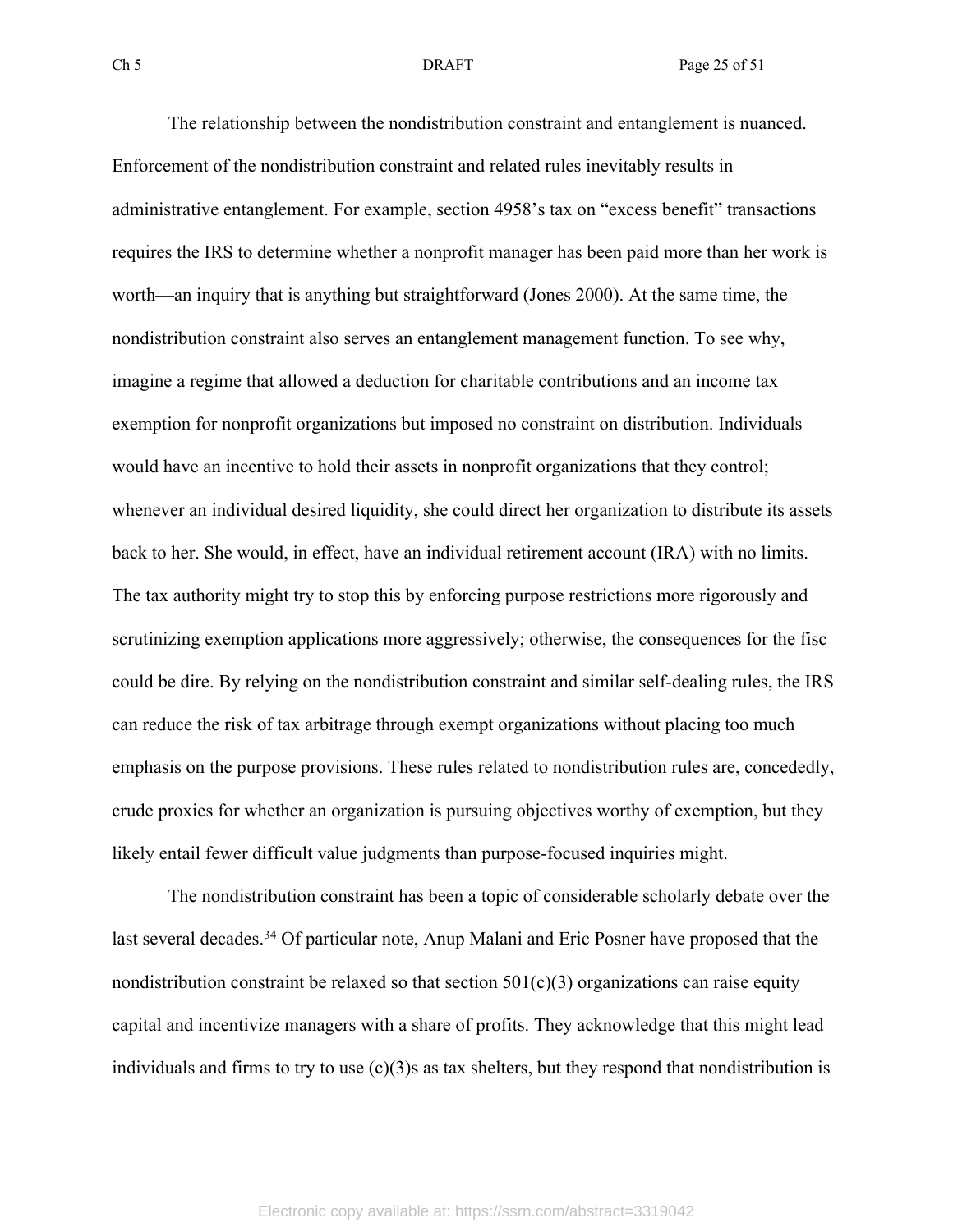a clumsy measure for a  $(c)(3)$ 's social value. Instead, they suggest that the IRS could exercise greater judgment in granting  $(c)(3)$  status and that Congress could further flesh out the criteria for exemption (Malani and Posner 2007; for a competing view, see Galle 2010). What one thinks of such a reform depends in part on how one weighs entanglement's costs. For Tocquevillians and Hayekians (and possibly to a lesser extent for Pigouvians too), important values are compromised when the tax system's support for the nonprofit sector comes to depend on legislators' and bureaucrats' fine-grained judgments as to which organizational purposes are worthy of public backing. The nondistribution constraint is one way to avoid such fine-grained judgments while also ensuring that nonprofit organizations are not used to extract subsidies from the government for self-benefiting transfers or reciprocal gifts. Advocates of the nondistribution constraint would argue that even if the rule makes it harder for nonprofit organizations to raise capital or incentivize managers, those downsides are preferable to the alternative in which purpose restrictions must be more specifically detailed and policed.

## *Transparency Requirements*

A fourth strategy of control that the federal tax system employs with respect to nonprofit organizations is transparency. Most exempt organizations (other than churches) with gross receipts of \$50,000 a year or more—and all private foundations—are required to file annual information returns.<sup>35</sup> Exempt organizations generally must make their information returns available for public inspection.<sup>36</sup> The most familiar of these returns, Form 990, provides a trove of data on the filing organization, including information on its governance structure, principal activities, financial performance, and compensation of directors, officers, and key employees.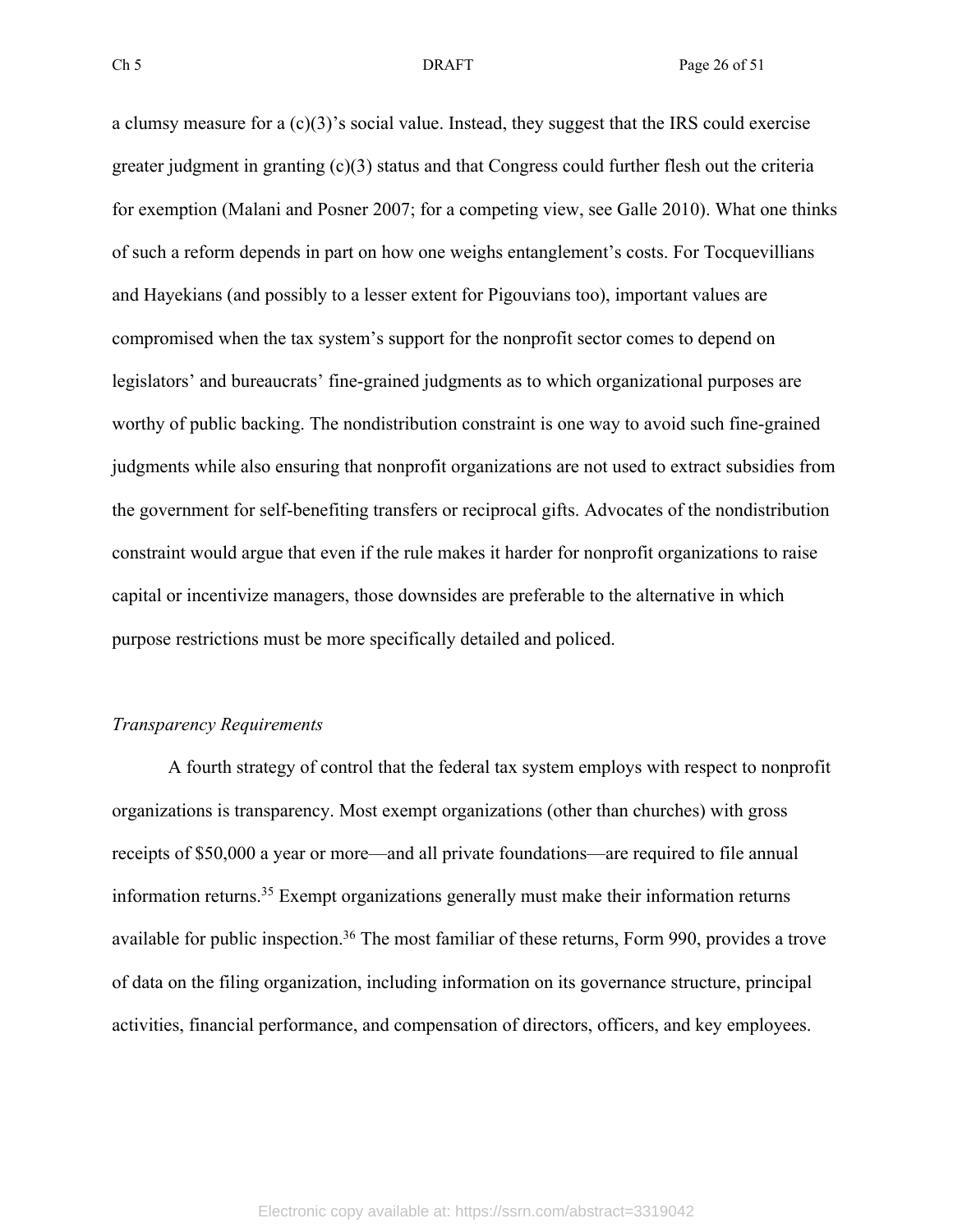Whether or not sunshine is the best disinfectant, it is likely one of the least entangling regulatory strategies. For example, disclosure of officer compensation on Form 990 arguably relieves some of the pressure on the IRS when it comes to enforcement of excess benefit rules. Rather than having to determine whether an organization paid its executive director too much, the IRS can focus on ensuring that the organization accurately disclosed the executive director's compensation and then can rely on donors, the media, and others to judge whether compensation was excessive. Organizations that solicit charitable contributions may have an incentive to disclose some of this information to potential donors regardless of any statutory requirement, but the public inspection mandate facilitates scrutiny by other stakeholders, including beneficiaries, employees, partner organizations, and peer institutions.<sup>37</sup>

Transparency requirements do not, of course, allow policy makers to delegate all difficult value judgments to nongovernmental actors. First, transparency requirements themselves lead to some amount of administrative entanglement, as tax authorities still must enforce those requirements against nonprofit organizations that fail to comply. Second, the design of transparency requirements is not value neutral. For example, deciding whether to require nonprofit organizations to disclose their donors pits transparency values against the associational freedom interests that anonymity protects (*NAACP v. Alabama ex rel. Patterson* 1958). Third, transparency may intensify popular demand for governmental intervention to halt perceived excesses by nonprofit organizations that reporting reveals. For example, Form 990 disclosures that revealed growing university endowments and generous compensation packages for athletic coaches likely added fuel to demands from both sides of the ideological spectrum for regulatory action with respect to the wealthiest educational institutions (Kim 2017; USA Today Editorial 2015). In those cases, transparency led to an increase in political entanglement and—as explored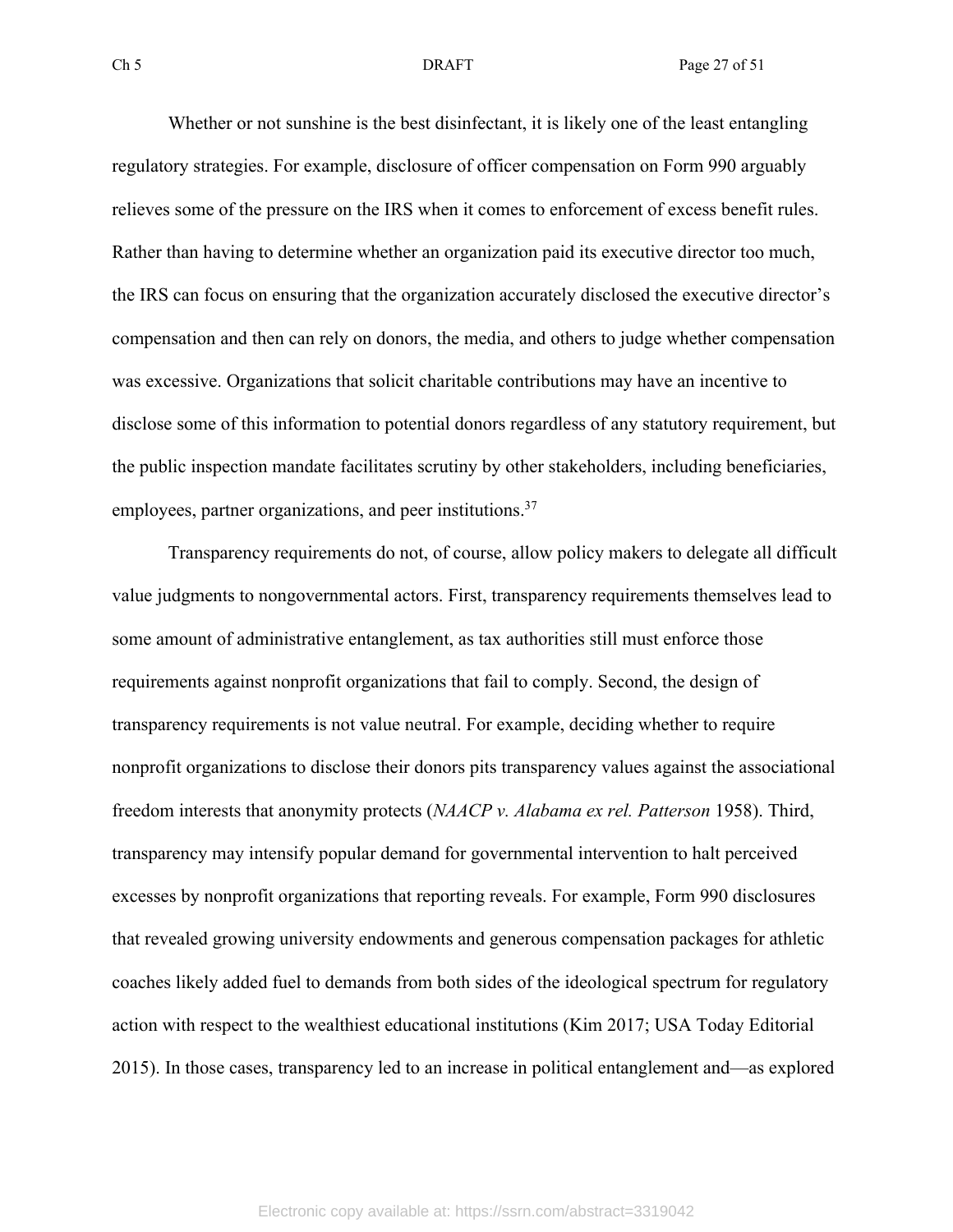later—an increase in administrative entanglement when Congress enacted taxes aimed at those universities and their highest-paid employees in December 2017.

# *Public Support Conditions*

A fifth way in which the federal tax system regulates exempt organizations—and, in particular, charitable nonprofits—is by tying the most generous tax benefits to some showing of public support. The Internal Revenue Code and accompanying regulations draw a distinction between "public charities" and "private foundations," with public charities receiving the most generous tax treatment. Contributions to public charities now are deductible up to 60 percent of adjusted gross income (versus 30 percent for private foundations);<sup>38</sup> public charities are exempt from 2 percent tax on investment income that applies to private foundations;<sup>39</sup> and—as discussed momentarily—public charities are exempt from payout mandates to which private foundations are subject. Churches, schools, hospitals, and medical research institutions qualify as "per se" public charities, but for other  $501(c)(3)$  organizations, public charity status depends on public support.

The code sets forth three ways for organizations to show that they receive sufficient public support to qualify for public charity status. The first path—the *one third support test* requires that the organization receive at least one third of its financial support from government grants and contributions from the "general public."40 (Donors are not considered members of the general public to the extent that they provide more than 2 percent of an organization's support.) A second path—the *facts and circumstances test*—requires that the organization receive at least 10 percent of its support from government and the general public, in which case the test looks to factors such as whether the organization's governing body "represents the broad interests of the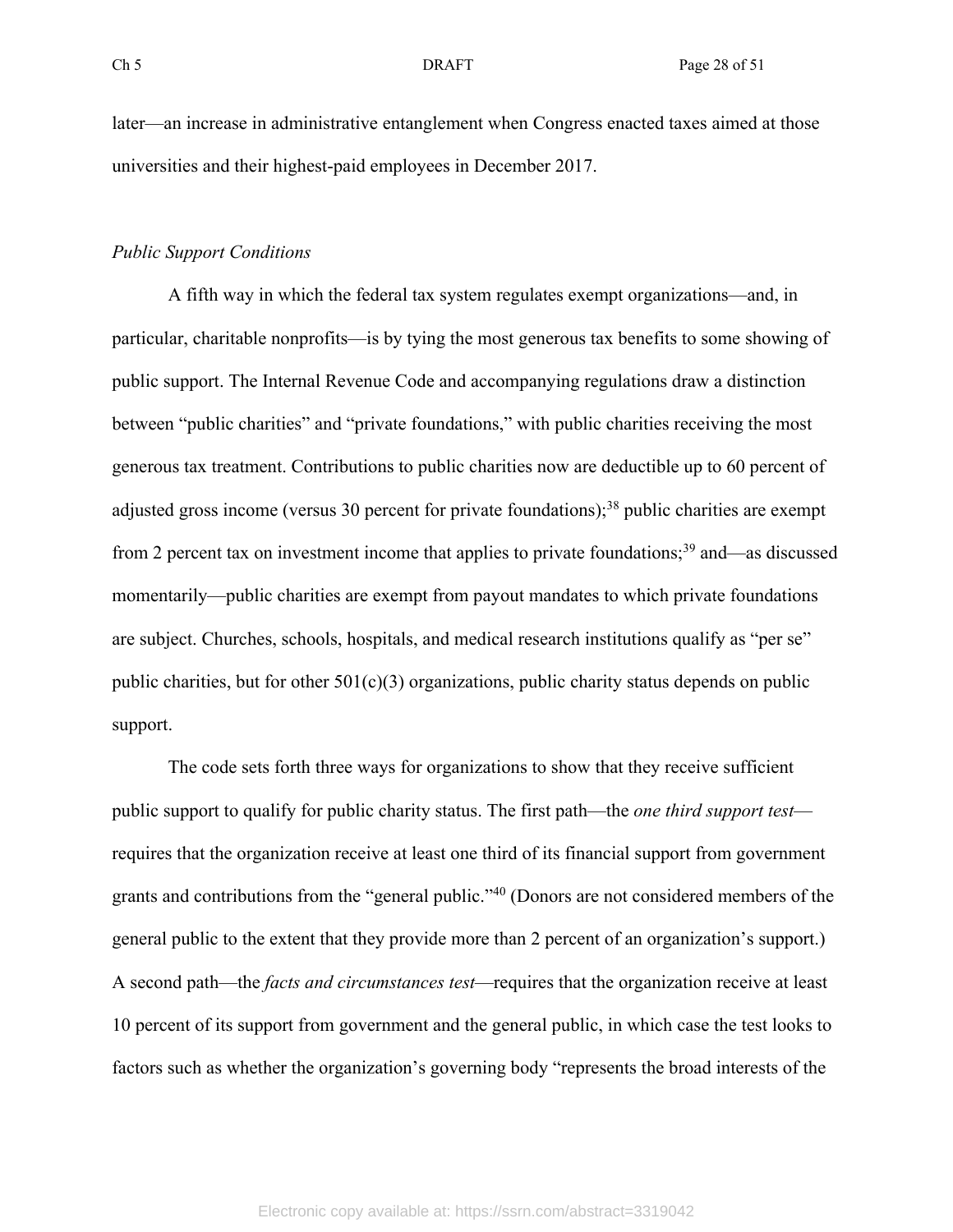public." A third path requires that the organization receive at least one third of its support from contributions from the general public, government grants, and gross receipts from activities related to its exempt purpose, and no more than one third of its support from investments and unrelated business income. A charitable organization that satisfies none of these requirements becomes a private foundation.

The rules regulating the public charity/private foundation distinction are substantially more complicated than the preceding paragraph lets on. The key point is that public charity status depends on some showing that the organization attracts support from beyond a small coterie of donors. The test is not majoritarian. An organization with a few dozen contributors or modest gross receipts can, depending on its other income, qualify as a public charity. Yet an organization that relies exclusively on one individual or one family will generally flunk the public charity test.

The public support conditions broadly conform to the Tocquevillian account of exemption and deduction. Consistent with the Tocquevillian view, the public support conditions ensure that the most generous benefits go toward organizations that build social capital beyond a single family or a small number of families. The public support conditions potentially also incentivize insular organizations to reach out more broadly for members. Thus, the public support conditions subsidize the associational bonds that, in the Tocquevillian view, are democracy's glue. The public support conditions also might be justified on informationaggregation grounds (i.e., the Hayekian view). Only when a number of individuals, each with their distinctive epistemic advantages, come together to support an organization does the organization earn the most robust governmental backing.

The importance of the public support conditions should not be overemphasized. The benefits of being a public charity rather than a private foundation are significant, but the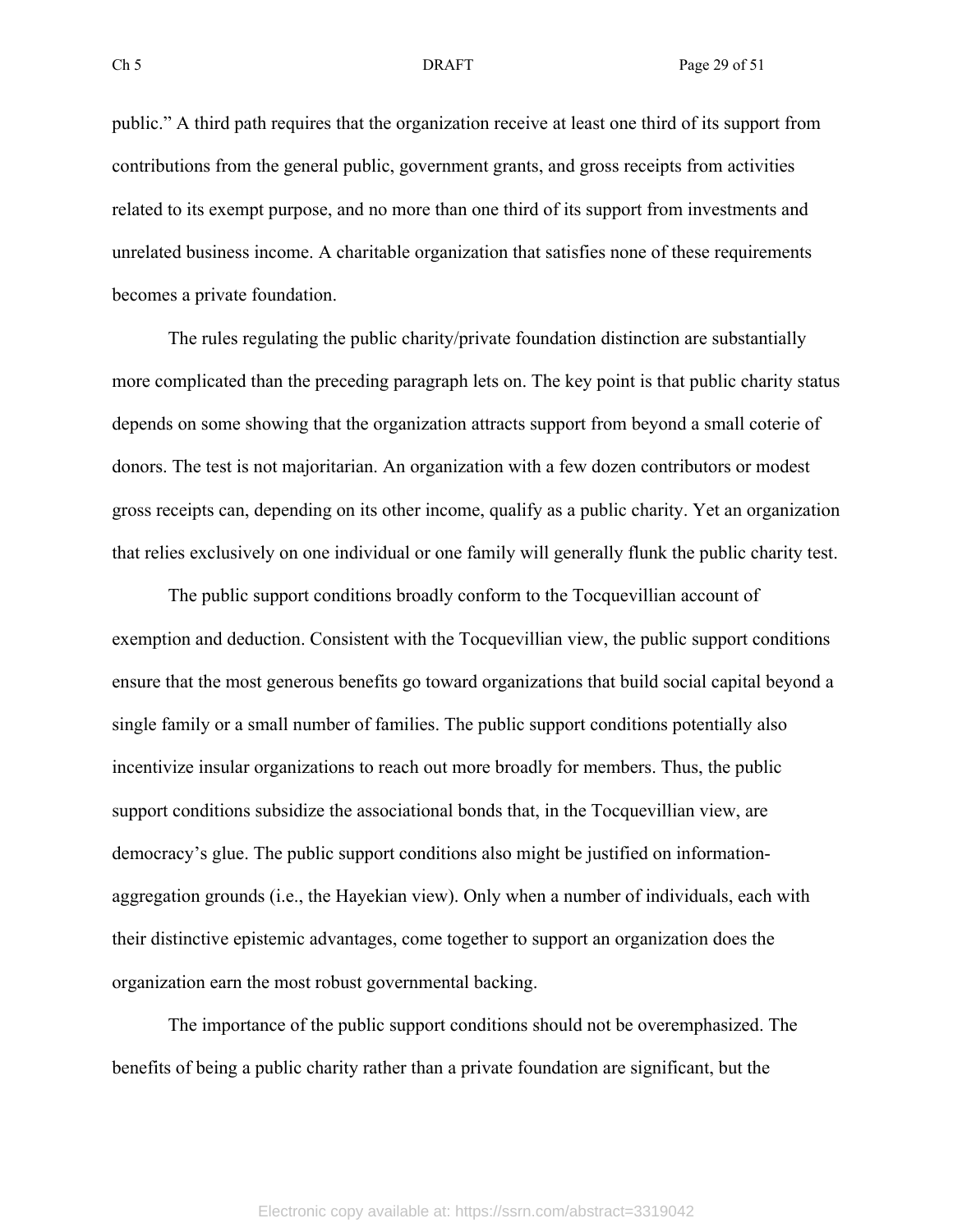difference between public charity and private foundation status still is slight relative to the difference between section  $501(c)(3)$  status and exemption under the noncharitable paragraphs of section 501(c). Moreover, the remarkable recent rise of donor-advised funds allows philanthropists to obtain the benefits of public charity status while still largely retaining control over the allocation of funds themselves. In short, while conditioning tax-preferred status on public support is one strategy that the federal tax system uses to regulate charitable nonprofits, it is a strategy of which the system makes relatively modest use.

# *Payout Mandates*

One more way in which the federal government sometimes regulates nonprofit organizations is to mandate that they distribute a certain percentage of their assets each year. This strategy is employed sparingly. Only private foundations are subject to payout mandates, and the mandate is modest (5 percent of net assets annually).<sup>41</sup> Private foundations can obtain an exemption from this mandate if they qualify as "operating foundations," which generally means that they must spend at least 85 percent of their net income on the active conduct of charitable activities.42 By far the largest organization in this latter category is the J. Paul Getty Trust, which runs the eponymously named art museum in Los Angeles (Foundation Center 2014). Congress has at various times considered proposals to apply a payout mandate to the largest university endowments, but it has never enacted such a mandate.<sup>43</sup>

The private foundation payout mandate arguably addresses the concern that foundation managers will seek to stockpile wealth for reasons of self-interest. Managers of wealthier foundations are likely to earn higher compensation (in the form of financial benefits and prestige) than managers of foundations with fewer assets, and a manager who spends down all of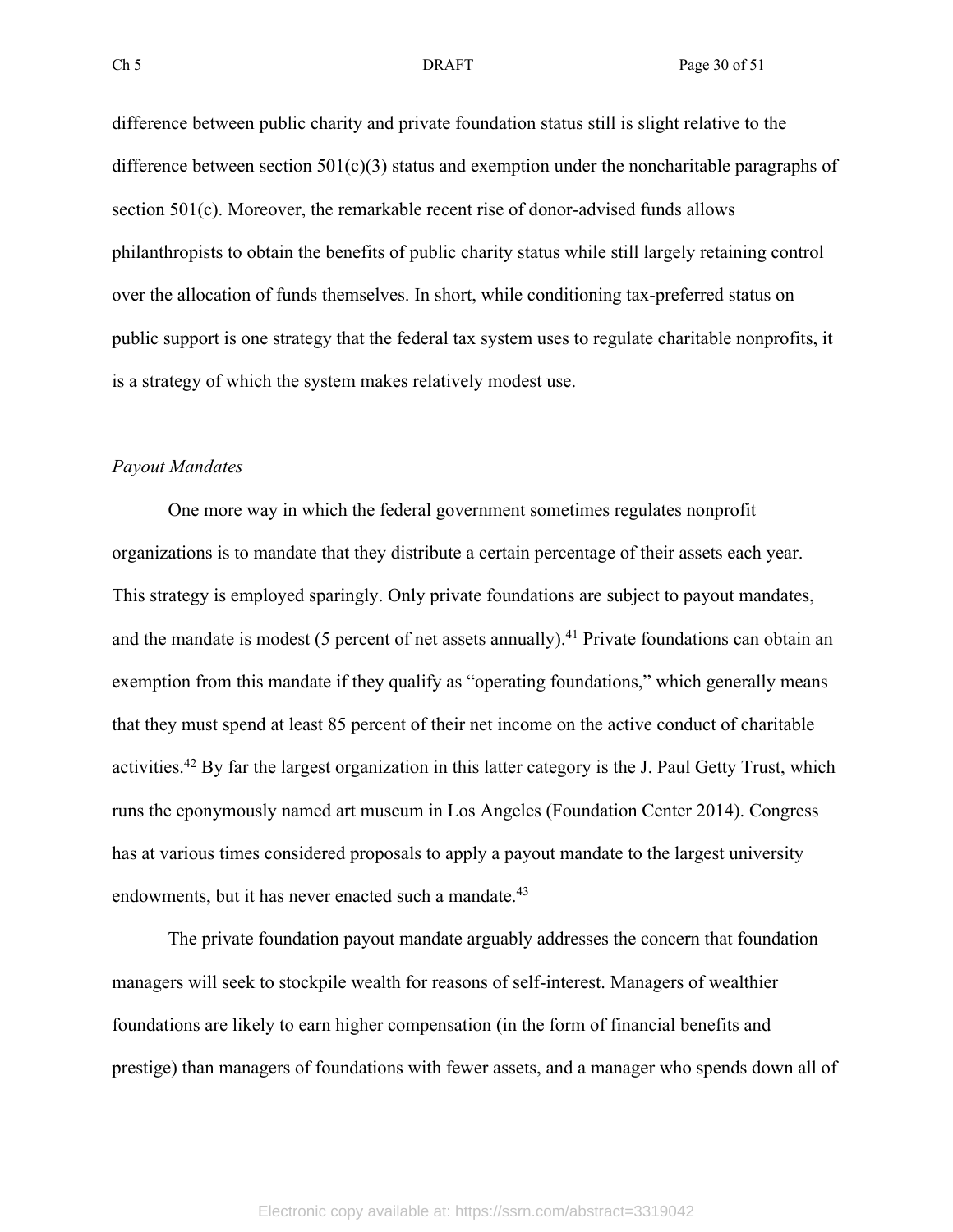the foundation's assets is out of a job (Galle 2016). The 5 percent payout mandate may be understood as a relatively unobtrusive (though arguably insufficient) policy response to these sorts of agency costs. The payout mandate also may reflect a policy judgment that the social value of philanthropic spending is higher today than in the future, though if part of the rationale for exemption and deduction is that dispersed individuals are better able to assess the value of various philanthropic projects than a central government is, one might wonder why that same Hayekian argument would not apply to the *timing* of spending as well (see Klausner 2003 for further discussion).

An alternative justification for the payout mandate builds on Tocquevillian premises. The primary incentive for most  $501(c)(3)$  organizations to retain public charity status is to avoid becoming subject to the private foundation payout mandate. The mandate thus nudges charitable nonprofits toward seeking public support. And when such organizations engender associational bonds, they deliver the greatest benefits to society. In this view, the payout mandate for private foundations is the "stick" half of a carrot-and-stick approach toward encouraging charitable nonprofits to play the role that the Tocquevillian account envisions for them.

### **Less Support, More Strings**

This brief tour through the Internal Revenue Code provisions affecting nonprofit organizations has so far focused on provisions that predate the December 2017 tax law. That law—colloquially (though not formally) known as the Tax Cuts and Jobs Act<sup>44</sup>—altered the tax treatment of the nonprofit sector in several significant ways. The result is that the federal tax system now does less to support and more to constrain nonprofit organizations overall. Beyond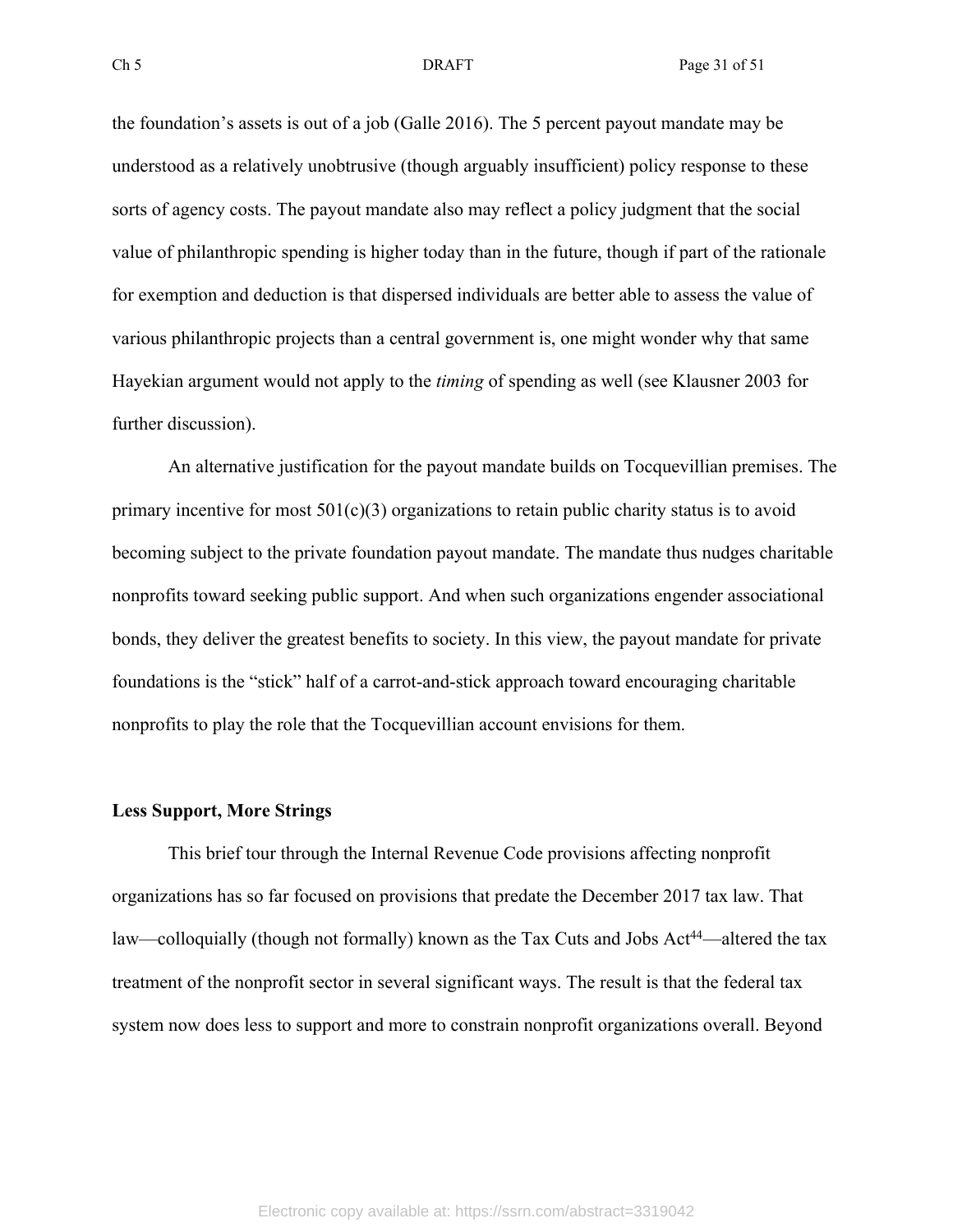the actual provisions of the December 2017 law, the politics surrounding the law's passage suggest potential changes in the relationship between Congress and the nonprofit sector.

The most meaningful change affecting the nonprofit sector in the December 2017 law is one that, on its face, has nothing to do with nonprofits at all: the near-doubling of the standard deduction to \$12,000 for single taxpayers (\$24,000 for married couples filing jointly). The change is offset by a repeal of the deduction for personal exemptions (and for families with three or more members, the net effect of these two changes is an increase in taxable income). For our purposes, the key consequence is that taxpayers will be much more likely to claim the standard deduction under the new law, and taxpayers who claim the standard deduction cannot claim itemized deductions for charitable contributions.

The impact on  $501(c)(3)$  entities and other organizations eligible to receive deductible contributions is likely to be profound. The Joint Committee on Taxation estimates that the percentage of tax units claiming a charitable contribution deduction will fall from around 21 percent under the old law to roughly 9 percent under the new.45 The total tax expenditure associated with the charitable contribution deduction will decline by approximately 29 percent, according to the Joint Committee's projections. Notably, this anticipated drop is not the result of any change to the charitable contribution deduction itself. Indeed, the most significant change to section 170—the provision governing charitable contributions—was an increase in the cap on deductions for cash contributions to public charities from 50 percent of an individual's adjusted gross income to 60 percent.<sup>46</sup> The nonprofit sector is so tangled up in tax that changes to altogether separate sections of the code can have multibillion-dollar ramifications for nonprofit organizations.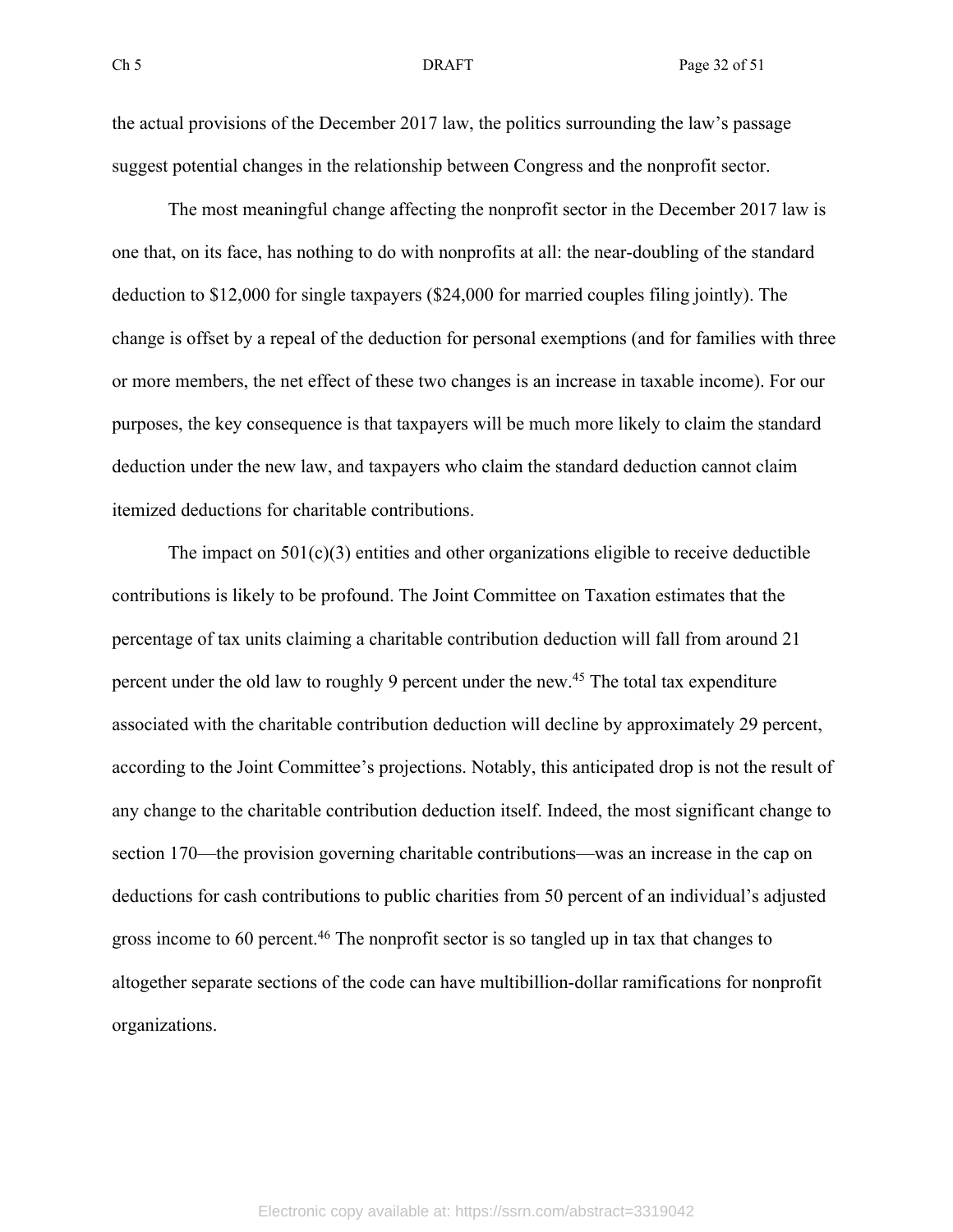Other changes in the December 2017 law that will affect nonprofit organizations include the doubling of the estate tax exemption and the dramatic cut in the corporate income tax rate. As for the first, the new law raised the amount that taxpayers can transfer to their heirs at death from approximately \$5.5 million (\$11 million for a married couple) to \$11 million (\$22 million for a couple). Since the specter of the estate tax had motivated many high-net-worth individuals to make charitable contributions, this change is likely to lead to less giving. Estimates range from a \$4 billion to a \$7 billion drop attributable to the estate tax change (National Council of Nonprofits 2018; Rooney 2018). As for the corporate tax cut, the reduction in the top statutory rate from 35 percent to 21 percent is likely to have a negative effect on corporate philanthropy, but perhaps more importantly, it reduces the income tax advantage of exempt status by two fifths. In many cases, because of generous expensing provisions, the effective tax rate on corporate investment is zero or less. As discussed shortly, the lower corporate tax rate may cause some nonprofit organizations to shed exempt status altogether.

At the same time as it (indirectly) reduced the tax system's support for the nonprofit sector, Congress also tied on additional strings. The most significant in dollar terms is a rule that prevents exempt organizations from using losses incurred in one unrelated trade or business to offset taxable income from another. For example, if an art museum loses money on gift shop sales of area maps but earns income subject to UBIT by renting an event space, the organization now cannot deduct its gift shop losses against its event rental gains. Lawmakers articulated no rationale for this new rule, which does not apply to for-profit corporate taxpayers (who can indeed use losses from one trade or business to offset income from another). The most plausible explanation for its inclusion in the law is that it raises a modest amount of revenue (\$3.5 billion over the next decade, according to the Joint Committee on Taxation<sup>47</sup>), and sponsors of the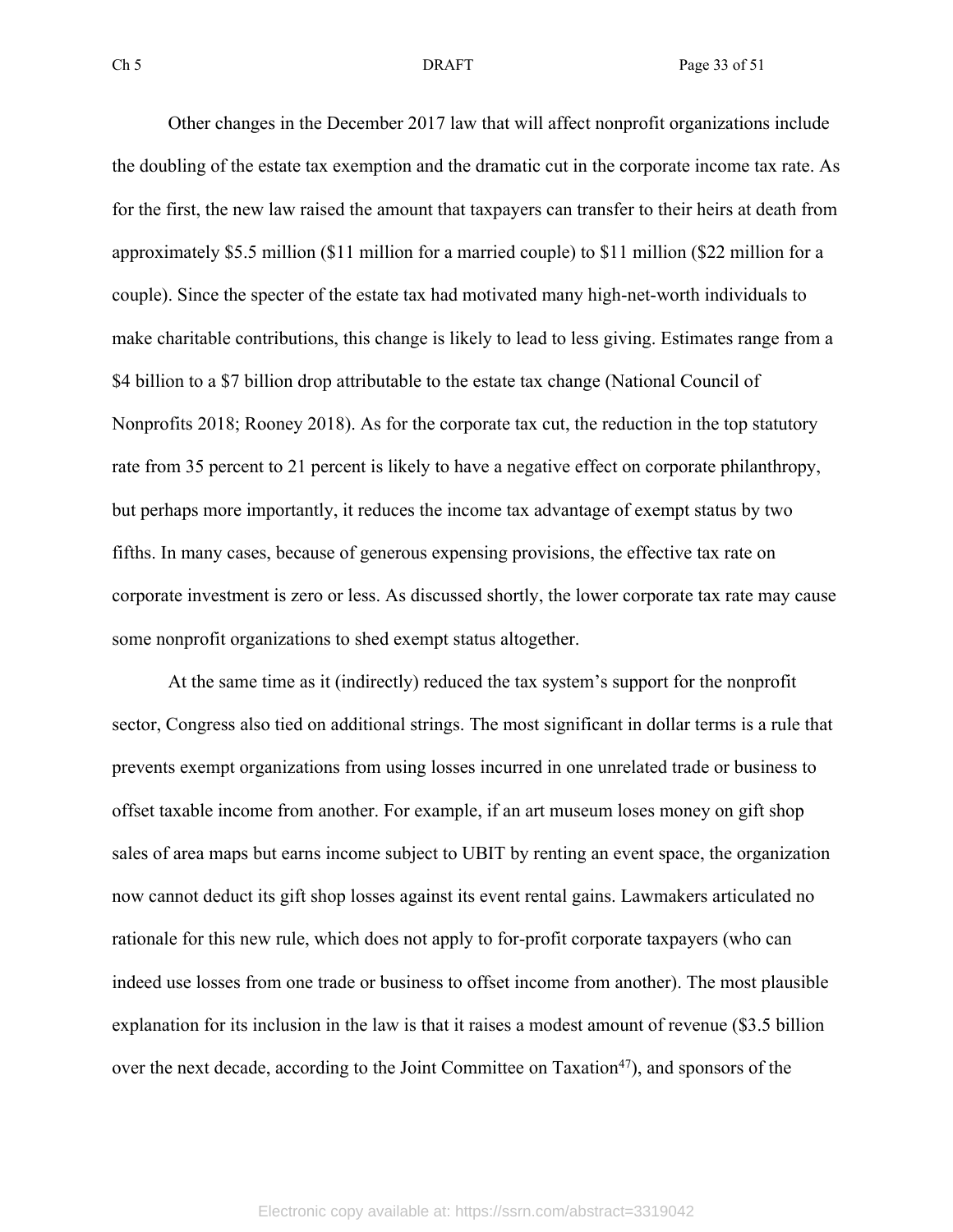December 2017 law knew that they needed revenue from somewhere to finance the law's steep cut in corporate rates.

Two other elements of the December 2017 law appear to be designed to align the tax treatment of nonprofits with that of other employers. The first—and much more significant of the two—imposes a 21 percent excise tax on annual compensation in excess of \$1 million paid by an exempt organization to any of its five highest-compensated employees.<sup>48</sup> The measure tracks an existing provision that denies a deduction for amounts in excess of \$1 million paid by publicly held corporations to their highest compensated officers.<sup>49</sup> Since the corporate income tax rate is now 21 percent, the excise tax on exempt organizations is economically equivalent to the denial of a deduction for taxable publicly held corporations. The new excise tax on exempt organizations can be thought of as a supplement to the nondistribution constraint, insofar as it deters exempt organizations from distributing earnings to executives in the form of salary rather than dividends. A second, more minor measure applies the UBIT (again, a 21 percent tax) to transportation fringe benefits that an exempt organization grants to its employees.<sup>50</sup> This provision is likewise intended to track the treatment of for-profit employers, who now are denied a deduction for transportation fringes.

Last but not least, the new law imposes a 1.4 percent tax on the net investment income of private colleges and universities whose endowment assets exceed \$500,000 per student.<sup>51</sup> The financial impact of the new tax—for universities and for the federal fisc—is limited. For Harvard University, with an endowment exceeding \$37 billion, the cost would have been a modest \$43 million if the provision had been in effect in 2017 (Guillaume 2018). More disconcerting is what the provision may augur about the relationship between the nonprofit sector and the federal tax system. The new tax specifically targets private colleges and universities while sparing other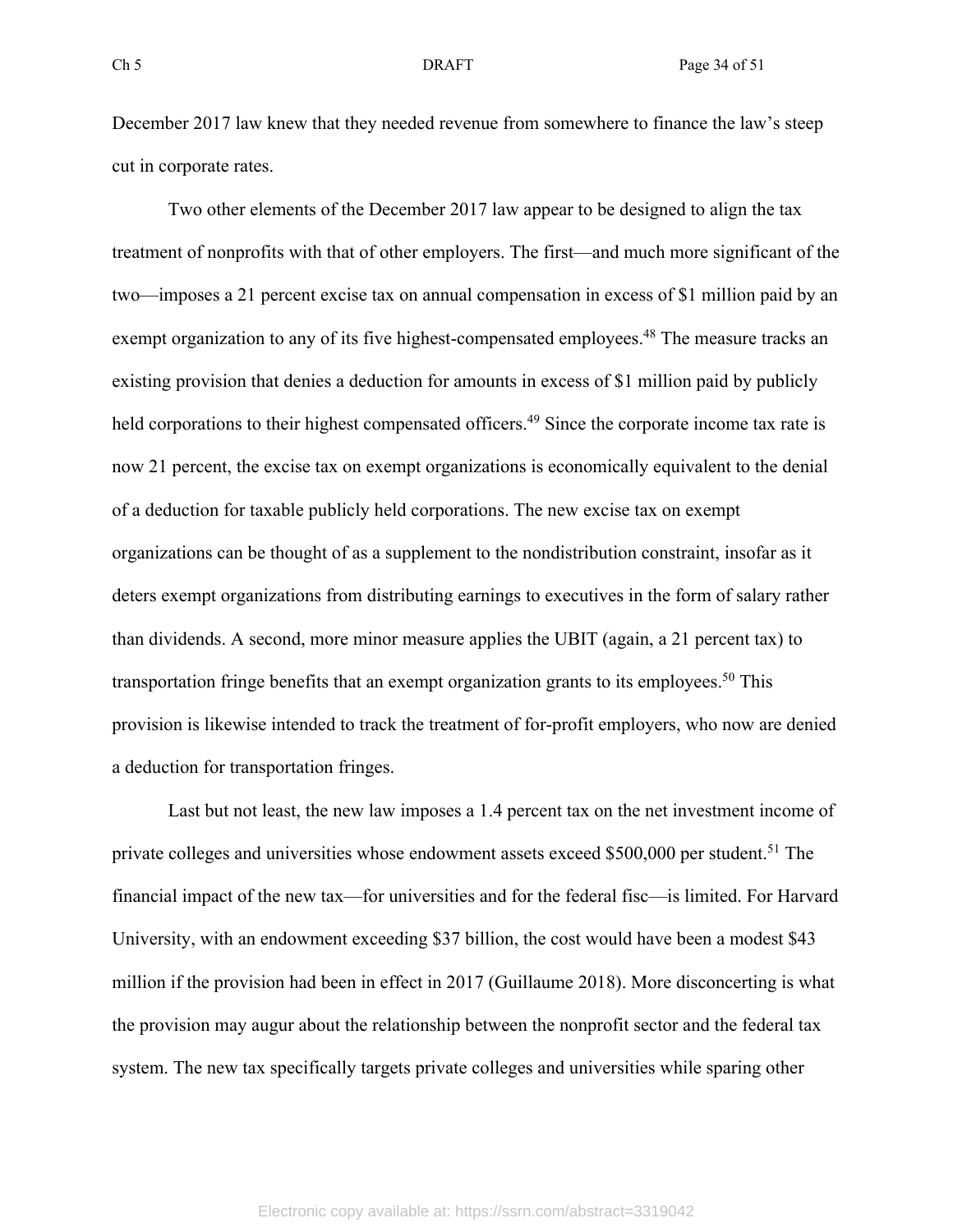public charities with vast endowments.<sup>52</sup> As N. Gregory Mankiw, a Harvard economist and former advisor to President George W. Bush, noted in the *New York Times*, the tax has never been justified as anything other than "tribal politics" on the part of conservative lawmakers who view elite universities to be too liberal (Mankiw 2017). An unsympathetic interpretation of the change would be that Congress chose to penalize institutions that were doing too much to provide a Tocquevillian counterweight to the dominant political coalition.

The implications of the new law for the relationship between the federal tax system and the nonprofit sector are likely to be far-reaching. The reduction in support and the addition of new strings raise the question of whether some nonprofit organizations will relinquish the benefits of deduction and/or exemption altogether. For example, a church whose pastor seeks to deliver political endorsements from the pulpit might decide to forgo  $501(c)(3)$  status—and thus free itself from the Johnson Amendment—now that nearly nine tenths of taxpayers claim the standard deduction and thus are indifferent between donating to  $501(c)(3)$ s versus  $501(c)(4)$ s. Likewise, an organization such as the PGA Tour—which has several employees whose compensation exceeds \$1 million—might decide that the benefits of exemption no longer outweigh the regulatory costs, especially now that the corporate tax rate is so much lower and the new excise tax on excess compensation applies to the entity.<sup>53</sup>

Indeed, similarly motivated exits from exempt status predate December 2017. Fresh off its initial public offering, Google in 2005 announced the creation of Google.org, a corporate philanthropy that has eschewed exempt status altogether and instead operates as a taxable subsidiary (Vise 2005). Insofar as the parent company can claim business expense deductions for Google.org's costs (as it likely can), the company can more or less match the tax benefits that it would derive from exemption under section 501(c)(3) (Hines, Horwitz and Nichols 2010). In a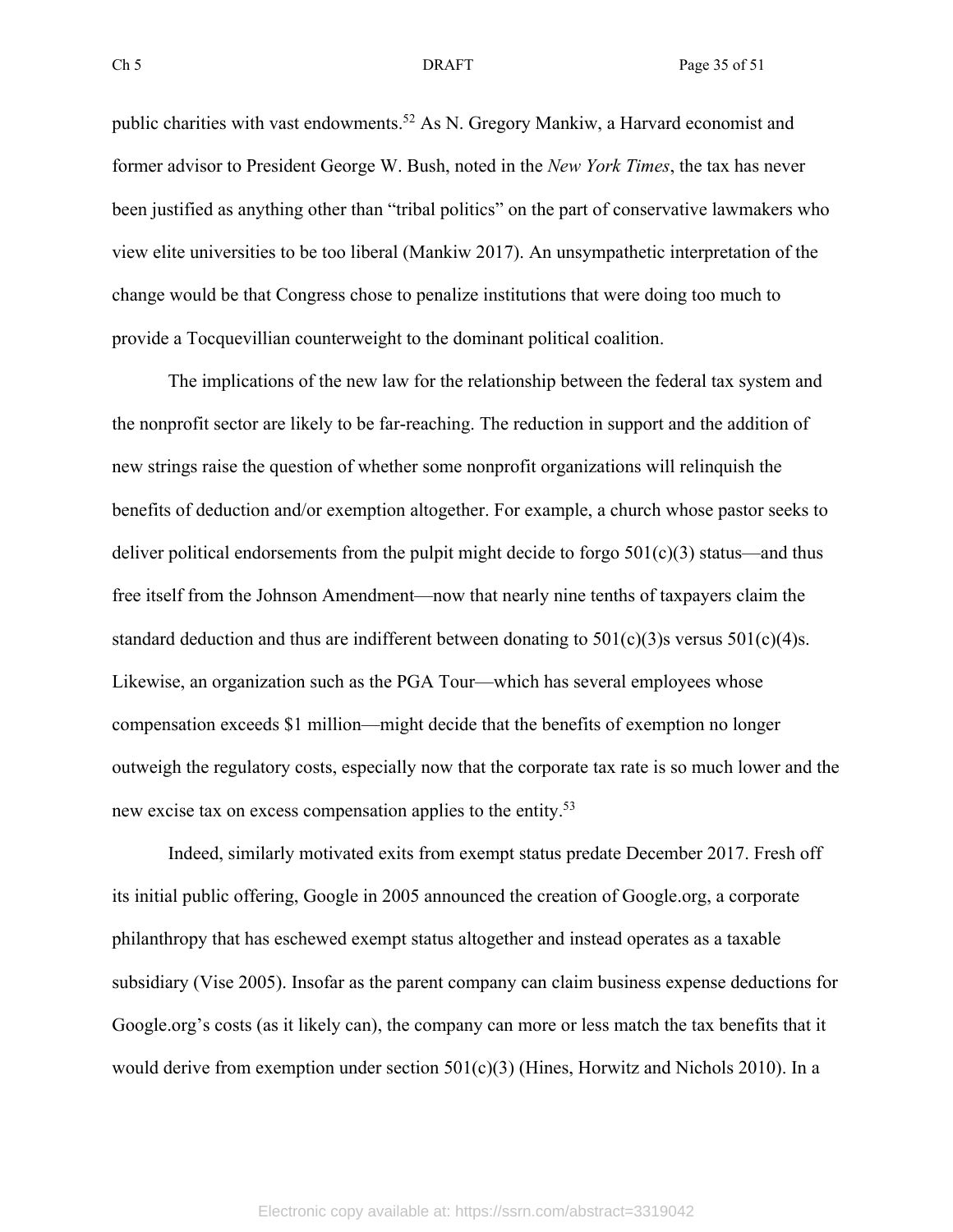similar vein, Facebook founder Mark Zuckerberg and his spouse, Priscilla Chan, chose in 2015 to establish a limited liability company (LLC) rather than a tax-exempt private foundation in order to pursue their philanthropic ambitions (Singer and Isaac 2015). Because the LLC's primary asset is non-dividend-paying Facebook stock, the tax advantage of private foundation status would have been marginal, while the use of the LLC form allows the couple to avoid the transparency requirements, payout mandates, and restrictions on political activity that would have accompanied private foundation status. The same year that Zuckerberg and Chan established their philanthropic LLC, the National Football League (NFL)—previously a  $501(c)(6)$  organization—chose to give up that status in part so that it could escape from the transparency requirements that exemption entailed (Belson 2015).

The existence—and increasing attractiveness—of "exit options" such as these limit the potential efficacy of tax law as a tool for regulating the nonprofit sector. Efforts to impose additional activity limits, transparency requirements, and other constraints on exempt organizations run the risk of causing those organizations to opt out of exempt status altogether. To be sure, charitable nonprofits that continue to derive significant revenue from high-income itemizers will almost certainly decide to retain their  $501(c)(3)$  status. And still other organizations may conclude that the reputational benefits of tax-exempt status exceed the regulatory costs. The point remains, though, that as the tax system provides less and less support to the nonprofit sector through exemption and deduction, the ability of policy makers to attach additional strings to exemption and deduction will wane.

### **Entanglement's Future**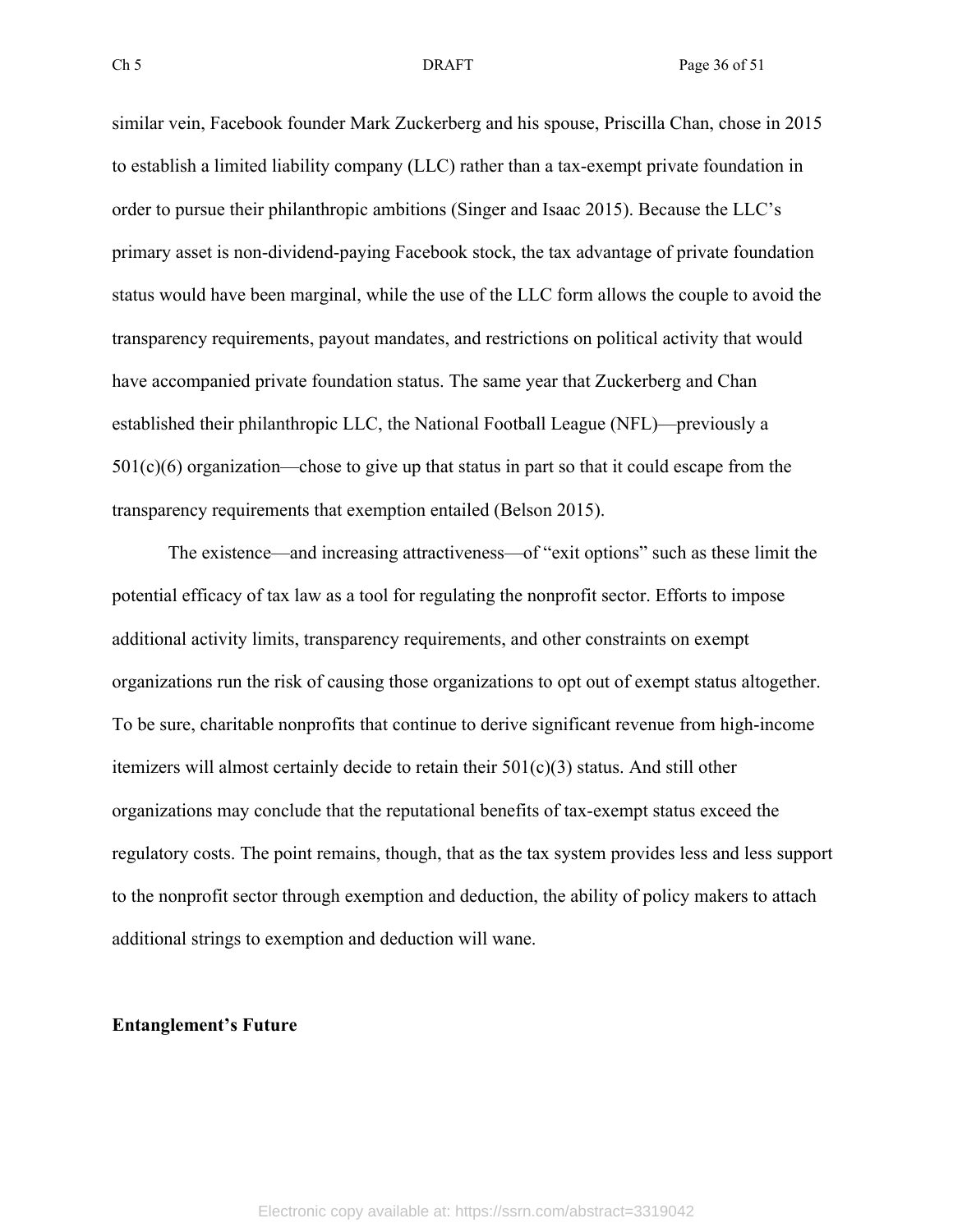The scenario sketched out in the previous paragraph may seem tolerable on first glance. A viable exit option would protect nonprofit organizations from overly intrusive regulatory interventions. But the exit option is viable only insofar as exemption and—especially deduction cease to deliver the support that they once did. For those who believe that a vibrant democracy requires a robust third sector and that a robust third sector depends in part on the tax system's assistance, a scenario in which nonprofit organizations are nearly indifferent between exempt and nonexempt status is a rather gloomy outcome.

To be clear, such a grim scenario has not yet come to pass. Millions of taxpayers mostly those with six- and seven-figure incomes—will continue to claim itemized deductions for charitable contributions. Moreover, the changes in the December 2017 tax law most likely to drive a decline in charitable giving—the increase in the standard deduction and the doubling of the estate tax exemption—are set to expire at the end of 2025. Yet even if we revert to the status quo ex ante, the tax incentive for charitable contributions will continue to apply only to the minority of taxpayers who itemize their deductions. The tax incentive for charitable giving has not been broadly participatory for quite some time (Colinvaux 2017).

For precisely this reason, many members of the academic and think-tank communities have long supported replacing the charitable contribution deduction with a credit. All taxpayers who donate to  $501(c)(3)$  organizations (or who donate above a certain percentage of their income to such entities) would claim a credit of somewhere between 12 cents and 25 cents—depending on the particulars of the proposal—for each dollar that they give.<sup>54</sup> Concededly, such a change might distort the decisions of some high-bracket taxpayers as to whether to donate money or volunteer their time. Imagine a lawyer in the 37 percent income tax bracket who can earn \$400 an hour but whose time as a volunteer is worth only \$300 to a charity. Setting tax considerations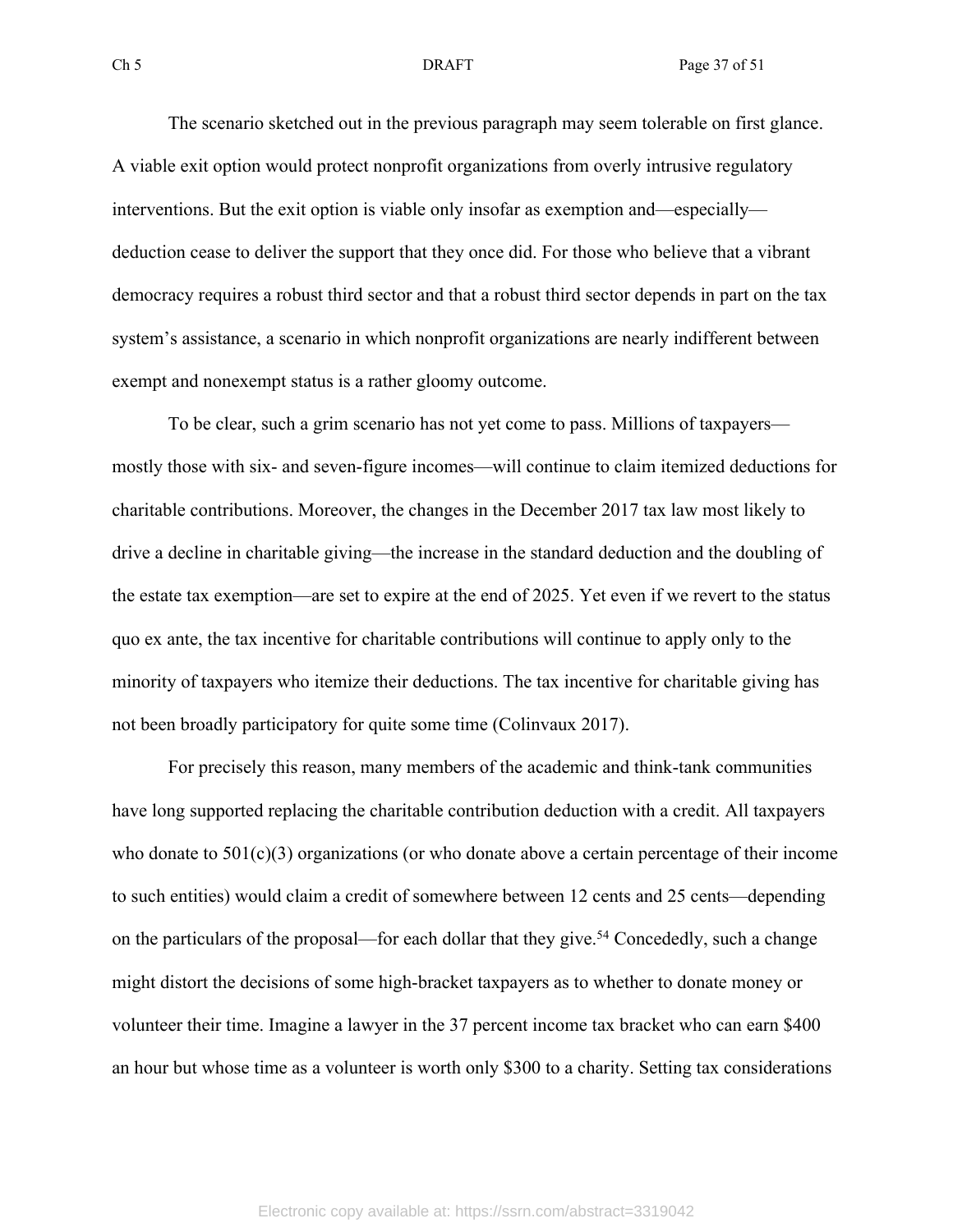aside, the economically efficient decision—if the lawyer wants to donate an hour's worth of work to a charity—would be for the lawyer to work an additional hour and to donate the \$400 that she earns. But if she is taxed on that \$400 at a 37 percent rate and she receives a credit of only 12 cents on the dollar for contributions, an extra hour of work will finance a cash contribution of less than \$300.<sup>55</sup> She may therefore choose to volunteer the extra hour rather than to bill an additional hour as a lawyer and contribute the proceeds. Note, though, that while from a strictly economic perspective this is an inefficient outcome, from a Tocquevillian perspective it may be a feature rather than a bug. Encouraging individuals to engage with nonprofit organizations beyond the simple act of writing a check is consonant with the view that the nonprofit sector strengthens democratic society by building thick and lasting associational bonds.

Perhaps a graver risk is that a charitable contribution credit—by making the fact of government support more transparent—will also break the long-lasting ideological détente among lawmakers with respect to the federal tax system's treatment of the nonprofit sector. Prior to December 2017, politicians had for the most part exhibited remarkable self-restraint in this regard. Neither conservatives nor liberals had sought to use the rules governing exemption and deduction to systematically favor their side or disadvantage the other. The *Bob Jones* case, despite Justice Powell's worries, did not lead the IRS, Congress, or the courts down a slippery slope of deciding which viewpoints would and would not render an organization ineligible for exempt status. Successive Republican administrations cut off federal funding for NGOs that provided abortion counseling, but no administration sought to tear away the tax-exempt status of such groups. A controversy arose in 2013 with respect to allegations that the IRS under the Obama administration had singled out conservative political groups seeking tax-exempt status for special scrutiny, but a subsequent investigation by the Treasury Department's inspector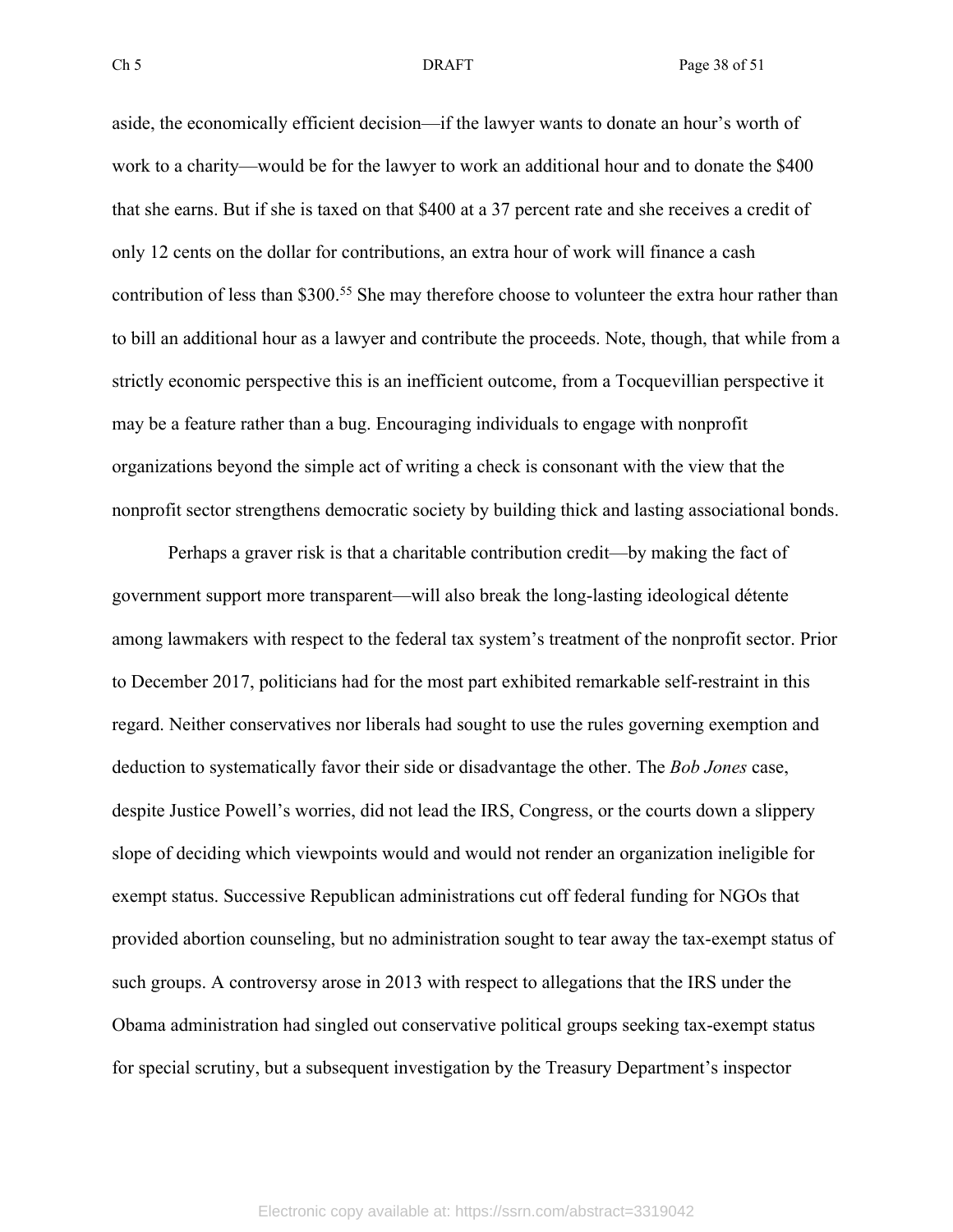general revealed that the alleged targeting was in fact part of an IRS effort to police the limits on political activities by exempt organizations that affected conservative and liberal groups alike.<sup>56</sup>

In this limited respect, "exemption" may indeed be a reasonably accurate description of the relationship between the nonprofit sector and the federal tax system. This area of law has, for much of our history, remained apart from the ideological wars waged in other tax and nontax fields. The 2013 uproar marked a notable deviation from that norm, and the imposition of the endowment tax in the December 2017 law arguably did as well. The health of the nonprofit sector will depend in no small part on whether these two developments mark the beginning of a broader trend.

In sum, support of the nonprofit sector through exemption and (in some cases) deduction inevitably leads to entanglement of the administrative, political, and market varieties. Yet the Hayekian, Tocquevillian, and Pigouvian rationales for government subsidies to the nonprofit sector require a degree of separation between the nonprofit sector and the state. The six strategies outlined in this chapter seek to strike a balance between excessive entanglement and releasing all strings. Few would defend the existing balance as optimal in all respects, but if and as it is recalibrated, the fundamental trade-off between support and entanglement will remain.

<sup>&</sup>lt;sup>1</sup> For helpful comments, I thank Ellen Aprill, Joseph Bankman, Paul Brest, Patricia Bromley, Jacob Goldin, Walter Powell, and participants in the Nonprofit Handbook Author Workshop at the Stanford Center on Philanthropy and Civil Society.

 $2$  The ninth seat was vacant at the time of the decision. It would be filled days later when the Senate voted to confirm Harry Blackmun to the court (Weaver 1970).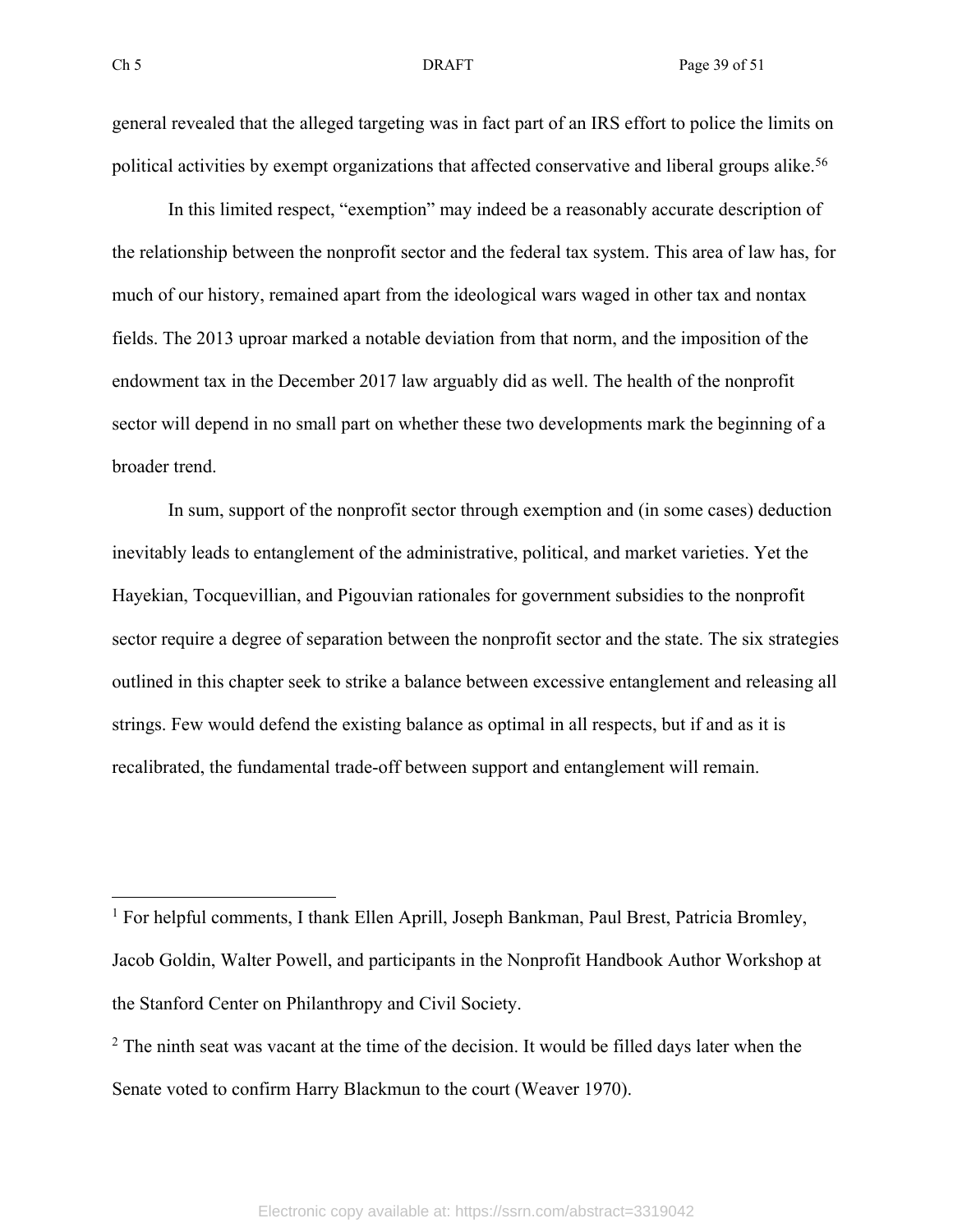<sup>3</sup> See, for example, Alexander Hendrie, "Van Hollen's Liberal 'Action Plan' Is Nothing But Old Ideas and Failed Politics, Americans for Tax Reform" (January 12, 2015, 5:27 p.m.), https://www.atr.org/van-hollens-liberal-action-plan-nothing-old-ideas-and-failed-policies ("Income redistribution and higher taxes . . . have failed in the past and they will not help hardworking Americans reach their potential"); "Contribute to ATR," Americans for Tax Reform, https://www.atr.org/donate (accessed May 11, 2018) (noting that Americans for Tax Reform is exempt from tax under section 501(c)(4) of the Internal Revenue Code). <sup>4</sup> Neither Tocqueville nor Hayek had much to say about the federal tax system's treatment of the nonprofit sector. Tocqueville died three years before the first federal income tax took effect. Hayek's treatment of the "independent sector" is limited to three pages of the third volume of *Law, Legislation, and Liberty* (Hayek 1982:49–51). Nonetheless, ideas immanent in the writing of Tocqueville and Hayek can be (and to some extent already have been) developed into reasonably robust justifications for the federal tax system's general attitude toward the nonprofit sector. Pigou, for his part, *did* write (at some length) about charitable giving and related issues (Pigou 1907). The Pigouvian account here, however, is derived from later authors writing in the welfare economics tradition, whose work is influenced by Pigou but does not follow directly from Pigou's prescriptions (Andreoni 1990).

 $5 A$ 's benefit is 99 of warm glow plus 2 from the subsidy, but the benefit of 2 from the subsidy should not be counted because it comes at a cost of 2 to taxpayers.

 $6$  For one important contribution, see Saez (2004). For an impressively clear overview that is accessible to non–economically trained audiences, see Bakija (2013).

 $<sup>7</sup>$  On the disutility that individuals associate with paying taxes, see Sussman and Olivola (2011).</sup>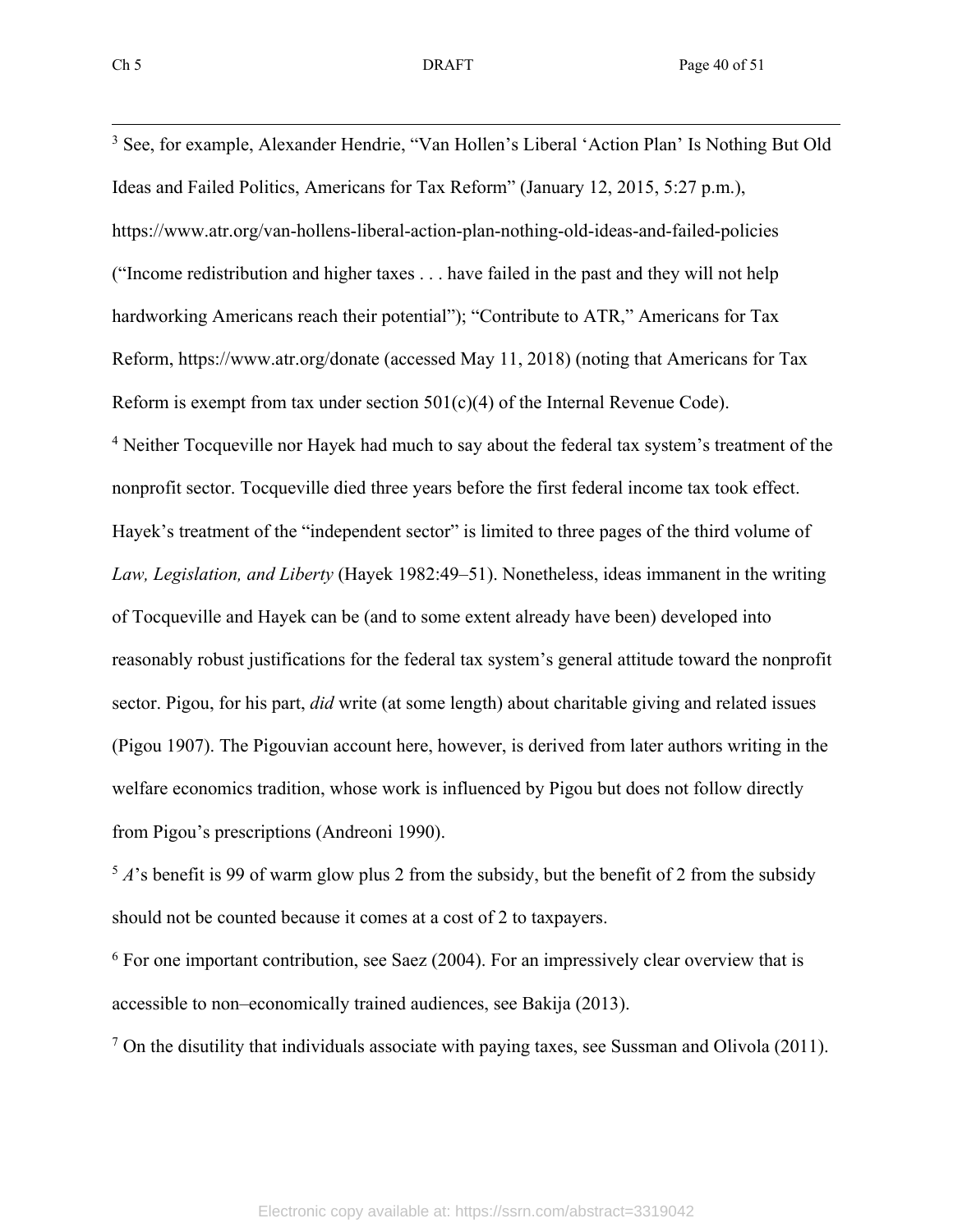<sup>8</sup> Organizations whose purpose is testing for public safety are—curiously, unlike other section  $501(c)(3)$  entities—ineligible to receive tax-deductible contributions.

<sup>9</sup> The American Horticultural Society and state-level horticultural groups tend to seek and obtain exemption under section  $501(c)(3)$ , thus enabling them to receive deductible contributions.

<sup>10</sup> Internal Revenue Service, Revenue Ruling 75-384, 1975-2 C.B. 204.

<sup>11</sup> Internal Revenue Service, Private Letter Ruling 201333014 (May 20, 2013).

<sup>12</sup> Internal Revenue Service, Revenue Ruling 71-447, 1971-2 C.B. 230.

<sup>13</sup> See, for example, HUC-JIR Rabbinical, Cantorial and Educational Programs: Policies and Expectations, Hebrew Union College–Jewish Institute of Religion,

http://huc.edu/admissions/policies-and-expectations (accessed May 10, 2018) ("At this time

applicants who are married to or in committed relationships with non-Jews will not be

considered for acceptance to the Rabbinical, Cantorial or Masters in Education programs. . . .");

Sarah Pulliam Bailey, "IRS Commissioner Promises Not to Revoke Tax-Exempt Status of

Colleges That Oppose Gay Marriage," *Washington Post* (August 3, 2015),

https://www.washingtonpost.com/news/acts-of-faith/wp/2015/08/03/irs-commissioner-promisesnot-to-revoke-tax-exempt-status-of-colleges-that-oppose-gay-marriage.

<sup>14</sup> See Act of Oct. 20, 1976, Pub. L. No. 94-568, 90 Stat. 2697; Act of Dec. 24, 1980, Pub. L. No.

96-601, § 3, 94 Stat. 3495, 3496 (codified as amended at § 501(i)).

<sup>15</sup> See I.R.C. § 501(h); Staff of the Joint Committee on Taxation, JSC-5-87, Lobbying and Political Activities of Tax-Exempt Organizations 5 (1987).

<sup>16</sup> Staff of the Joint Committee on Taxation, JCS-33-76, General Explanation of the Tax Reform Act of 1976, at 415 (Dec. 29, 1976).

<sup>17</sup> See 25 Fed. Reg. 11,741 (1960) (codified as amended at Treas. Reg. § 1.501(c)(4)-1(a)(2)).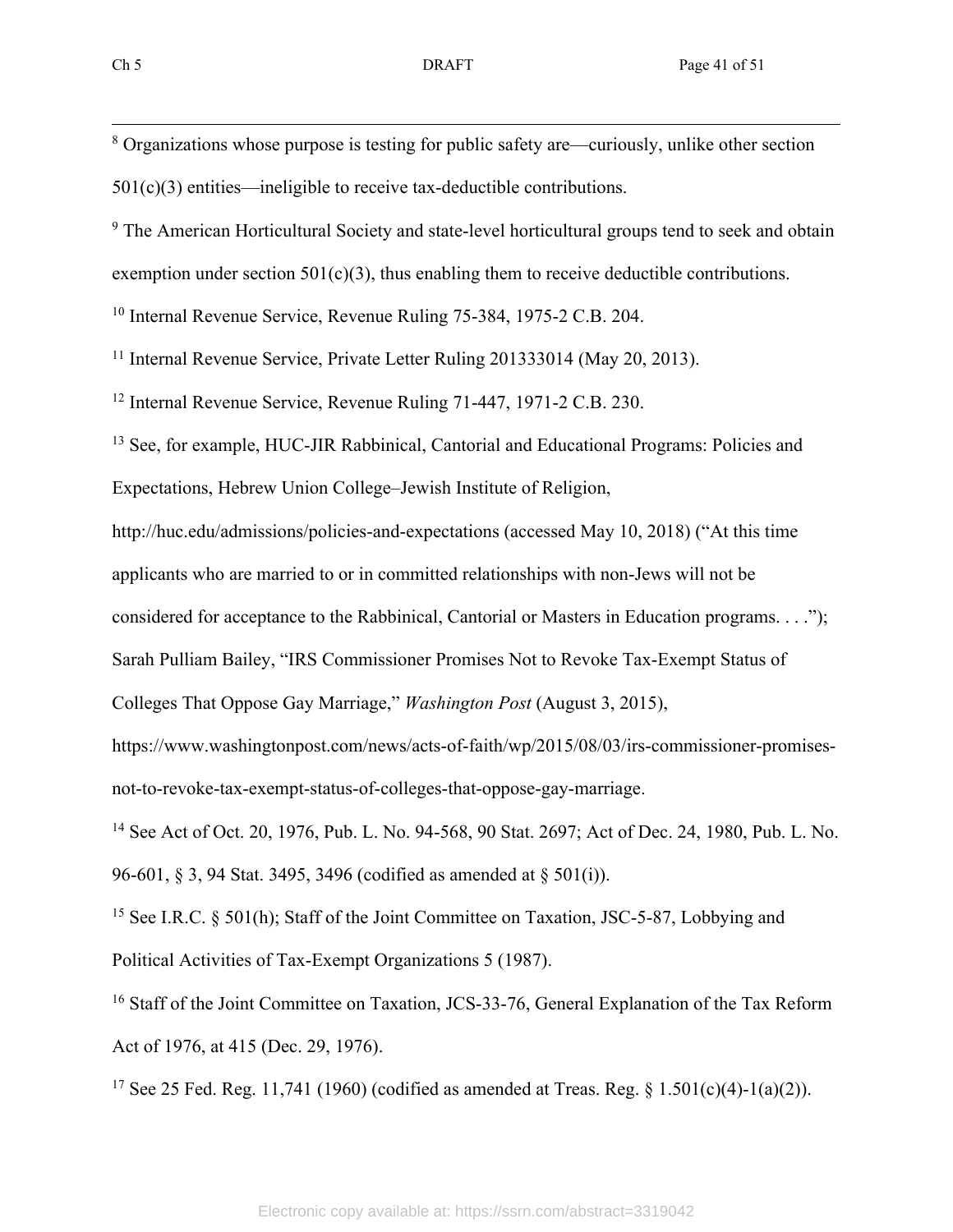<sup>18</sup> See General Counsel Memorandum 34233 (December 30, 1969). For a comprehensive treatment of these issues, see Aprill (2011).

 $19$  The IRS sought to address this fuzziness in 2007 with a revenue ruling that addresses twentyone different factual situations involving varying degrees of political involvement. See Rev. Rul. 2007-41, 2007-25 I.R.B. The judgment calls embodied in the revenue ruling are themselves a form of borderline entanglement.

<sup>20</sup> See Internal Revenue Service, Statistics of Income Division, Unrelated Business Income Tax Returns, Tax Year 2013, tbl. 1 (October 2016), https://www.irs.gov/pub/irs-soi/13eo01ub.xls; Internal Revenue Service, 2013 Internal Revenue Service Data Book 3 (2014).

<sup>21</sup> I.R.C. §§ 512(a)(1), 513(a).

 $22$  I.R.C. § 512(b).

<sup>23</sup> See *C*.*F*. *Mueller Co*. *v*. *Commissioner*, 190 F.2d 120, 120-21 (2d Cir. 1951); Note, "The Macaroni Monopoly: The Developing Concept of Unrelated Business Income of Exempt Organizations," *Harvard Law Review* 81(6): 1280-1294 (1968); see also Hearings of the Revenue Revision of 1950 Before the House Committee on Ways and Means, 81st Cong., 2d Sess. 579–580 (1950) (statement of Rep. Dingell) ("From the purely competitive standpoint ... the advantage of a tax-exempt organization . . . is so great that, if something is not done to level it off, the macaroni monopoly will be in the hands of the universities.").

<sup>24</sup> Revenue Ruling 73-104, 1973-1 C.B. 263.

<sup>25</sup> Revenue Ruling 73-105, 1973-1 C.B. 264.

<sup>26</sup> On the treatment of university presses under the UBIT rules, see Harding  $(2008:112-114)$ .

 $27$  Hayek himself said that "it is most important for a healthy society that we preserve between the commercial and the governmental a third, *independent sector*." Hayek (1982:391). While his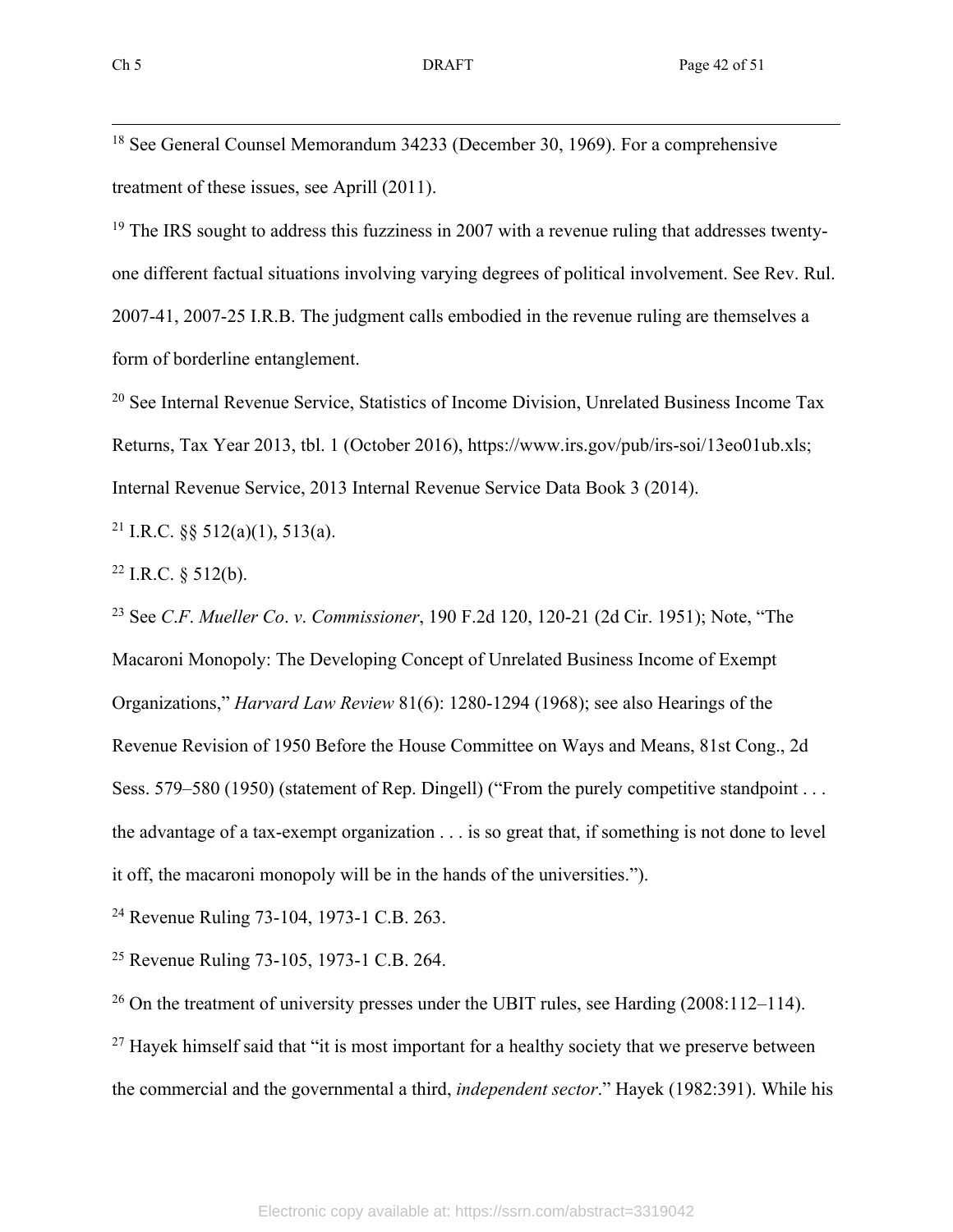reasons for wanting to preserve the nonprofit sector's independence from the government are clear, his reasons for wanting to preserve its independence from the market are less so.

<sup>28</sup> To be sure, consumers might make macaroni-buying decisions based on their assessment of the macaroni maker's charitable good works. For example, charitable activities are an integral element of the branding of Newman's Own, a maker of pasta sauces, salad dressings, and other food items.

<sup>29</sup> See I.R.C. §§ 501(c)(3), (4), (6).

<sup>30</sup> See I.R.C. § 501(c)(10) (allowing exemption only if "the net earnings of [the organization] are devoted exclusively to religious, charitable, scientific, literary, educational, and fraternal purposes").

<sup>31</sup> See Treas. Reg.  $\frac{1.501(c)(5)-1(a)(1)}{2}$ .

<sup>32</sup> See I.R.C. § 4958.

<sup>33</sup> See I.R.C. § 4941.

<sup>34</sup> For the seminal article on the subject, see Hansmann (1980).

<sup>35</sup> I.R.C. § 6033.

<sup>36</sup> I.R.C. § 6104.

<sup>37</sup> Regarding "outrage constraints" on executive compensation at nonprofit institutions, see Brian Galle and David I. Walker, "Nonprofit Executive Pay as an Agency Problem: Evidence from

U.S. Colleges and Universities," *Boston University Law Review* 94(6):1881-1934 (2014).

<sup>38</sup> See I.R.C. § 170(b)(1)(B), (G). The 60-percent-of-AGI cap for contributions to public charities applies from 2018 to 2025, after which the cap falls back to 50 percent.

<sup>39</sup> See I.R.C. § 4940.

<sup>40</sup> See Treas. Reg. § 1.509(a)-3.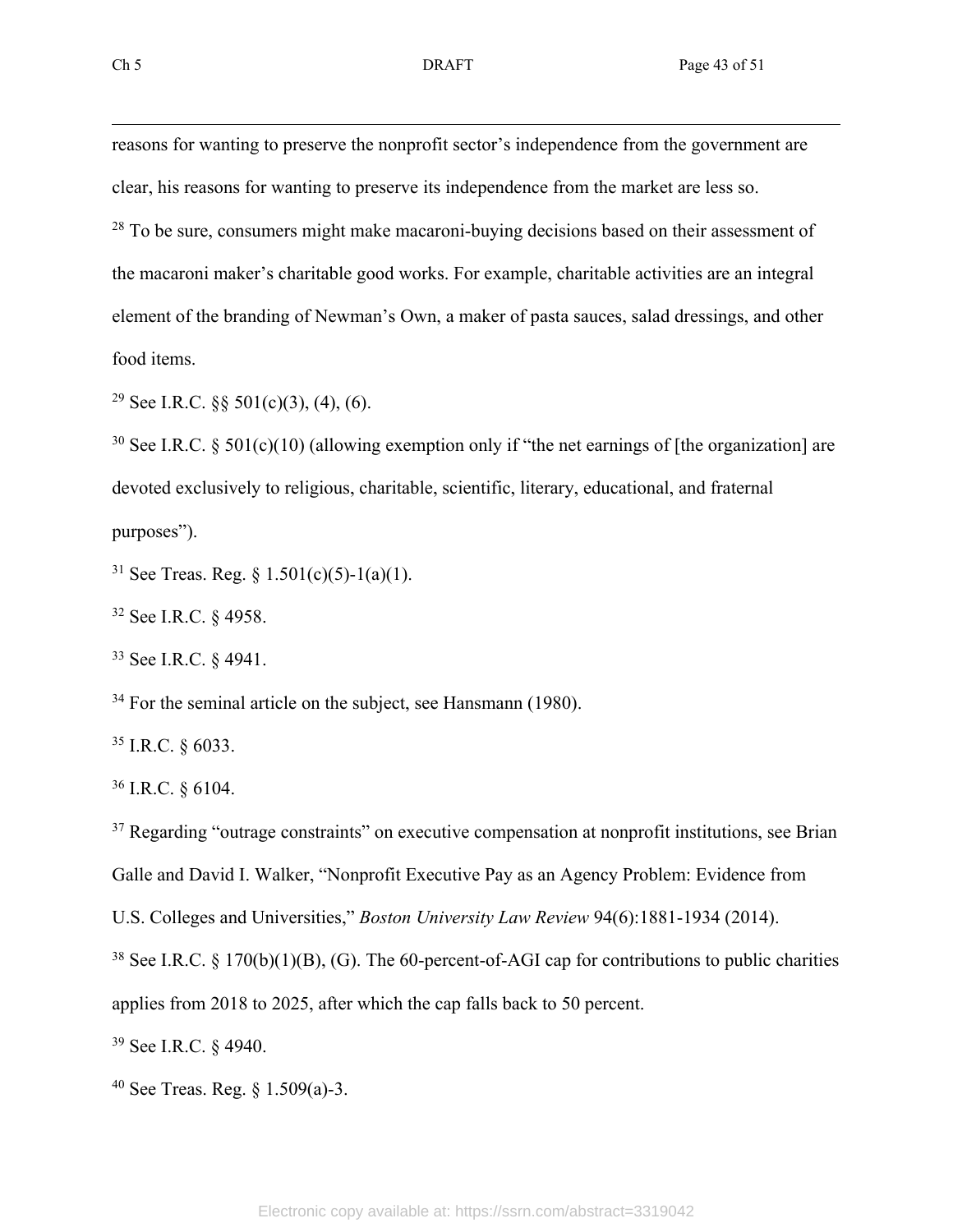<sup>41</sup> I.R.C. § 4942.

<sup>42</sup> Treas. Reg.  $\S$  53.4942(b)-1(c).

 $43$  For a summary of such proposals, see Wolf (2011).

<sup>44</sup> The legislation lost its name after the Senate parliamentarian ruled that the section setting forth the bill's short title violated a procedural restriction on provisions in budget reconciliation bills that do not affect revenues or outlays. See Aprill and Hemel (2018:125).

<sup>45</sup> Staff of the Joint Committee on Taxation, JCX-34-18, Estimates of Federal Tax Expenditures for Fiscal Years 2017–2021, at 49 tbl. 4 (May 25, 2018); Staff of the Joint Committee on Taxation, JCX-3-17, Estimates of Federal Tax Expenditures for Fiscal Years 2016–2020, at 45 tbl. 3 (January 30, 2017).

<sup>46</sup> The new law also repealed the charitable contribution deduction for amounts paid in exchange for college athletic event seating rights and strengthened the substantiation requirement for certain contributions.

<sup>47</sup> Staff of the Joint Committee on Taxation, JCX-67-17, Estimated Budget Effects of the Conference Agreement for H.R. 1, the "Tax Cuts and Jobs Act"—Fiscal Years 2018–2027 (December 18, 2017), https://www.jct.gov/publications.html?func=startdown&id=5053. <sup>48</sup> I.R.C. § 4960.

 $^{49}$  I.R.C.  $\frac{162}{m}$ .

 $50$  I.R.C.  $\frac{512(a)}{7}$ .

<sup>51</sup> I.R.C. § 4960.

 $52$  See, for example, Kaiser Foundation Hospitals, Form 990, at 11 (2016) (reporting securities holdings of more than \$22 billion).

<sup>53</sup> See PGA Tour, Inc., Form 990 (2016).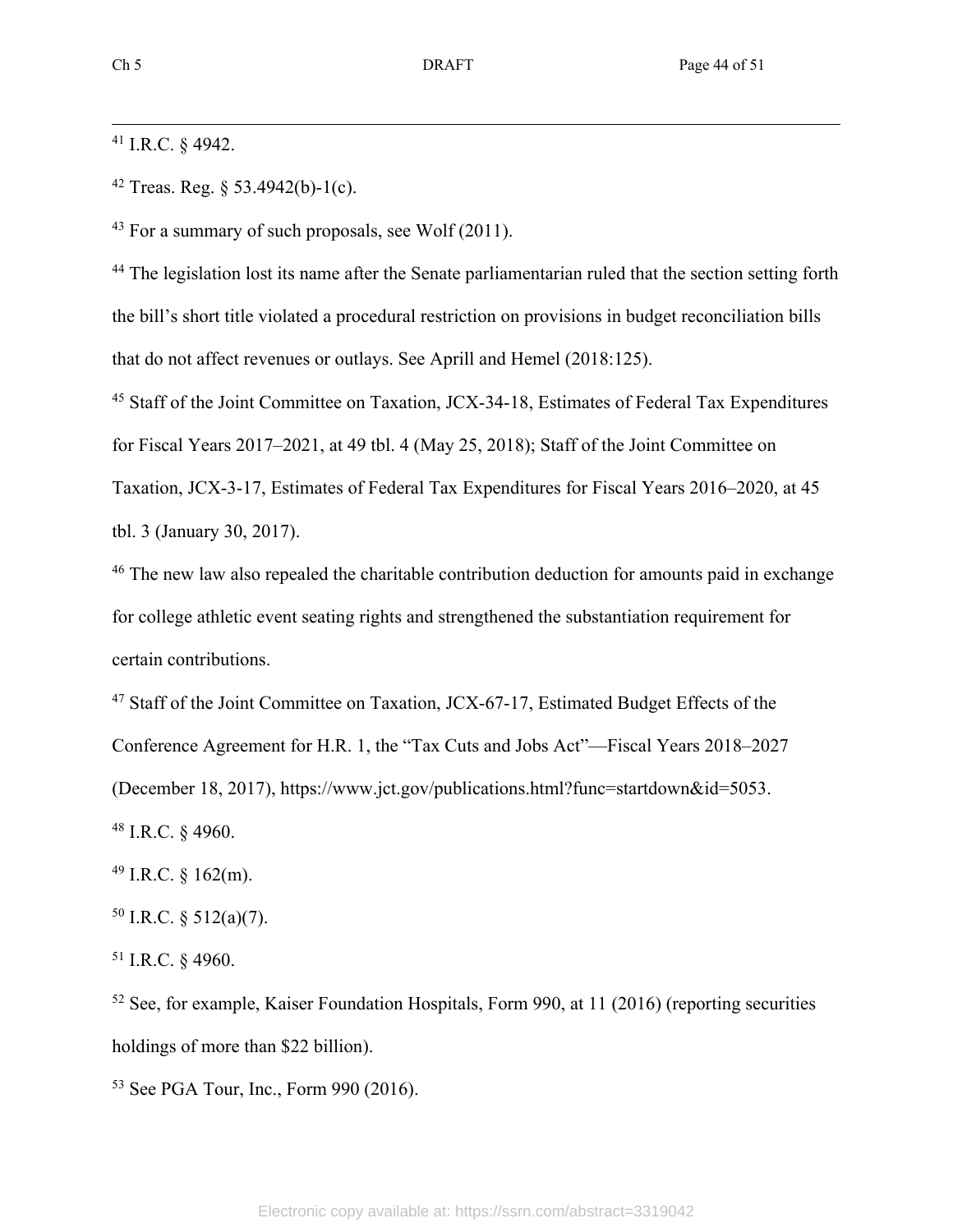<sup>54</sup> For a summary of such proposals, see Roger Colinvaux, Brian Galle and Eugene Steuerle, "Evaluating the Charitable Contribution Deduction and Proposed Reforms" 12 tbl. 5 (Urban Institute, June 2012).

<sup>55</sup> After earning \$400 and paying the 37 percent tax, the lawyer would be left with \$252. If she contributed the \$252 to charity, she would receive a credit of \$30.24 (i.e., 12 percent of \$252). If she contributed the \$30.24, she would receive an additional credit of \$3.63 (i.e., 12 percent of \$30.24). If she continued to contribute her credits and to claim credits on those contributions ad infinitum, the resulting amount would be  $$252/(1 - 0.12)$ , or \$286.36.

<sup>56</sup> See Treasury Inspector General for Tax Administration, "Review of Selected Criteria Used to Identify Tax-Exempt Applications for Review" (September 28, 2017).

# **References**

Americans for Tax Reform. 2018. "Contribute to ATR." https://www.atr.org/donate.

- Andreoni, James. 1990. "Impure Altruism and Donations to Public Goods: A Theory of Warm-Glow Giving." *Economic Journal* 100(401): 464–477.
- Aprill, Ellen P. 2011. "Regulating the Political Speech of Noncharitable Exempt Organizations After Citizens United." *Election Law Journal* 10(4): 363–405.
- Aprill, Ellen P., and Daniel J. Hemel. 2018. "The Tax Legislative Process: A Byrd's Eye View." *Law and Contemporary Problems* 81(2): 99–136.
- Bakija, Jon. 2013. "Tax Policy and Philanthropy: A Primer on the Empirical Evidence for the United States and Its Implications." *Social Research: An International Quarterly* 80(2): 557–584.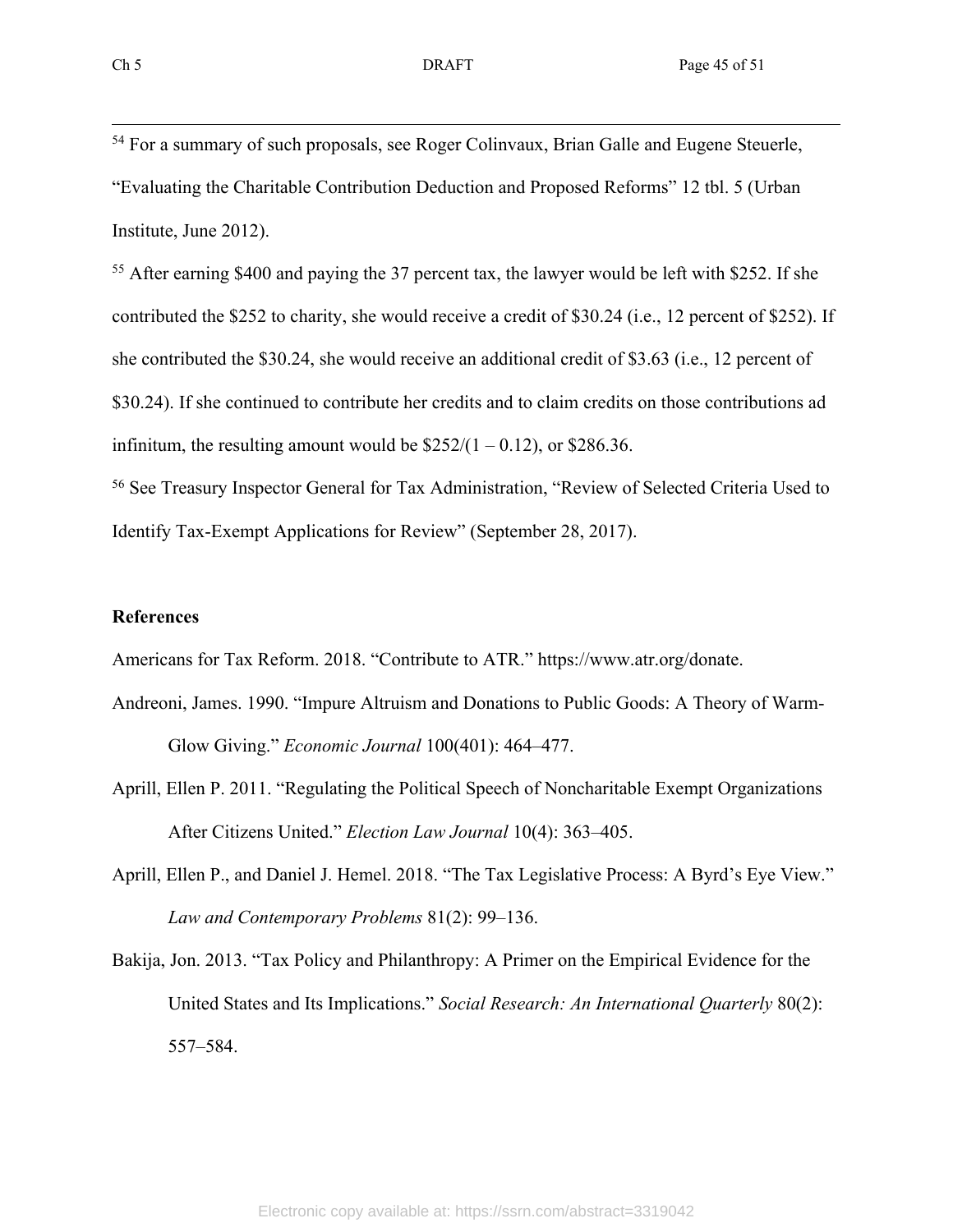Banks, Adelle M. 2017. "Thousands of Faith Leaders Ask Congress to Protect Johnson Amendment." Religion News Service, August 16. https://religionnews.com/2017/08/16/thousands-of-faith-leaders-ask-congress-tomaintain-johnson-amendment.

Belson, Ken. 2015. "After Much Criticism, N.F.L.'s League Office Drops Tax-Exempt Status." *New York Times*, April 28. https://www.nytimes.com/2015/04/29/sports/football/nflsleague-office-to-drop-its-tax-exempt-status.html.

*Bob Jones University v. United States*, 461 U.S. 574 (1983).

- Clemens, Elisabeth S. 2006. "The Constitution of Citizens: Political Theories of Nonprofit Organizations." In *The Nonprofit Sector: A Research Handbook*, 2nd ed., ed. W. W. Powell and R. Steinberg, 207–270. New Haven, CT: Yale University Press.
- Colinvaux, Roger. 2017. "The Importance of a Participatory Charitable Giving Incentive." *Tax Notes* 154(5): 605–614.
- Colvin, Gregory L. 2010. "Political Tax Law After *Citizens United*: A Time for Reform." *Exempt Organization Tax Review* 66(71).
- Dees, J. Gregory. 1998. "Enterprising Nonprofits." *Harvard Business Review* (January– February): 55–67.
- Foundation Center. 2014. "Fiscal Totals of the 50 Largest Foundations in the U.S. by Total Assets."

http://data.foundationcenter.org/#/foundations/all/nationwide/top:assets/list/2013.

Freund, Paul A. 1969. "Public Aid to Parochial Schools." *Harvard Law Review* 82(8): 1680– 1692.

Galle, Brian. 2010. "Keep Charity Charitable." *Texas Law Review* 88(6): 1213–1231.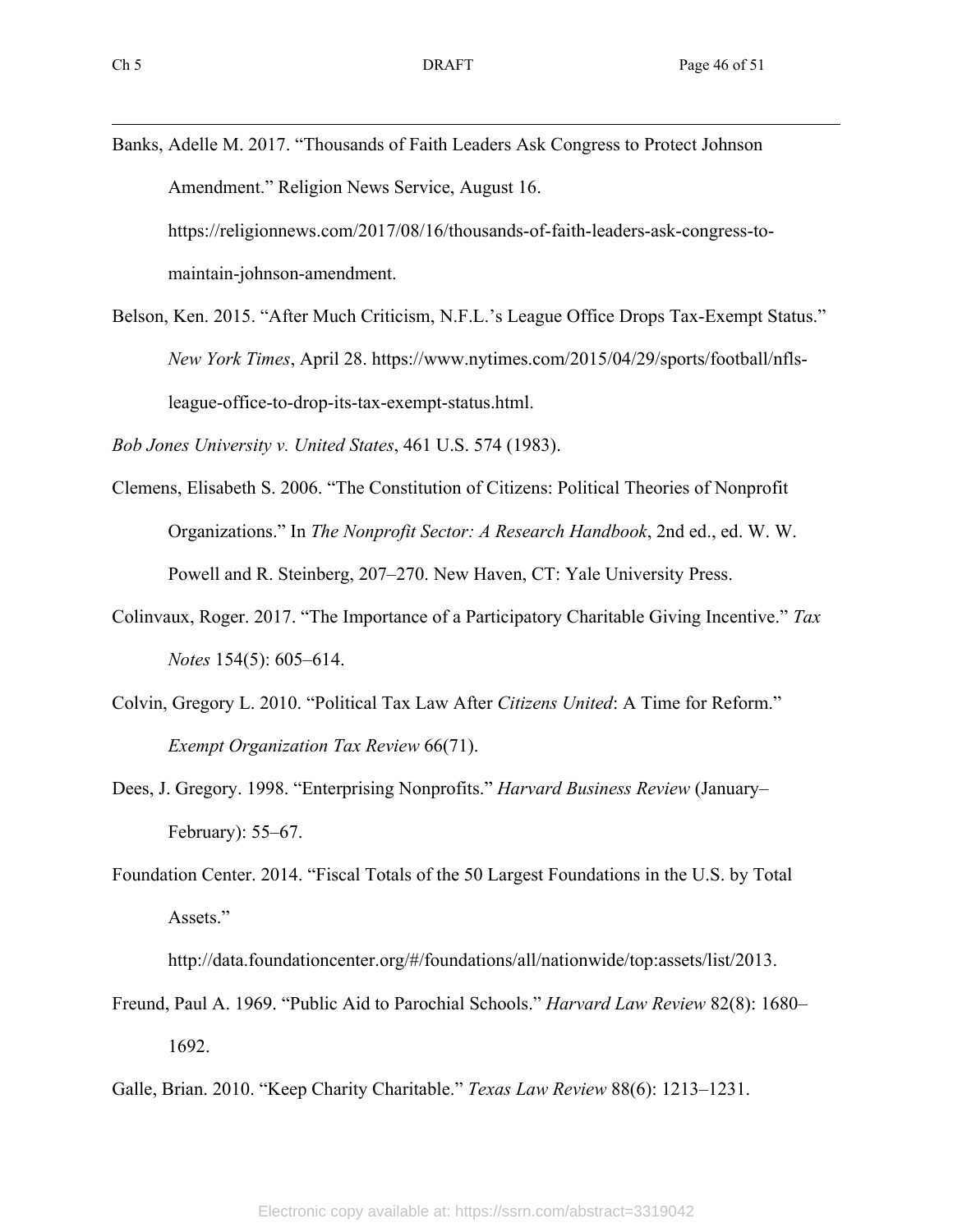- ———. 2016. "Pay It Forward? Law and the Problem of Restricted-Spending Philanthropy." *Washington University Law Review* 93(5): 1143–1207.
- Graham, Fred P. 1970. "High Court Backs Churches' Right to Tax Exemption." *New York Times*, May 5. https://www.nytimes.com/1970/05/05/archives/high-court-backschurches-right-to-tax-exemption-holds-7-to-1-that.html.
- Guillaume, Kristine E. 2018. "The Man for the Moment?" *Harvard Crimson*, May 23. https://www.thecrimson.com/article/2018/5/23/man-for-the-moment.
- Hansmann, Henry B. 1980. "The Role of Nonprofit Enterprise." *Yale Law Journal* 89(5): 835– 901.
- ———. 1989. "Unfair Competition and the Unrelated Business Income Tax." *Virginia Law Review* 75(3): 605–635.
- Harding, Bertand M. Jr. 2008. *The Tax Law of Colleges and Universities*, 3rd ed. Hoboken, NJ: Wiley.
- Hayek, F. A. 1945. "The Use of Knowledge in Society." *American Economics Review* 35(4): 519–530.
- ———. 1982. *Law, Legislation, and Liberty: The Political Order of a Free People.* London: Routledge and Kegan Paul.
- Hendrie, Alexander. 2015. "Van Hollen's Liberal 'Action Plan' Is Nothing but Old Ideas and Failed Politics." Americans for Tax Reform, January 12. https://www.atr.org/vanhollens-liberal-action-plan-nothing-old-ideas-and-failed-policies.
- Hines, James R. Jr., Jill R. Horwitz, and Austin Nichols. 2010. "The Attack on Nonprofit Status: A Charitable Assessment." *Michigan Law Review* 108(7): 1179–1220.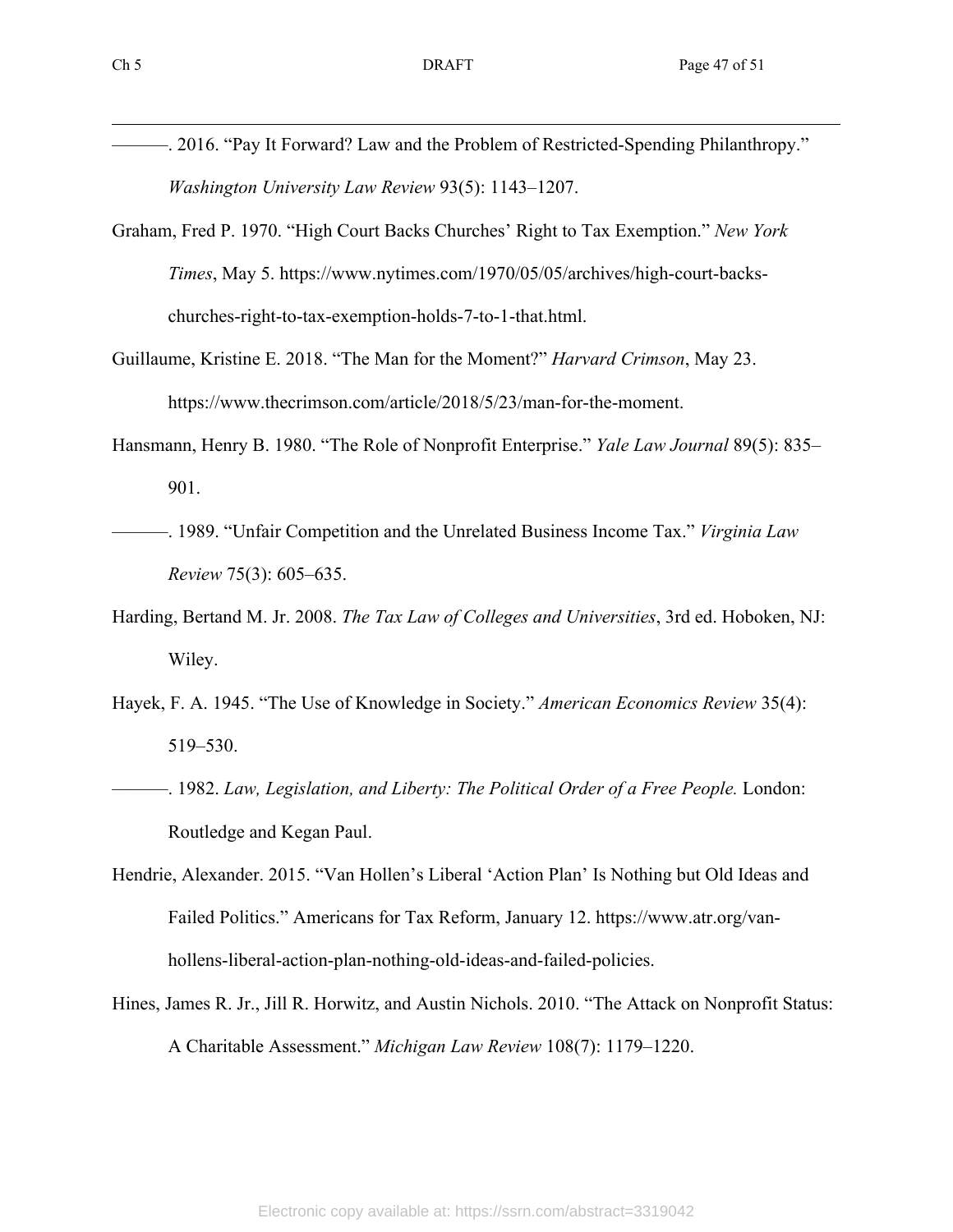- Jones, Daryll K. 2000. "The Scintilla of Individual Profit: In Search of Private Inurement and Excess Benefit." *Virginia Tax Review* 19(4): 575–681.
- Kaplow, Louis. 1995. "A Note on Subsidizing Gifts." *Journal of Public Economics* 58(3): 469– 477.
- Kim, Anne. 2017. "The Push for College-Endowment Reform." *The Atlantic*, October 4. https://www.theatlantic.com/education/archive/2017/10/the-bipartisan-push-for-collegeendowment-reform/541140.
- Klausner, Michael. 2003. "When Time Isn't Money: Foundation Payouts and the Time Value of Money." *Stanford Social Innovation Review* 1(1): 51–59.
- *Lemon v. Kurtzman*, 403 U.S. 602 (1971).
- Levmore, Saul. 1998. "Taxes as Ballots." *University of Chicago Law Review* 65(2): 387–431.
- Malani, Anup, and Eric A. Posner. 2007. "The Case for For-Profit Charities." *Virginia Law Review* 93(8): 2017–2068.
- Mankiw, N. Gregory. 2017. "The Peril of Taxing Higher Education." *New York Times*, December 22. https://www.nytimes.com/2017/12/22/business/the-peril-of-taxing-elitehigher-education.html.
- *Meek v. Pittenger*, 421 U.S. 349, 372 (1975).
- Merriam-Webster. n.d. "Entanglement." https://www.merriam
	- webster.com/dictionary/entanglement, accessed February 18, 2019.
- *Mysteryboy Inc. v. Commissioner*, T.C. Memo 2010-13 (January 26, 2010).
- *NAACP v. Alabama ex rel. Patterson*, 357 U.S. 449, 462 (1958).
- National Council of Nonprofits. 2018. "Tax Cuts and Jobs Act, H.R. 1: Nonprofit Analysis of the Final Tax Law." February 22.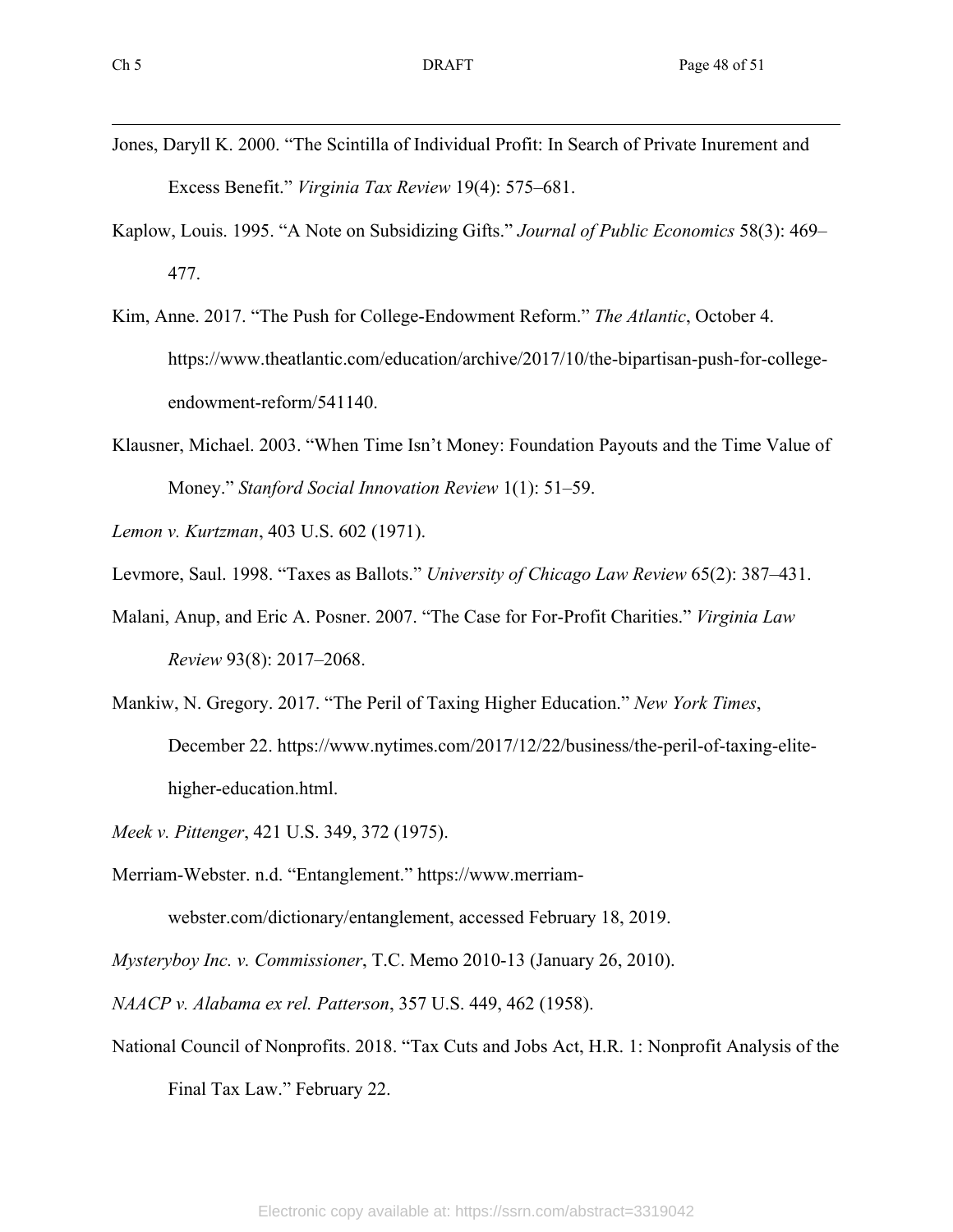https://www.councilofnonprofits.org/sites/default/files/documents/tax-bill-summarychart.pdf.

- O'Daniel, Patrick L. 2001. "More Honored in the Breach: A Historical Perspective of the Permeable IRS Prohibition on Campaigning by Churches." *Boston College Law Review* 42(4): 733–769.
- Pigou, A. C. (1907). "Some Aspects of the Problem of Charity." In *The Heart of the Empire: Discussions of Problems of Modern City Life in England*, ed. C.F.G. Masterman et al., 236–231. London: Unwin.
- Rooney, Patrick. 2018. "How the New Estate Tax Rules Could Reduce Charitable Giving by Billions." The Conversation, April 13. http://theconversation.com/how-the-new-estatetax-rules-could-reduce-charitable-giving-by-billions-94879.
- Rose-Ackerman, Susan. 1982. "Unfair Competition and Corporate Income Taxation." *Stanford Law Review* 34(5): 1017–1039.
- Saez, Emmanuel. 2004. "The Optimal Treatment of Tax Expenditures." *Journal of Public Economics* 88(12): 2657–2684.
- Simon, John G. 1987. "The Tax Treatment of Nonprofit Organizations: A Review of Federal and State Policies." In *The Nonprofit Sector: A Research Handbook*, ed. W. W. Powell, 89– 94. New Haven, CT: Yale University Press.
- Simon, John G., Harvey Dale, and Laura Chisholm. 2006. "The Federal Tax Treatment of Charitable Organizations." In *The Nonprofit Sector: A Research Handbook*, 2nd ed., ed. W. W. Powell and R. Steinberg, 267–306. New Haven, CT: Yale University Press.
- Singer, Natasha, and Mike Isaac. 2015. "Mark Zuckerberg's Philanthropy Uses L.L.C. for More Control." *New York Times*, December 2.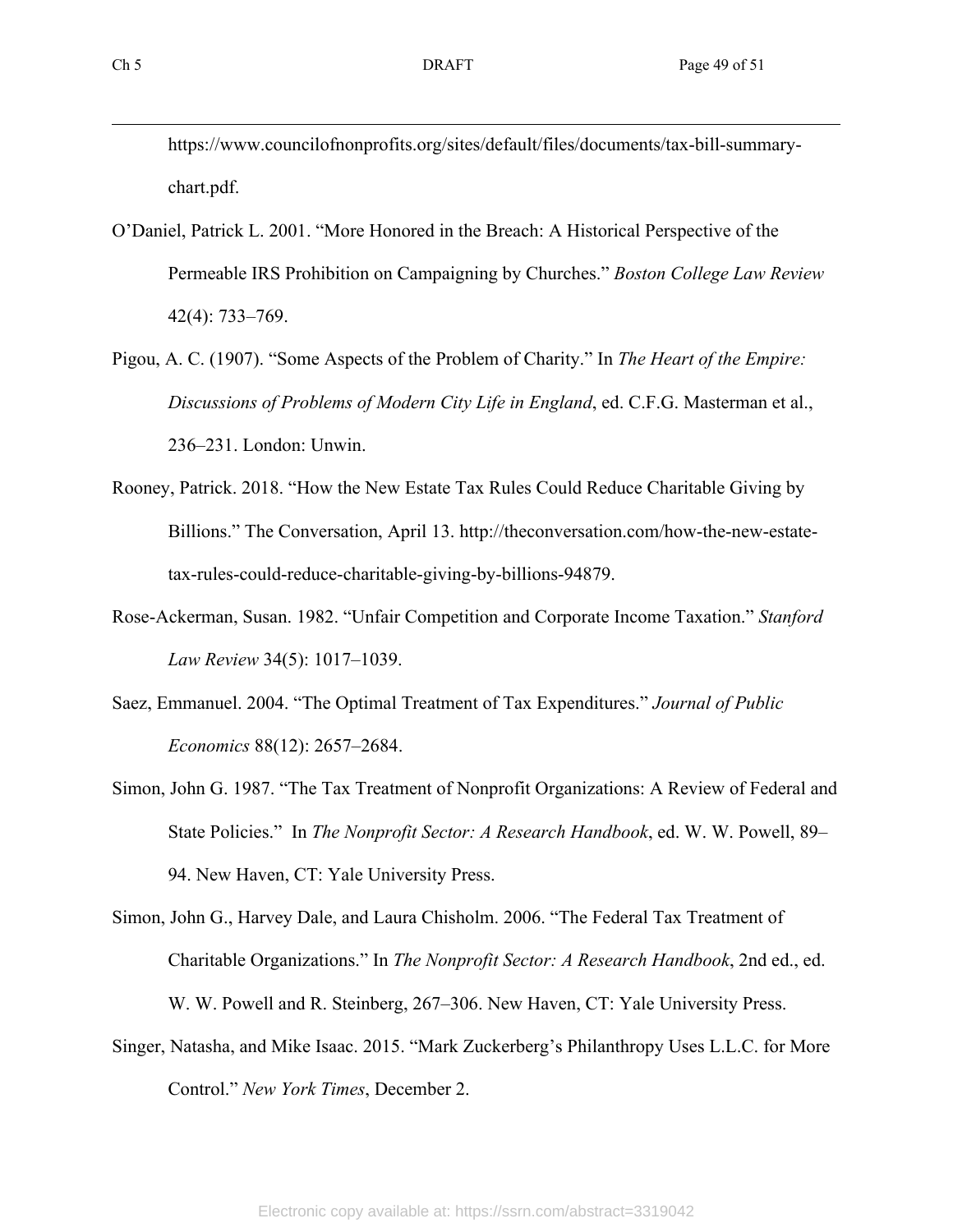https://www.nytimes.com/2015/12/03/technology/zuckerbergs-philanthropy-uses-llc-formore-control.html.

- Smith, Steven R., and Kirsten A. Grønbjerg. 2006. "Scope and Theory of Government-Nonprofit Relations." In *The Nonprofit Sector: A Research Handbook*, 2nd ed., ed. W. W. Powell and R. Steinberg. New Haven, CT: Yale University Press.
- Stiffman, Eden. 2016. "Dozens of 'Hate Groups' Have Charity Status, *Chronicle* Study Finds." *Chronicle of Philanthropy*, December 22. https://www.philanthropy.com/article/Dozensof-Hate-Groups-/238748.
- Sussman, Abigail B., and Christopher Y. Olivola. 2011. "Axe the Tax: Taxes Are Disliked More than Equivalent Costs." *Journal of Marketing Research* 48: S91–S101.
- Taeb, Yasmine. 2017. "78 Organizations Call on Congress to Oppose the Repeal of the Johnson Amendment." Friends Committee of National Legislation, November 3. https://www.fcnl.org/updates/78-organizations-call-on-congress-to-oppose-the-repeal-ofthe-johnson-amendment-1135.
- Thurow, Lester C. 1971. "The Income Distribution as a Pure Public Good." *Quarterly Journal of Economics* 85(2): 327–336.
- Tocqueville, Alexis de. (1840) 1899. *Democracy in America*, trans. Henry Reeve. New York: Adlard and Saunders.
- Underwood, James L. 1976. "Permissible Entanglement Under the Establishment Clause." *Emory Law Journal* 25(1): 17–62.
- USA Today Editorial. 2015. "Costs, Salaries, Out of Control in College Football." *News-Press*, January 5. https://www.news-press.com/story/opinion/2015/01/05/costs-salaries-controlcollege-football/21203721.